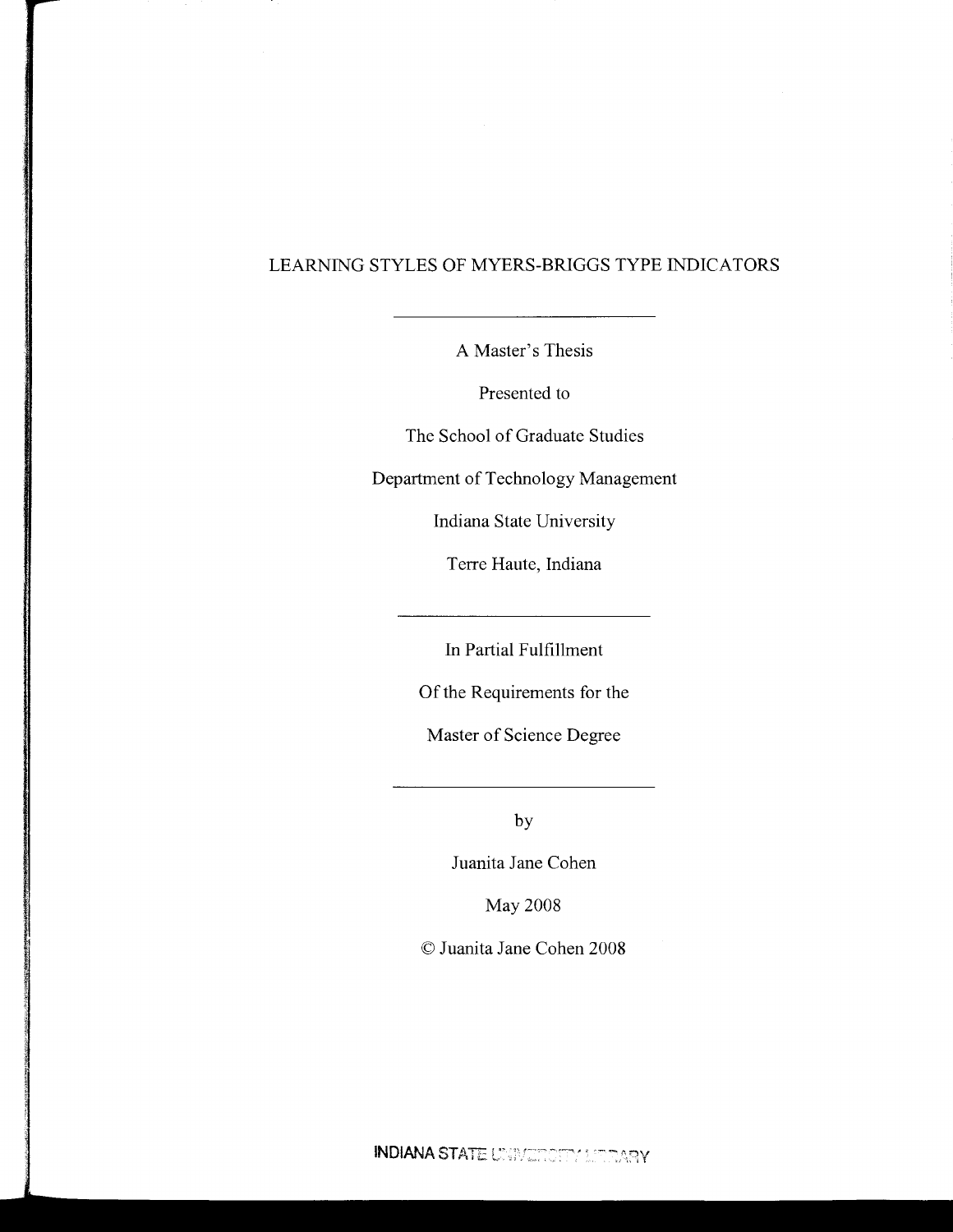# **School of Graduate Studies Indiana State University Terre Haute, Indiana**

# **CERTIFICATE OF APPROVAL**

# **MASTER'S THESIS**

This is to certify that the Master's Thesis of

Juanita Jane Cohen

entitled

The Learning Styles of Myers-Briggs Type Indicators

has been approved by the Examining Committee for the thesis requirement for the

Master of Science degree

in Human Resources Development

May 2008

Date

Anthony Gilberti, Ph.D. CHAIR Thesis Committee

:CŸ  $\mathsf{Date}$ 

Dorothy Carole Yav Member/Thesis Committee

こうこうさと

Cynthia Crowder, Ph.D. Date Member, Thesis Committee

nan 411710k

S. Kuhlman, Ph.D. Date luterim Dean, School of Graduate Studies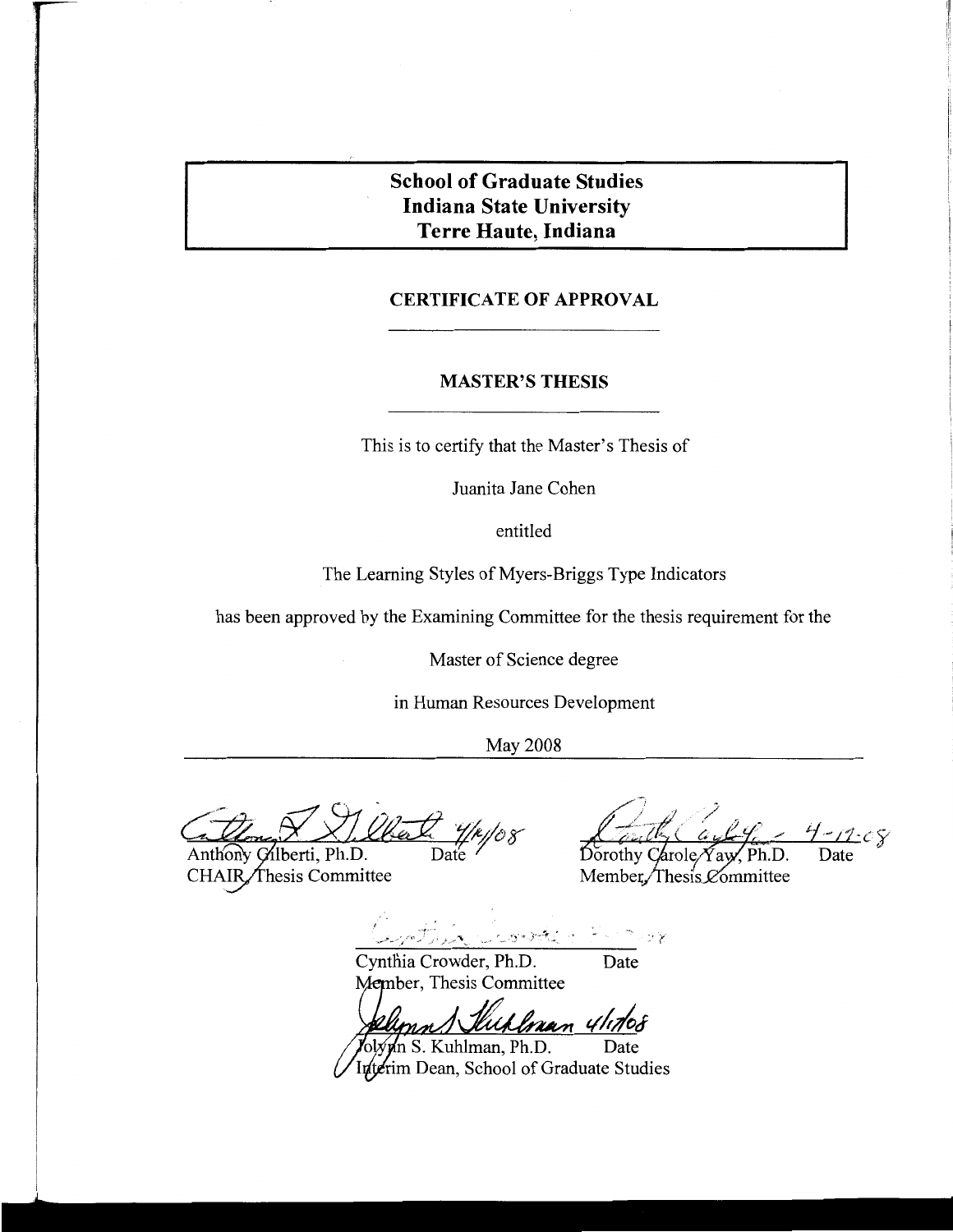#### ABSTRACT

This research study illustrated that personality type influences learning style. The study compared the personalities expressed in Myers-Briggs Type Indicator (MBTI) to Felder and Silverman's (1988) Index of Learning Styles (ILS). Phase one was a combined MBTI and ILS assessment that was administered to 105 participants. To further define learning style, phase two was a follow-up questionnaire administered to 37 participants and was based on Goley's (1982) Learning Pattern (LP) assessment. The research did indicate a correlation between specific dichotomies ofMBTI, ILS, and LP.

The Extravert and Introvert dichotomy in MBTI appeared to correlate with the Active and Reflective dichotomy in ILS. Furthermore, a relationship emerged for MBTI Sensing and the ILS Sensory dichotomy, although no connection appeared in MBTI and the ILS Intuitive dichotomies. Moreover, participants who preferred MBTI Sensing dichotomy generally preferred Sequential learning. Participants with Intuitive personality in MBTI appeared to be either Sequential or Global learners. Finally, it was interesting to note that 68% of the participants scored as Visual as opposed to Verbal learners.

The findings indicated personality does affect learning style. Curriculum designers and corporate trainers should consider personality in their training. Although the number of participants was small, the findings were significant enough to indicate that further research could improve training effectiveness and should be conducted.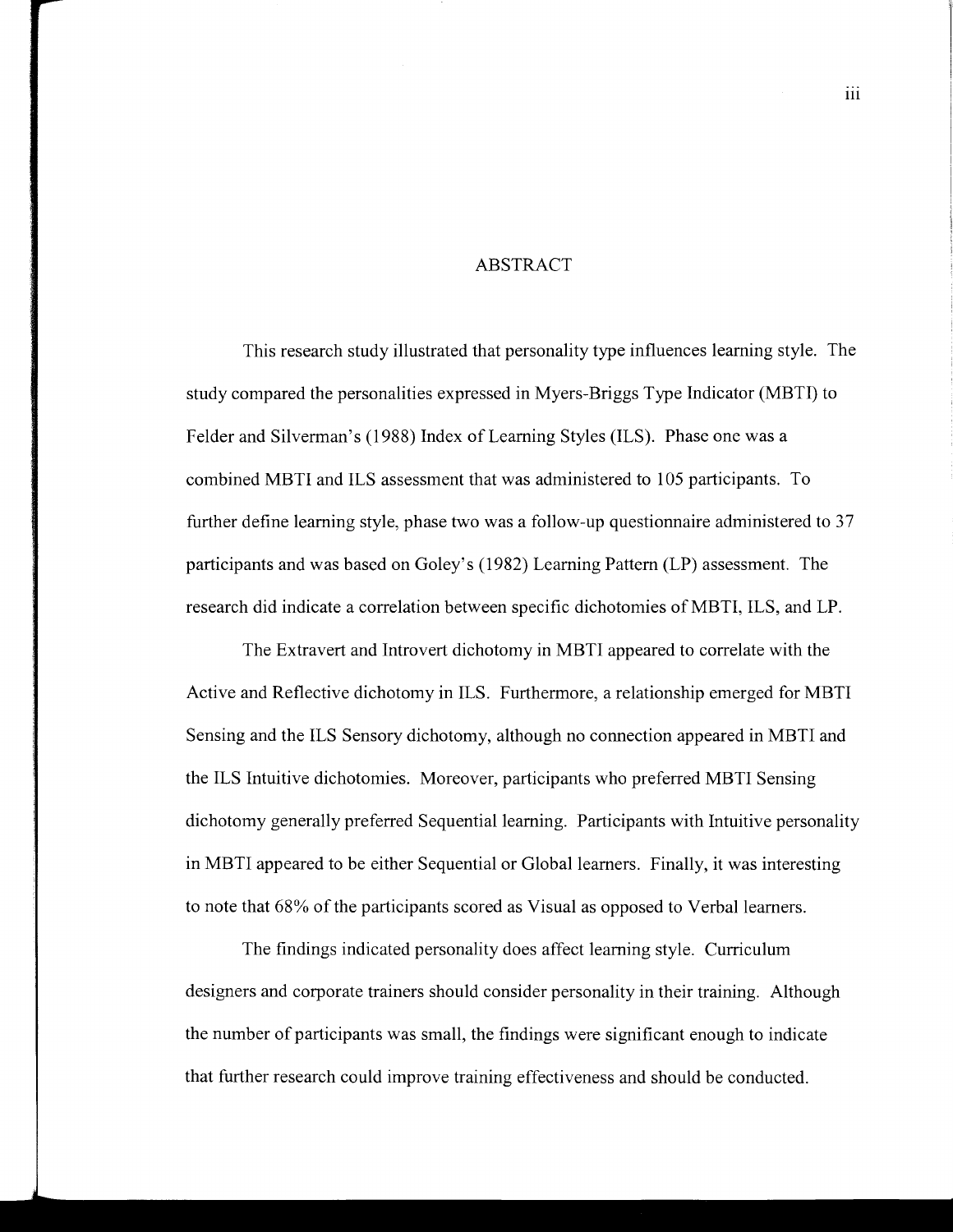#### ACKNOWLEDGMENTS

Many people help make an endeavor like this possible. Thank you to my committee chair Dr. Anthony Gilberti and my committee members Dr. Carole Yaw and Dr. Cindy Crowder, who guided me through the process of this research step-by-step, patiently answered my many questions, and provided me with the encouragement to continue moving forward with my research.

I would also like to thank Dr. Joyce Henderson and Dr. Nicole Driebe for their help in developing the initial research question and answering my endless questions. In addition, thanks to Hile Rutledge from Otto Kroeger Associates, who taught me the intricacies of MBTI and helped me focused my research.

Also, a special thank you to my family and friends, as well as so many of my coworkers at Volunteers of America, who cheered my progress and participated in the research study. Most importantly, thank you to the love of my life, my husband Scott, who was always there to discuss theory, talk out problems, and to help me enjoy living. I could not imagine my life without you and your dedicated love has sustained me through so much.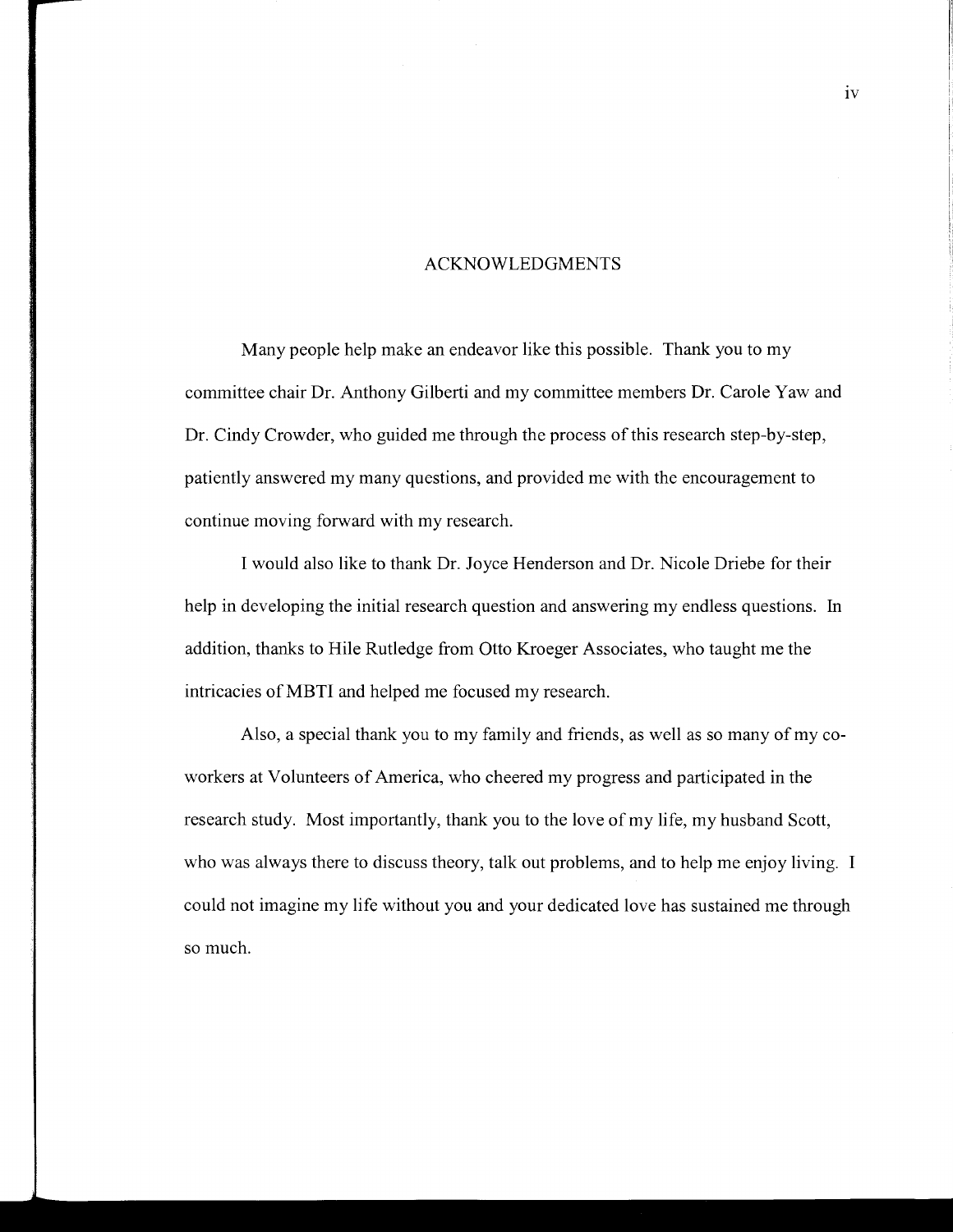# TABLE OF CONTENTS

| Page    |
|---------|
|         |
|         |
|         |
|         |
| Chapter |
|         |
|         |
|         |
|         |
|         |
|         |
|         |
|         |
|         |
|         |
|         |
|         |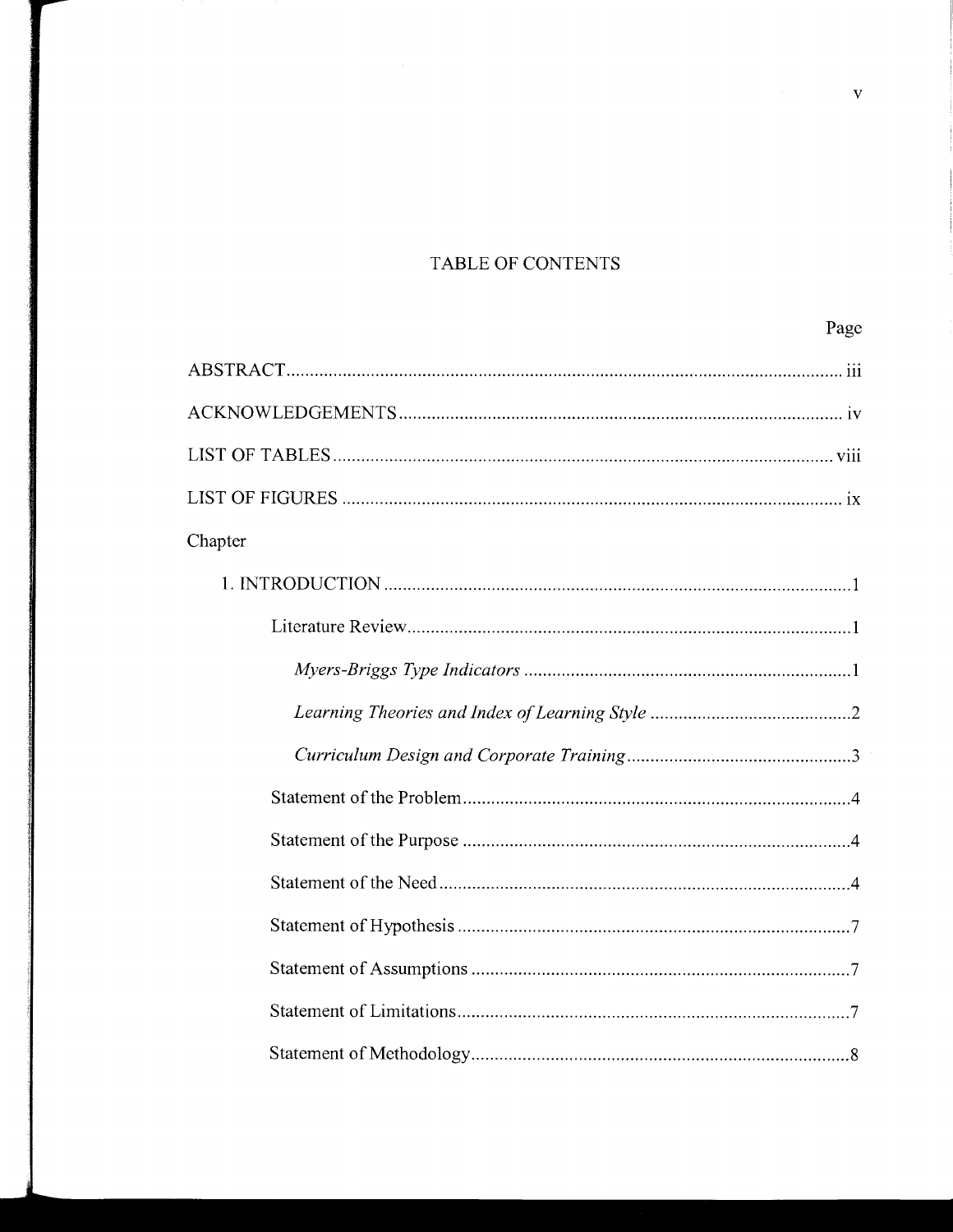| Phase One – Correlation Between MBTI and ILS Types39                 |
|----------------------------------------------------------------------|
| Phase One – Correlation Between Keirsey Temperaments and ILS Types41 |
| Phase One – Correlation Between Specific MBTI and ILS Dichotomies43  |
| MBTI Extravert-Introvert and ILS Active-Reflective Dichotomies43     |
| MBTI Sensing-Intuitive and ILS Sensory-Intuitive Dichotomies44       |
| MBTI Sensing-Intuitive and ILS Sequential-Global Dichotomies45       |
|                                                                      |
| Phase Two – Correlations Between Keirsey Temperaments and LP Types47 |
| 5. DISCUSSION, RECOMMENDATIONS, AND CONCLUSIONS49                    |
|                                                                      |
|                                                                      |
|                                                                      |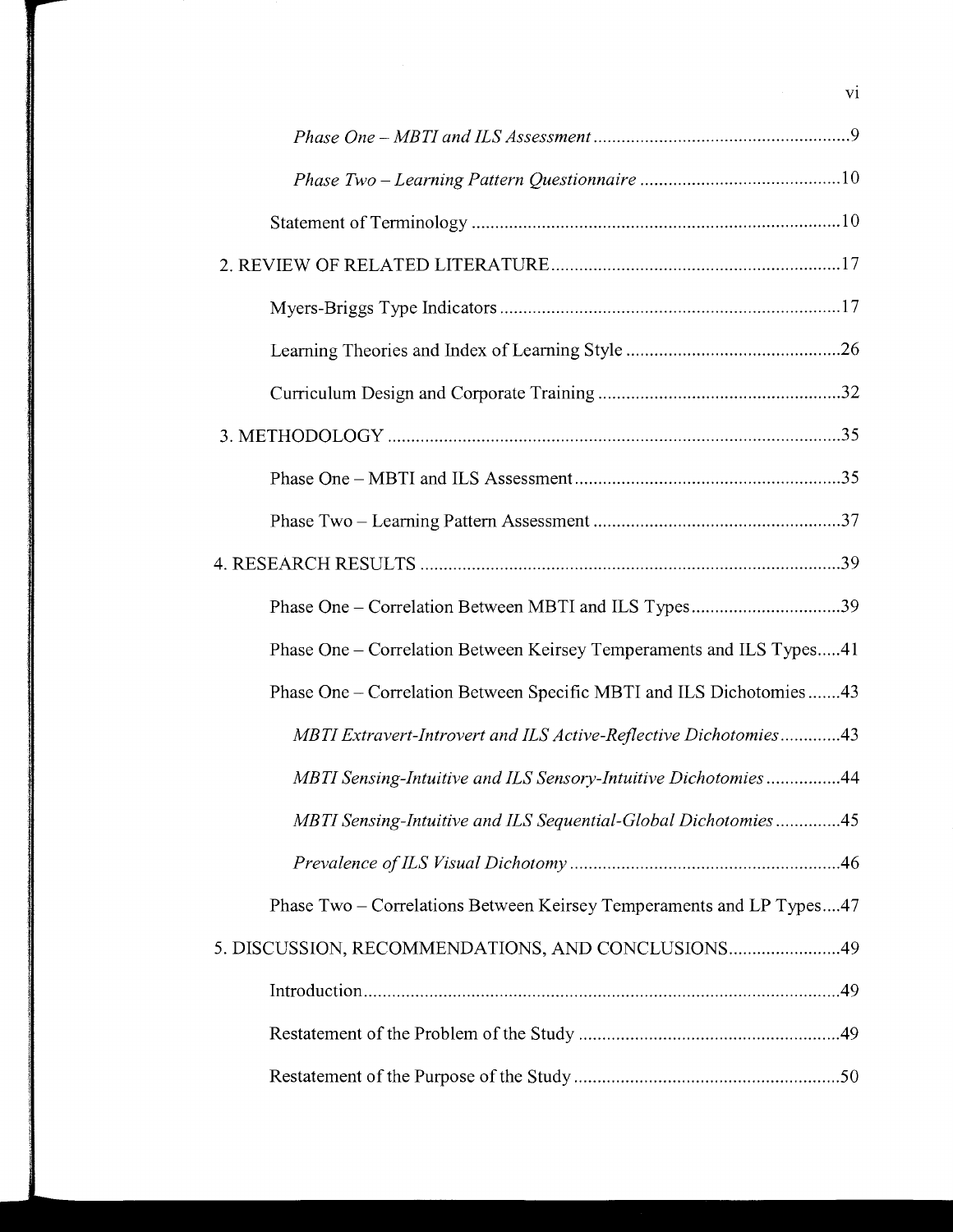vii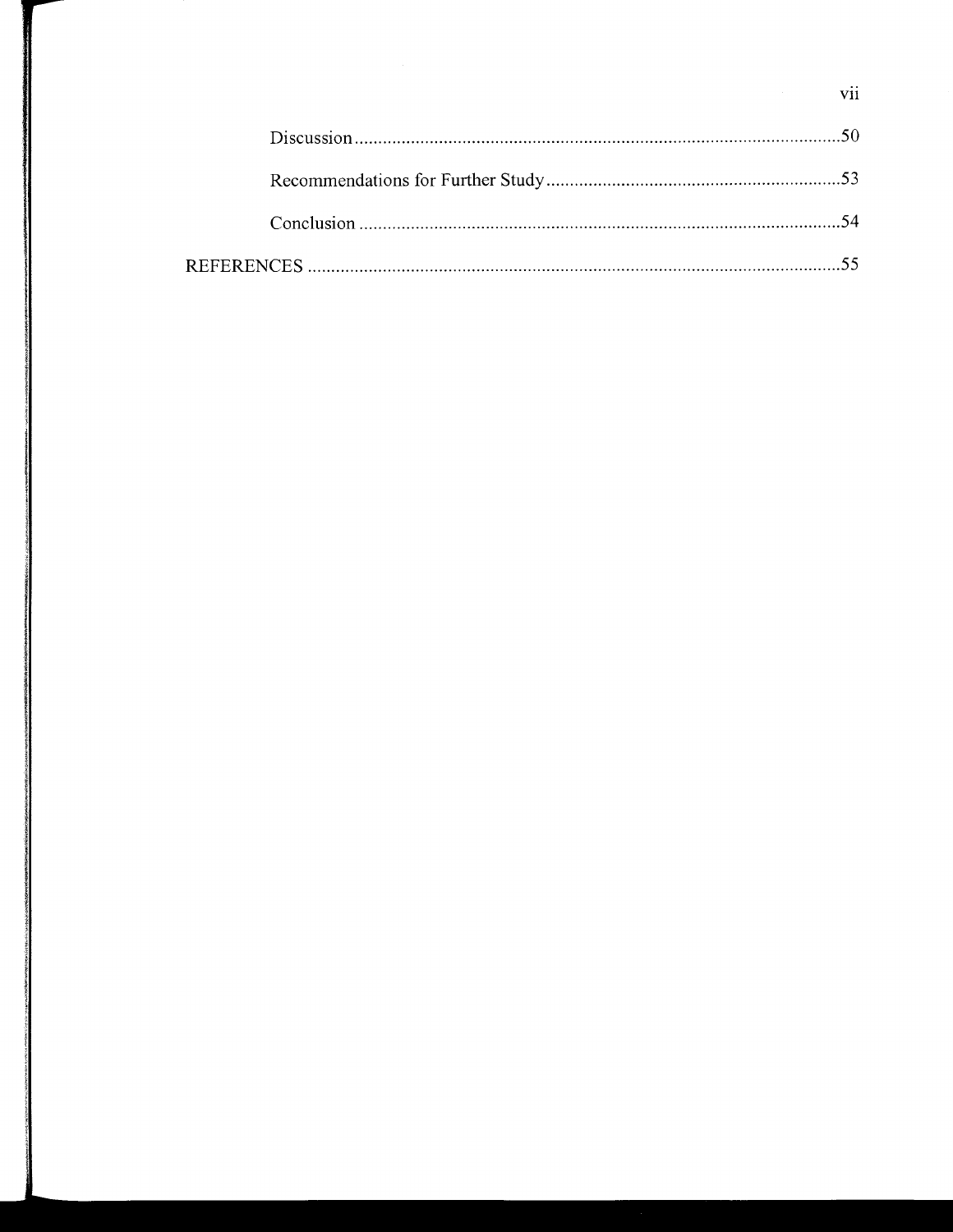# LIST OF TABLES

| Table                                                                        | Page |
|------------------------------------------------------------------------------|------|
|                                                                              |      |
| 2. Two Examples of Dominant, Auxiliary, Tertiary and Inferior Functions      |      |
|                                                                              |      |
| 4. Felder and Silverman's ILS Dimensions of Learning and Teaching Styles29   |      |
|                                                                              |      |
| 6. Total Number of Participants by Keirsey Temperament and Predominant ILS42 |      |
|                                                                              |      |
| 8. Number of Participants by Keirsey Temperament and Their LP Assessment47   |      |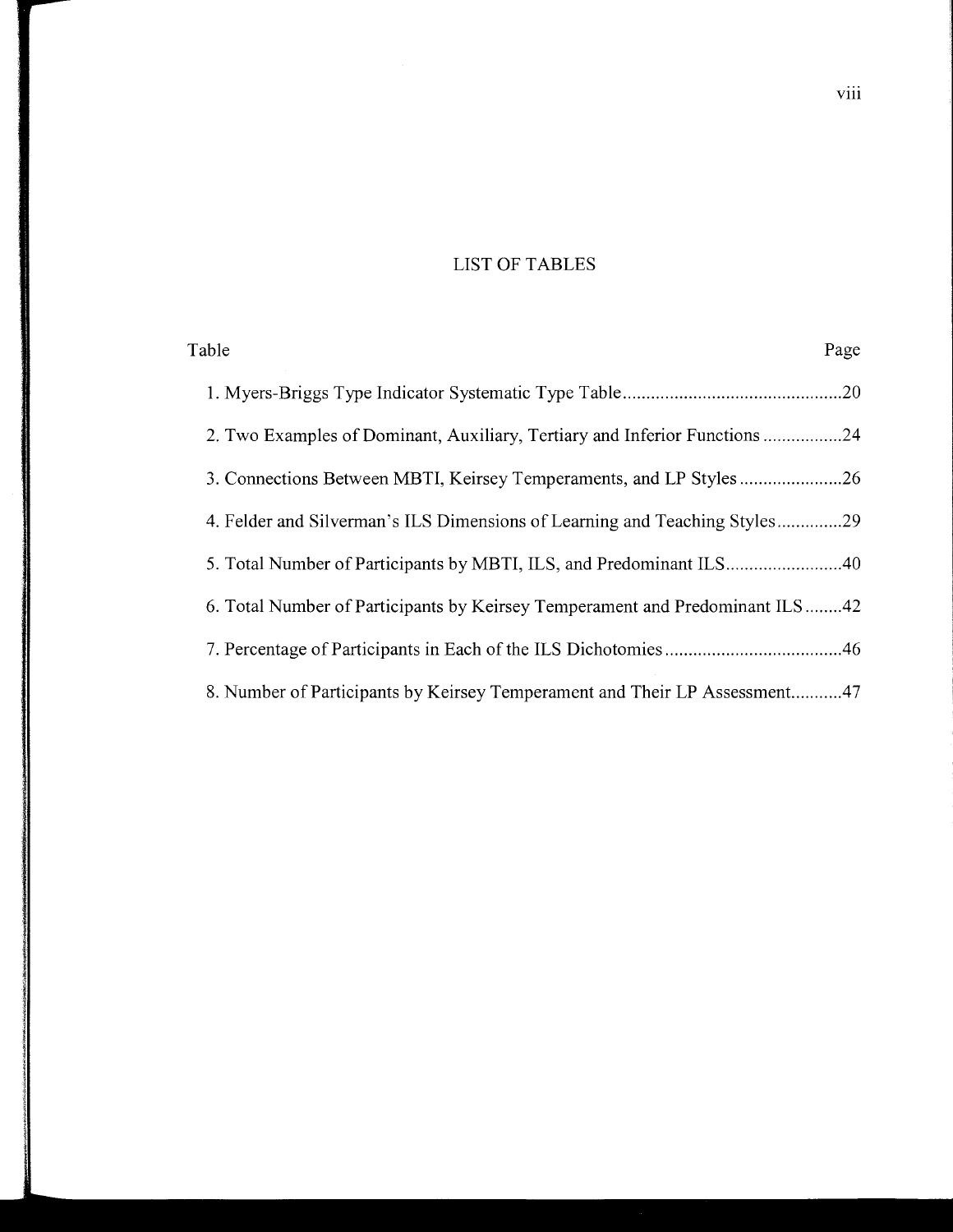# LIST OF FIGURES

| Figure                                                                 | Page |
|------------------------------------------------------------------------|------|
|                                                                        |      |
| 2. Correlation between MBTI - S and I with ILS - S and I dichotomies44 |      |
|                                                                        |      |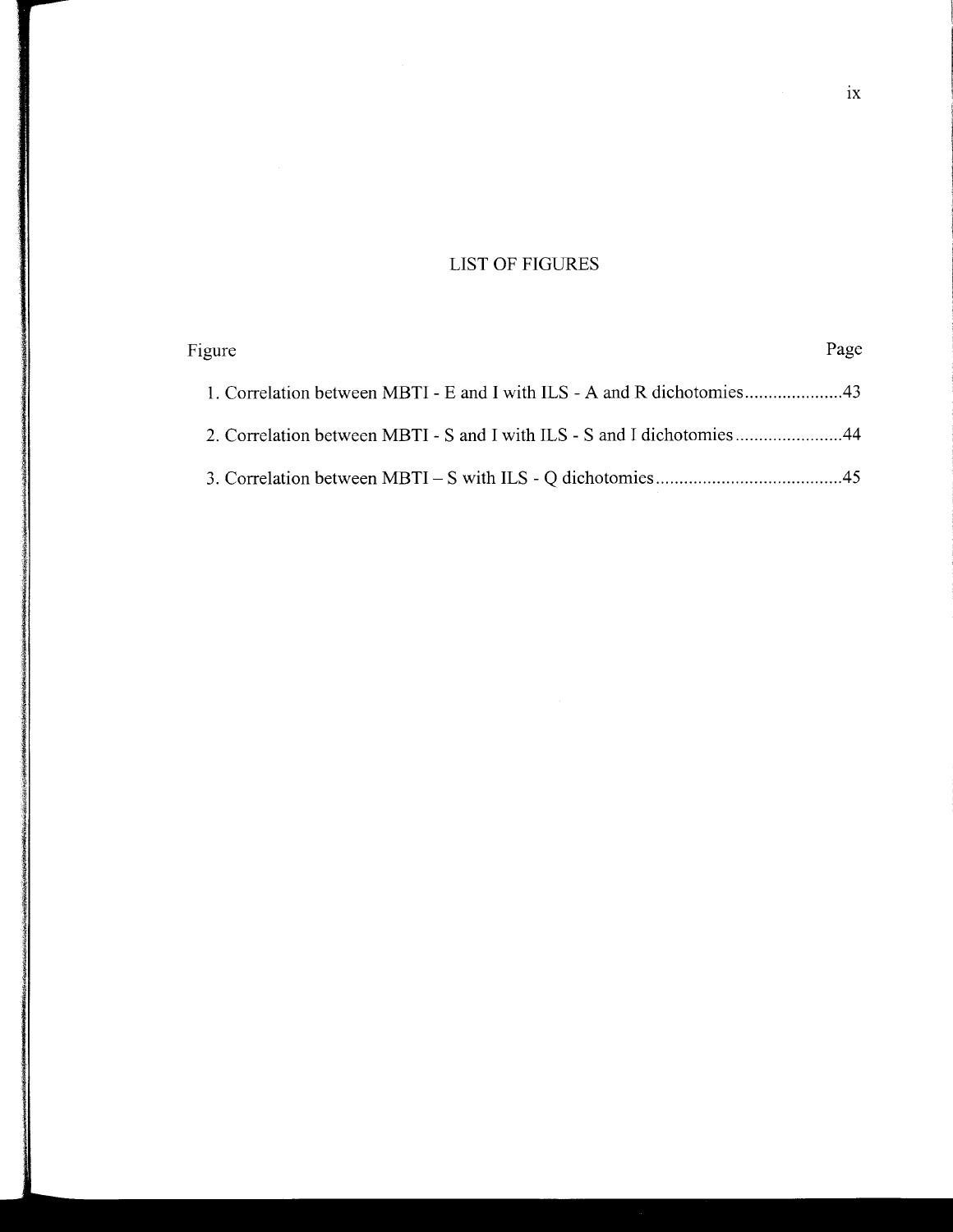## Chapter 1

#### INTRODUCTION

The purpose of this research project was to determine if individuals with different Myers-Briggs Type Indicators (MBTI) have distinct learning styles, and if so, to provide insights to curriculum designers and corporate trainers for training employees. Chapter 1 consisted of a brief literature review, describing the history and theory of MBTI, the theory of learning styles and the Index of Learning (ILS) assessment, and curriculum design in corporate training. Also included in Chapter 1 was the statement of the problem, the purpose of the research, questions that the researcher would answer, and the need for the research. Chapter 1 also provided the assumptions and limitations of this research project and reviewed the research methods used in the study along with a list of steps taken. Lastly, Chapter 1 defined the terminology used in this project.

# Literature Review

# *Myers-Briggs Type Indicators*

According to the Center for Application of Psychological Type, MBTI was a validated assessment tool used by over two million individuals a year to determine personality preference (2005). Using Jung's (1990) personality type theory as a basis for their work, Briggs and Myers developed the MBTI assessment for the workplace (Myers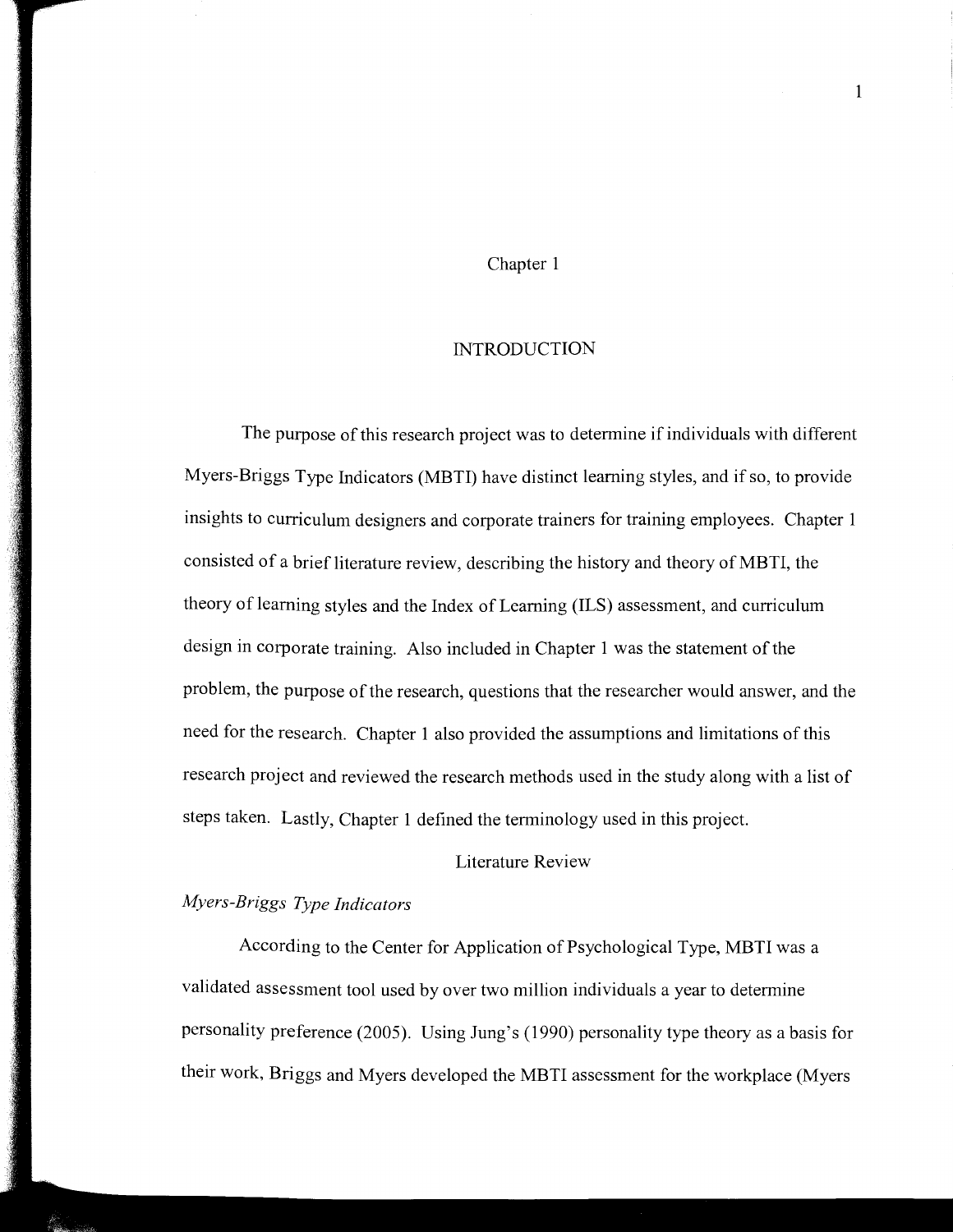& Myers, 1995, p. xii). MBTI theory had four dichotomies that indicated an individual's personality preferences. These four dichotomies demonstrated how individuals acquired energy, gathered information, made decisions, and timed their decisions. Each area had two opposing poles, and each individual had a personality preference towards one of these extremes (Myers, McCaulley, Quenk, & Hammer, 1998, pp. 23-27).

The MBTI assessment identified an individual's preference for each of the four areas to determine the individual's MBTI type. Therefore, because each person had four personality preferences, sixteen unique personality type combinations emerged. Each personality type made each specific personality preference a little different when it was part of a specific combination. Myers compiled a systematic type table to simplify the process of categorizing the individual personality type codes (Myers  $\&$  Myers, 1995, pp. 27-29).

# *Learning Theories and Index of Learning Style*

Education theories have continued to evolve. Kolb (1984) expanded the experiential learning theory by incorporating aspects of personality type theory (p. 15). Felder and Silverman (1988) developed the Index of Learning Styles (ILS) as a comprehensive learning style indicator, which used both Kolb's (1984) expanded theory on experiential learning (p. 15) and Jung's (1990) personality type theories (p. 484). ILS also included modality theory. This considered visual, auditory, and kinesthetic learning. Modality learning theory originated with the cognitive theory of information processing (Felder & Spurlin, 2005, p. 103).

Like MBTI, ILS was an assessment-based tool to determine learning type preferences through dichotomies. ILS' four dimensions had polar opposites and a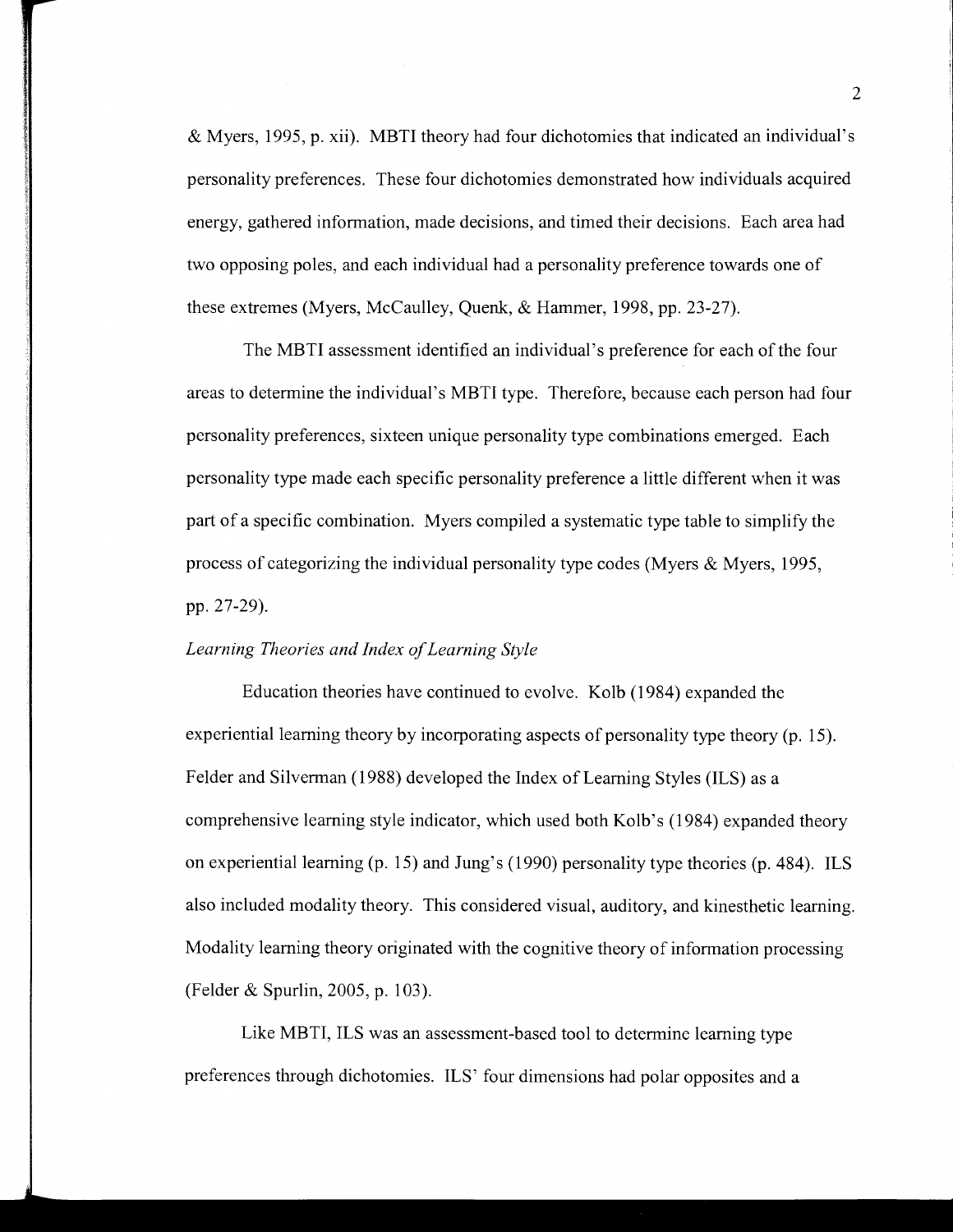student's preference towards one extremity or the other could be strong, moderate, or mild (Felder & Spurlin, 2005, p. 103). Individuals gained knowledge through all of the learning styles but had preferences for perception, input, processing, and understanding. Just as the MBTI looked at an individual's whole personality, Felder and Silverman's (1988) ILS attempted to encompass the various dimensions of an individual's learning style (p. 675). The original development of the ILS was for engineering students, but others used ILS to assess business students (Van Zwanenberg, Wilkinson, & Anderson, 2000, p. 366).

#### *Curriculum Design and Corporate Training*

According to the *ASTD Reference Guide to Workplace Learning and Performance,* "Training is a short-term learning intervention. It is intended to build on individual knowledge, skills, and attitudes to meet present or future work requirements" (Dubois & Rothwell, 2004, p. 48). Many organizations followed the instructional systems design (ISD) model when developing formal training programs to address employee's knowledge, skills, and attitudes (Dubois & Rothwell, 2004, pp. 49 -50). The problem with the ISD model was that it placed the responsibility for effective outcomes on the curriculum designer or corporate trainer instead of the employees. If the delivery method used in training failed to reach the employees being trained, then the training would be ineffective.

Dubois and Rothwell (2004) wrote that modifying ISD to a more comprehensive design called strategic systems model (SSM) would improve training delivery (p. 52). SSM used personality as part of its curriculum delivery, thus creating a personalized training approach to reach employees participating in corporate training. Furthermore,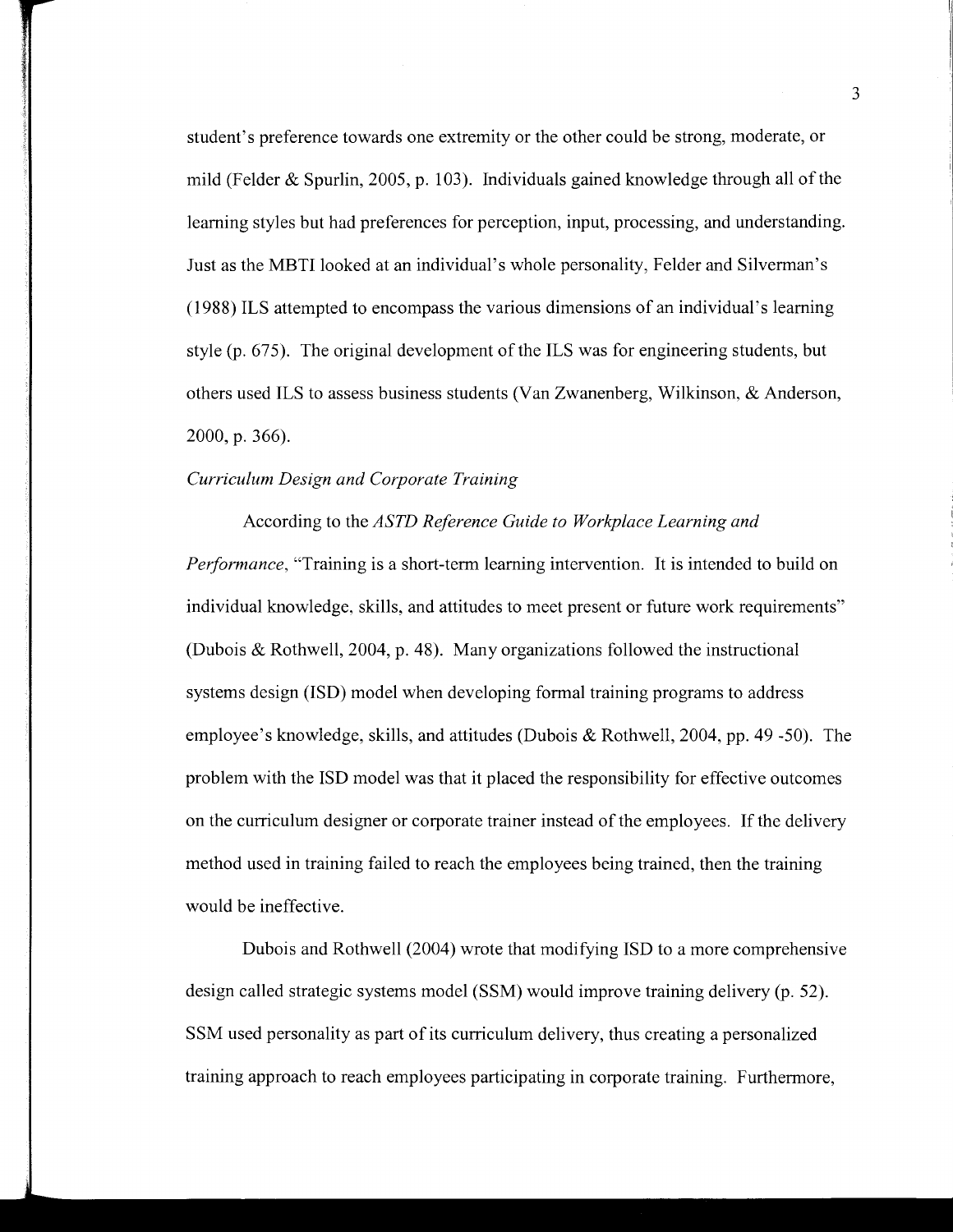Dubois and Rothwell (2004) wrote that training required "changing individual motivation levels and cultivating the development of personality traits. Those will, of course, call for actions different from traditional training methods" (p. 52).

## Statement of the Problem

The problem of this study was to determine the types of learning styles associated with MBTI. Research questions answered during this study included:

- 1. How would the ILS correlate to each of the sixteen MBTI personality preferences?
- 2. How would each of the four MBTI dichotomies measure against the ILS?
- 3. How would the proposed findings translate into suggested applications for curriculum designers and corporate trainers?
- 4. What would the trainers or curriculum designers need to know about the personality make up of the training participants to be able to use the proposed suggested applications?
- 5. What would the trainers or curriculum designers need to know about the learning style of training participants to be able to use the proposed suggested applications?

## Statement of the Purpose

The purpose of this study was to determine if different MBTI had distinct learning styles associated with them and to provide suggestions to curriculum designers and corporate trainers.

# Statement of the Need

In the review of the literature, the researcher found evidence that individuals with different MBTI results had different learning styles (Myers et al., 1998, p. 262). However, most of the research "has solely reported patterns of correlations between a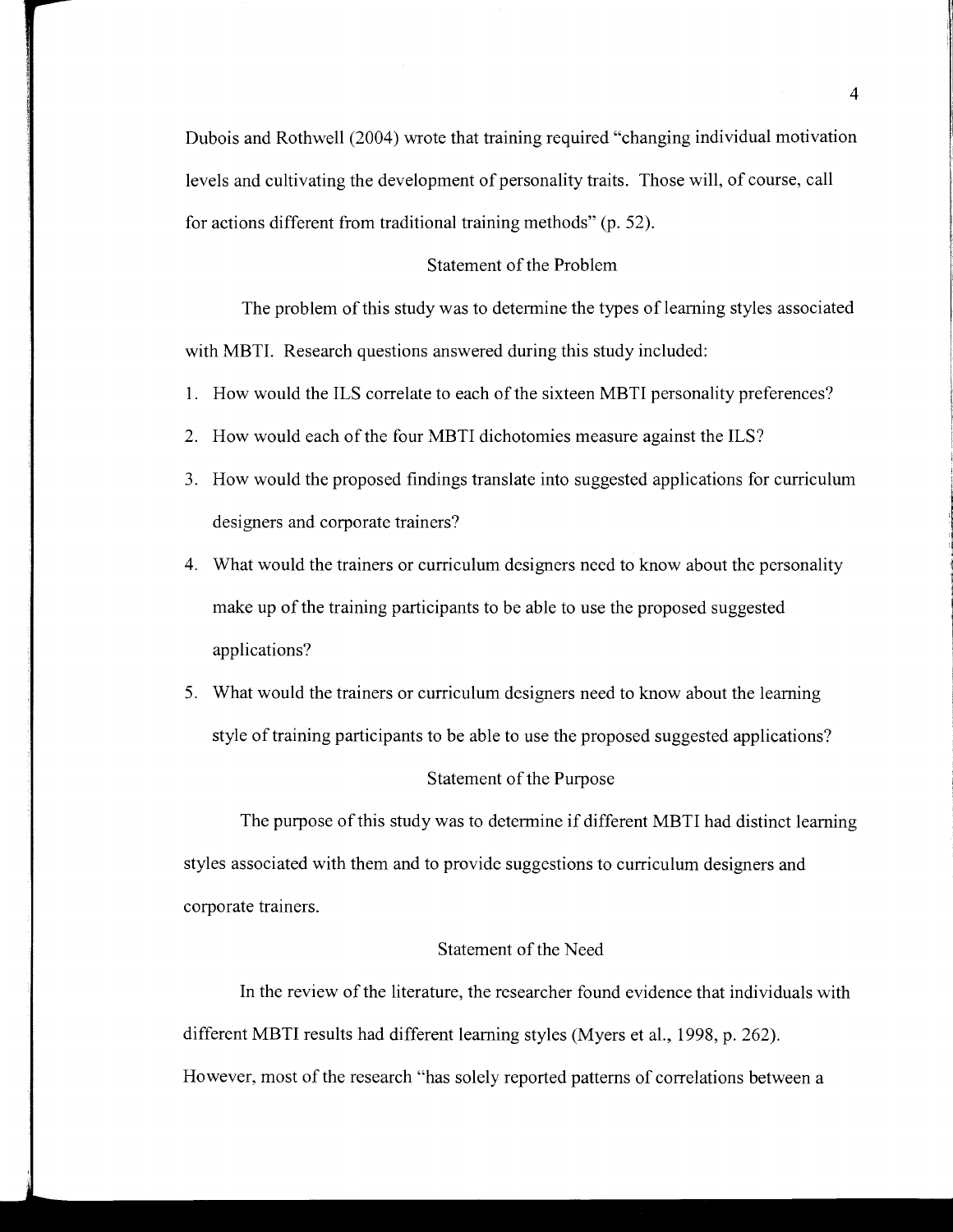single dichotomy and other variables" (Myers et al., 1998, p. 254). In addition, Goley (1982) established learning preferences, which separated individuals into four personality groups (p. 27). Those four groups originated from Keirsey's four temperaments (Keirsey & Bates, 1984, p. 5). That meant research had not focused on the sixteen personality types in relation to various learning styles. Therefore, reporting a learning style for a single dichotomy might not address the individual's learning style (Myers et al., 1998, p. 254).

Felder and Silverman's (1988) ILS appeared to be a comprehensive and easy assessment that curriculum designers and corporate trainers could use to evaluate student's learning style. Although originally developed only for engineering students, ILS was used for both engineering students (Felder & Spurlin, 2005, p. 103) and business students (Van Zwanenberg et al., 2000, p. 366). Felder and Spurlin (2005) noted that ILS was a comprehensive overview of individual learning styles because it took into account research from experiential learning theories, personality type theories, behaviorist theories, and cognitive learning studies (p. 103). Research had been conducted on MBTI and the Grasha-Reichmann Student Learning Styles Questionnaire and the Kirton Adaptation and Innovation Inventory (Myers et al., 1998, p. 255), but no studies appeared on MBTI that specifically used Felder and Silverman's (1988) ILS.

According to the American Society for Training and Development (2006) *State of the Industry Report:* "leaders who understand how to drive business results in an increasingly competitive, global environment recognize that a better-trained workforce improves performance, and investing in employee learning and development is critical to achieving success"  $(p, 4)$ . As the need to become competitive increased, so would the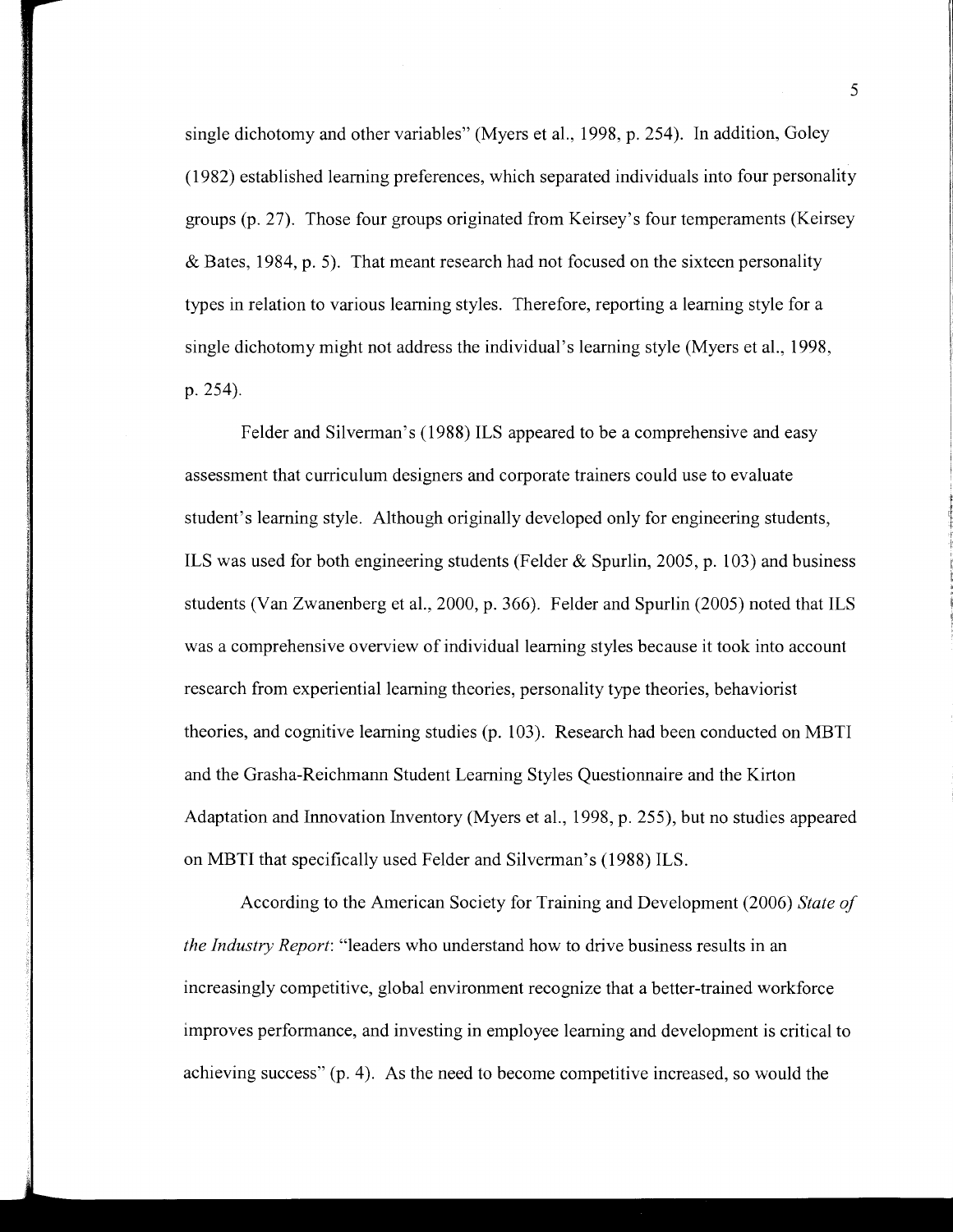need to have training, which would create an effective workforce to improve business performance.

Kolb (1984) wrote, "To learn is not the special province of a single specialized realm of human functioning such as cognition or perception. It involves the integrated functioning of the total organism – thinking, feeling, perceiving, and behaving" (p. 31). Although the link between personality and learning was clear, corporate trainers had not recognized it as a critical factor in corporate training programs. Dubois and Rothwell (2004) in reviewing corporate training models indicated the importance of using personality in developing corporate training and that traditional training methods would need to change (p. 52). They advised that corporate trainers focus their attention on individual needs by allowing learners to structure their own learning activities in order to process information in an effective manner. Through the SSM, there was an increased focus on learning objectives and performance outcomes (Dubois & Rothwell, 2004, p. 53).

There was a need to continue to understand how personality affects learning, particularly in the corporate training arena. Incorporating practical solutions for designing curricula and training methods that addressed individual personality indicators could improve training effectiveness. Dubois and Rothwell (2004) indicated that curriculum designers and corporate trainers needed to address differences in employee personalities and learning styles in order to conduct training that had effective outcomes (p. 52). The need for greater corporate training effectiveness increased as technology evolved and jobs continued to increase in complexity.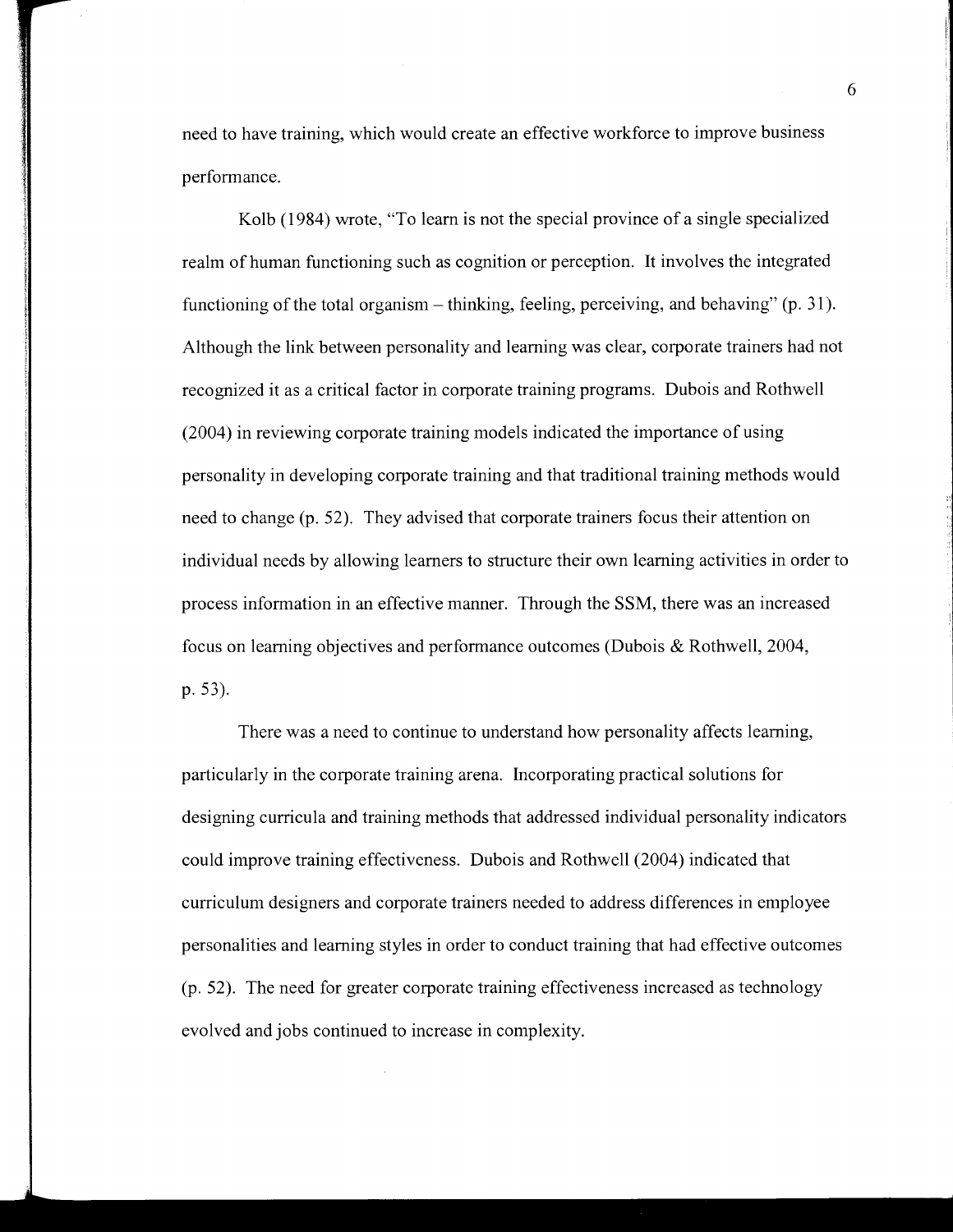#### Statement of the Hypothesis

The hypothesis of this study was that individuals with different MBTI had distinctive learning styles.

#### Statement of Assumptions

The following assumptions were relevant to this study:

- 1. Individuals had different MBTI preferences.
- 2. Individuals had different learning styles.
- 3. MBTI was a validated assessment of personality preferences.
- 4. ILS was a validated assessment of learning style preferences.
- 5. LP was a validated assessment of learning style preferences.
- 6. Participants had adequate knowledge and desire to complete the surveys correctly.
- 7. Participants assessed were competent in literacy to at least a high school level.
- 8. Participants assessed were adults with a minimum age of eighteen.
- 9. Corporate training had specific learning goals to achieve and therefore must have effective training methods.
- 10. Corporate training was limited in time, equipment, and with facility constraints.
- 11. Current corporate training did take into account the effect of personality in curriculum design and training methods.
- 12. Current corporate trainers wanted practical solutions to design curriculum and training methods.

# Statement of Limitations

The following limitations were inherent in this study:

1. The assessment results of the MBTI were dependent on the validity of the assessment.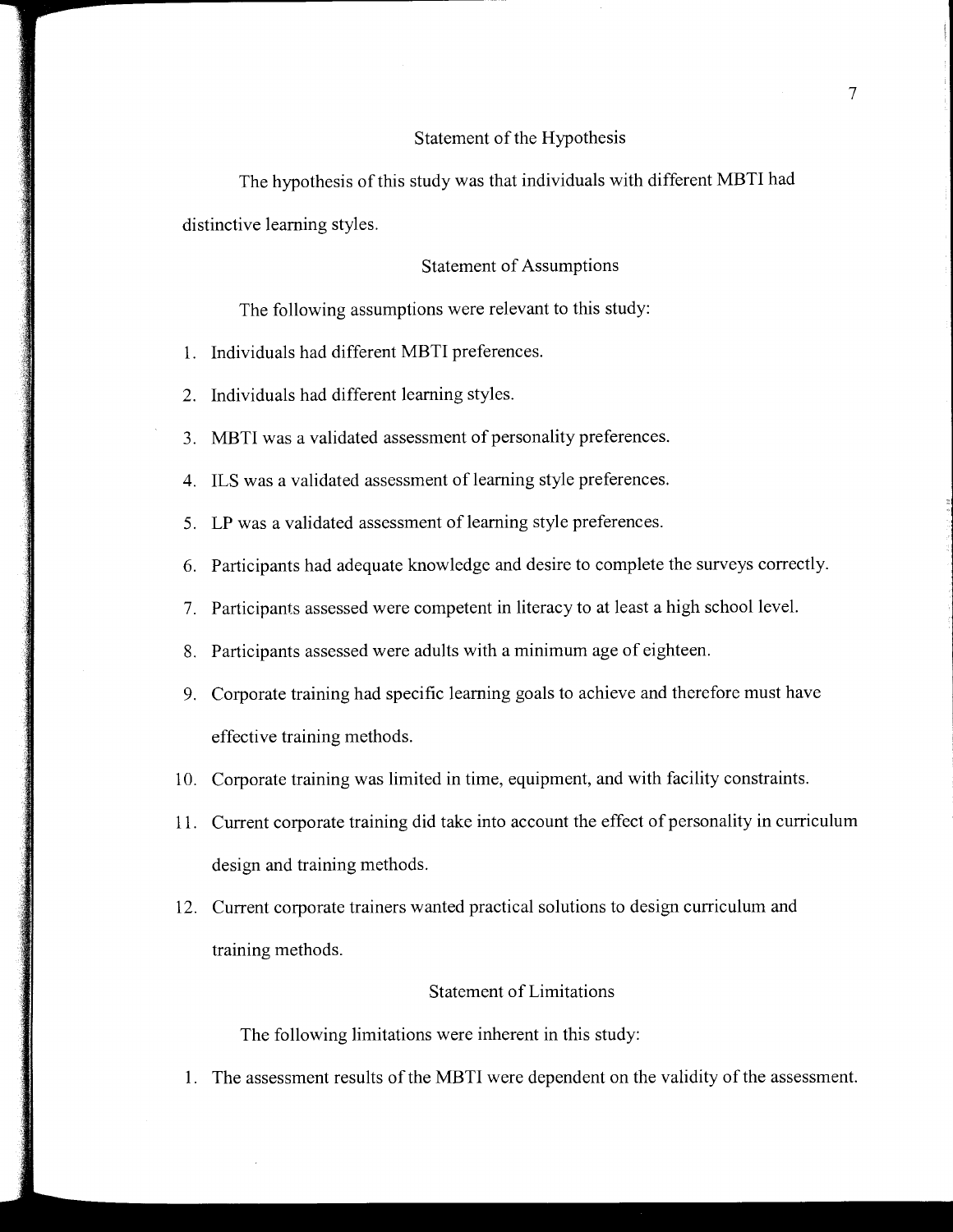- 2. The assessment results of the ILS were dependent on the validity of the assessment.
- 3. The assessment results of the LP were dependent on the validity of the assessment.
- 4. The participants taking the MBTI, ILS, and LP assessments were limited to the researcher's network and therefore might not be representative of the general population.
- 5. The participants taking the MBTI, ILS, and LP assessments might not have included enough representation from all sixteen-personality indicators.
- 6. The follow-up LP assessment was limited to three individuals from each of the MBTI categories assessed through the MBTI and ILS parts of this study.
- 7. This research would only indicate if there were correlations between the MBTI and ILS assessments. It provided suggestions to curriculum designers and corporate trainers, but it did not determine if curriculum designers or corporate trainers concurred with those suggestions.
- 8. This research would only indicate if there were correlations between the MBTI and ILS assessments and would not attempt to determine if using learning styles based on MBTI would increase corporate training outcome effectiveness.

## Statement of Methodology

The study had two sequential phases and utilized quantitative research methodologies. Phase one research included assessments of MBTI and ILS to determine if the results from the assessment provided the researcher with an indication of a correlation between the MBTI and ILS instruments. Phase two research included an additional LP assessment of three participants for each of the MBTI personality types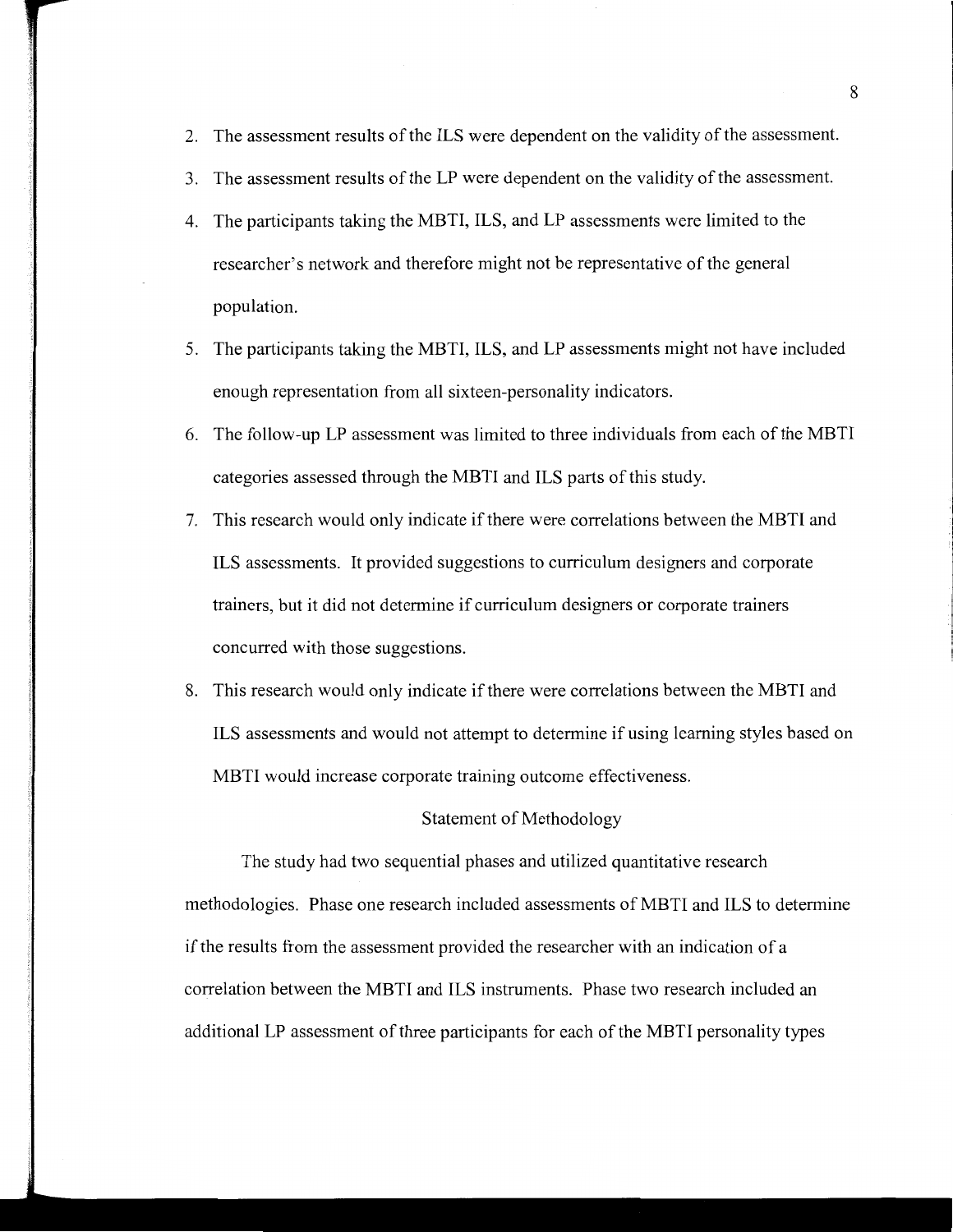who had participated in phase one. This assessment assisted the researcher in further defining learning styles.

#### *Phase One- MBTI and ILS Assessment*

For the first phase of the study, the researcher distributed the MBTI and ILS assessments to participants through an electronic format. Recruitment of participants occurred through the researcher's work organization and a network of colleagues at other organizations. The participants received the results of their assessments as a benefit of participating in the study and they were notified of the possibility of participating in an additional questionnaire. The researcher needed enough assessments to have at least three individuals from each of the 16 MBTI personality types. To ensure that the participation remained anonymous, the researcher used a third party assistant to replace the participant's name and email address with a number for the combined MBTI and ILS assessment. The third party acted as the correspondent between the researcher and participants. In addition, the researcher asked three participants in each MBTI personality type, who had scored strongly, to participate in a follow-up questionnaire.

The researcher compiled each participant's validated combined assessment score from the MBTI and ILS into in a computerized tabulation. The researcher analyzed the information generated by comparing the 16 MBTI personality types with their learning styles, comparing the four Keirsey temperaments with their learning styles, and through computer tabulation, using scatter diagrams to illustrate different coefficient correlations of the sixteen personality types and their ILS scores.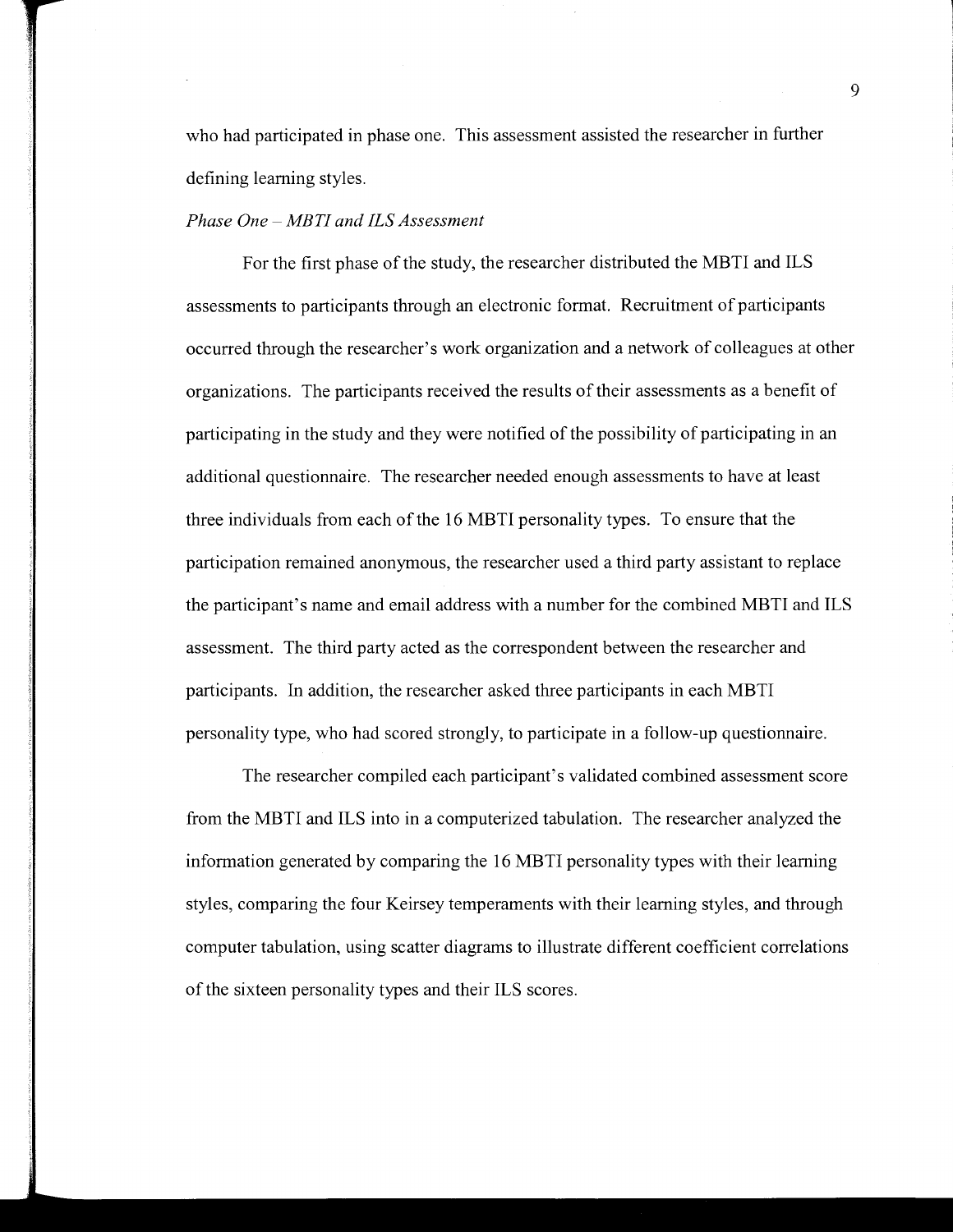#### *Phase Two -Learning Pattern Questionnaire*

For the second phase of the study, the researcher adapted Goley's (1982) LP assessment into a self-assessment instrument (pp. 100-102). The researcher found two professional trainers certified in MBTI to review and validate the adjusted selfassessment questions so that they did not deviate significantly from the original LP assessment. Once completed, the researcher gave the LP self-assessment to three participants of each of the MBTI personality types who had participated and scored strongly in phase one. The format of the assessment was a Likert-type questionnaire.

The researcher added the LP assessment results to the computerized tabulation from the first phase. The researcher analyzed the information from phases one and two through a table comparing their Keirsey temperament with the LP score. The intent of the additional assessment was to validate the findings of phase one and to further define the learning styles used for each of the sixteen personality types. The questionnaire also assisted in the development of suggestions for corporate trainers and curriculum designers.

## Statement of the Terminology

Active learner (A): An individual who is more comfortable learning through interactive experimentation instead of reflective observation (Felder & Silverman, 1988, p. 678).

Attitude: Extraversion and Introversion in Jung's theory and the term attitude also refers to the Judging-Perceiving dichotomy in MBTI (Myers et al., 1998, p. 389).

Auditory learner: An individual who does well at learning through hearing, discussing, or through the spoken word (Felder & Spurlin, 2005, p. 103).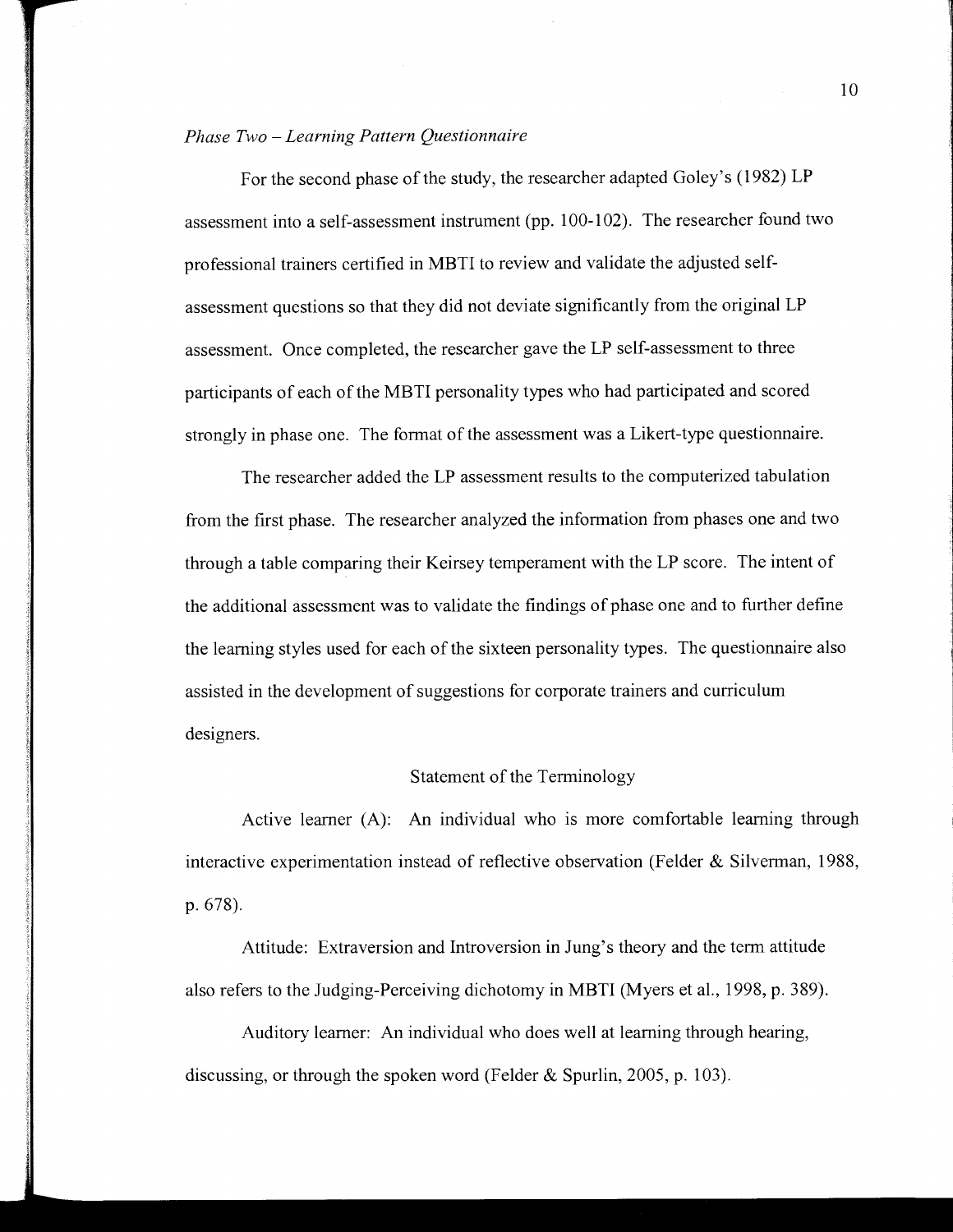Auxiliary function: "The function or process that is second in importance and that provides balance (a) between perception and judgment and (b) between extraversion and introversion" (Myers et al., 1998, p. 389).

Behaviorism theories: The premise that behavior can be measured and changed through the application of behavioral ideology (Kolb, 1984, p. 26).

Cognitive theory: Learning theory that focuses on the nature of intelligence and how it develops through interaction with the environment (Kolb, 1984, p. 12).

Competencies: An individual's knowledge, skills, and attitudes. The term is often used in a workplace to describe the needed qualities to perform a job effectively (Dubois & Rothwell, 2004, p. 49).

Concrete content: A teaching method for giving information that consists of facts, figures, and data (Felder & Silverman, 1988, p. 676).

Corporate trainer: Practitioners in the training field, who plan, implement, and evaluate training programs for corporations (Kirkpatrick, 1998).

Corporate training: "[Corporate] training is a short-term learning intervention. It is intended to build on individual knowledge, skills, and attitudes to meet present or future work requirements" (Dubois & Rothwell, 2004, p. 48).

Curriculum: The "syllabi, curriculum guides, course outlines, standards and lists of objectives" for a program of study or training course (Posner, 2004, p.12).

Curriculum designers: A practitioner in education, who analyzes curricula for a program of study or training course (Posner, 2004, p. 23).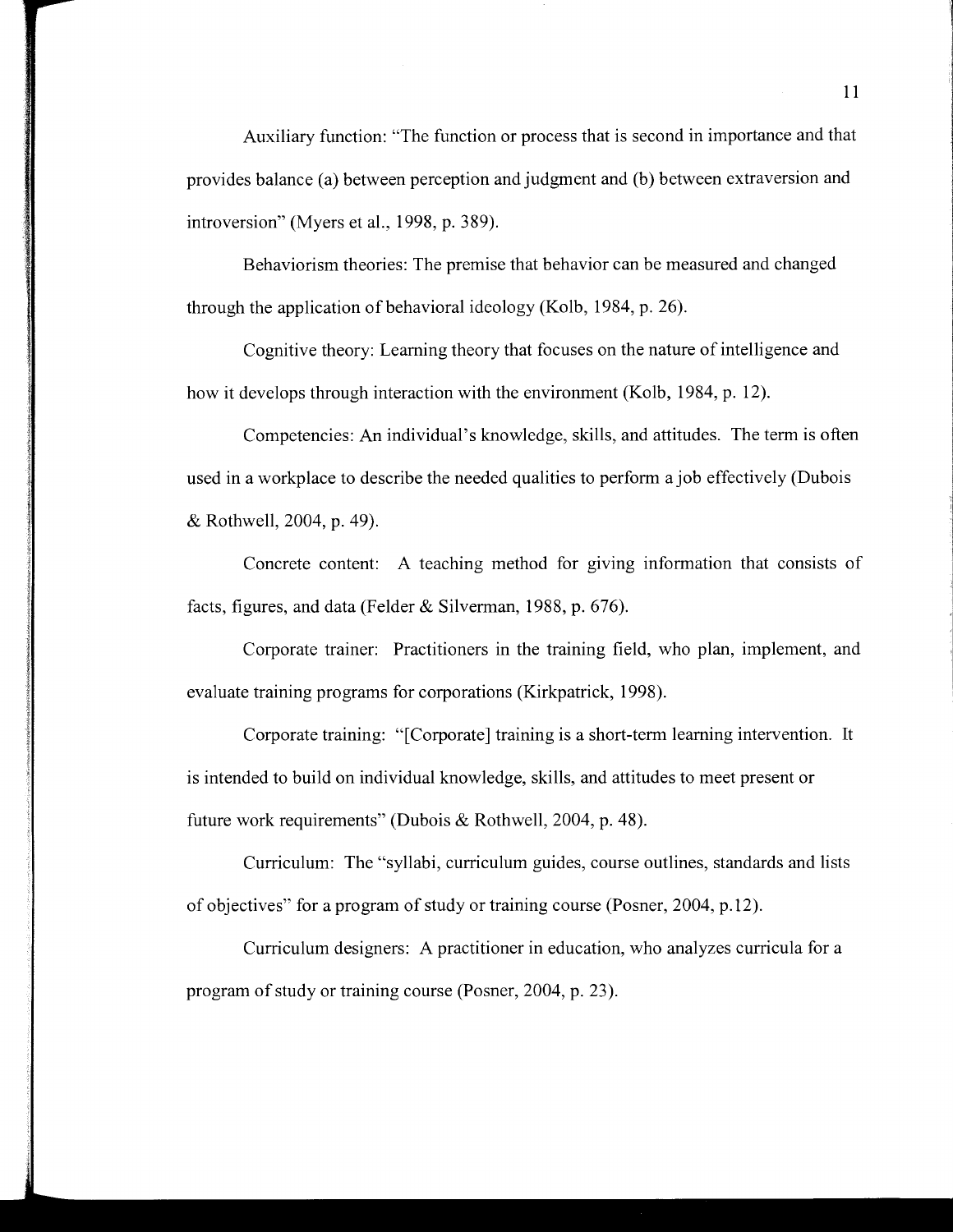Deductive learner: An individual who learns well through a reasoning progression that begins with generalities and then proceeds into specific details (Felder & Silverman, 1988, p. 677).

Dichotomy: "A division into two distinct parts. In type theory, the two parts are assumed to identify opposite domains of mental functioning or attitudes ... the four dichotomies of the MBTI are Extraverted-Introverted, Sensing-Intuition, Thinking-Feeling, and Judging-Perceiving" (Myers et al., 1998, p. 390).

Dimensions of learning: Used in ILS to describe the different areas of learning, which include perception, input, processing, and understanding (Felder & Silverman, 1988, p. 675).

Dominant function: "The function or process that is assumed to be the first developed, most conscious, and most differentiated, and which become the governing force dominating and unifying one's life" (Myers et al., 1998, p. 390).

Experiential learning theories: Based on the theory that individuals learn based on experience (Kolb, 1984, p. 15).

Extraverted (E): "The attitude (orientation) that identifies the direction and flow of energy to the outer world" (Myers et al., 1998, p. 390).

Feeling (F): "Of the two opposite judging functions, the one by which decisions are made through ordering choices in terms of personal values" (Myers et al., 1998, p. 390).

Four Temperaments: Keirsey's (1984) theory that different personalities could be categorized into four distinct temperaments (Goley, 1982, p. 11).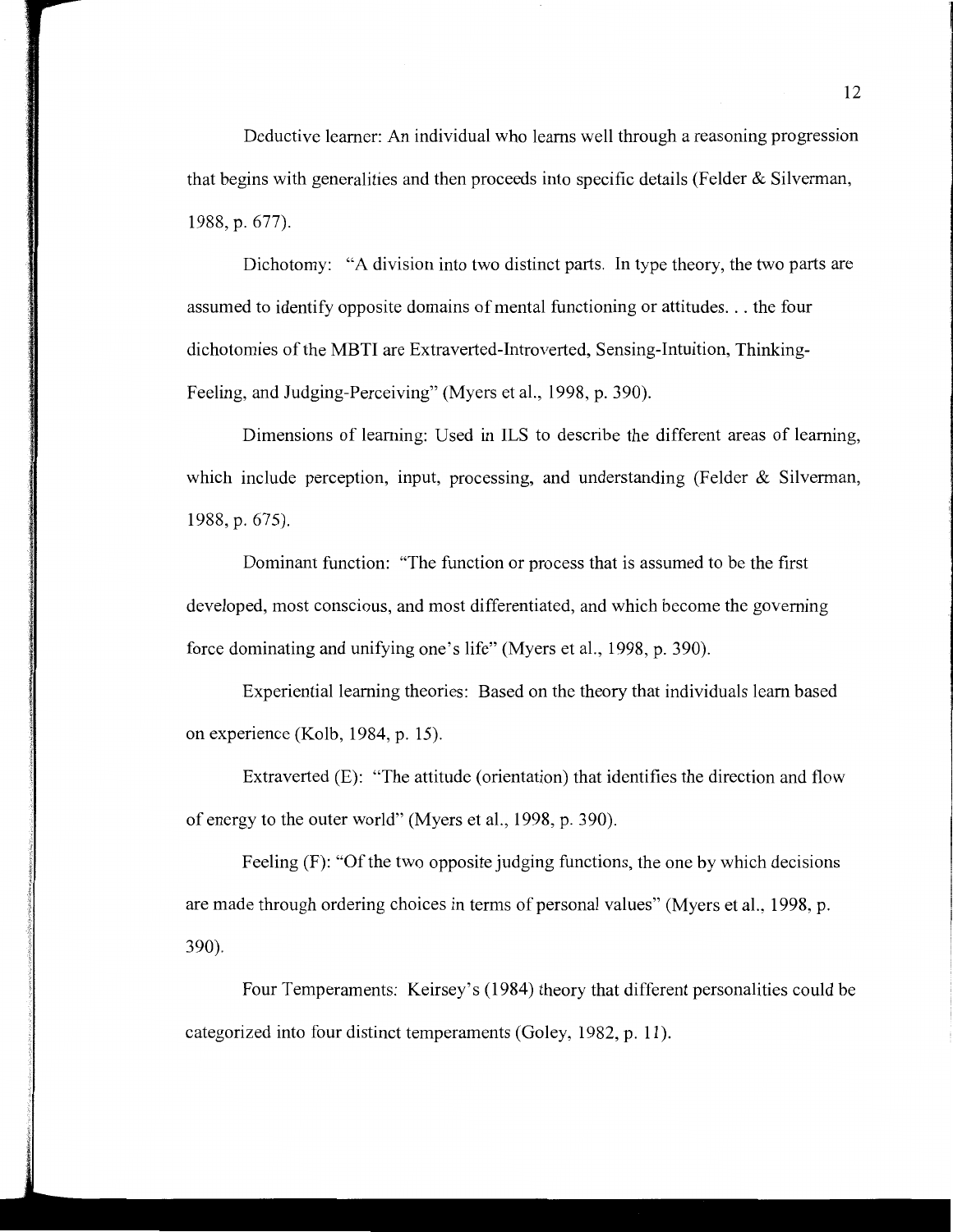Global learner (G): An individual who prefers to learn through connections of detailed information to the big picture (Felder & Silverman, 1988, p. 679).

Index of Learning Styles (ILS): A comprehensive learning style indicator developed by Felder and Silverman (1988, p. 675).

Inductive learner: An individual who tends to use a reasoning progression for learning that begins with specific details and then goes to generalities (Felder & Silverman, 1988, p. 677).

Input: In ILS, the manner in which a learner prefers to have information presented through either a verbal or visual means (Felder & Silverman, 1988, p. 676).

Instructional systems design (ISD): Formal training method that incorporates knowledge, skills, and attitudes (KSA) to develop better work performance outcomes (Dubois & Rothwell, 2004, pp. 49-50).

Introverted (I): "The attitude (orientation) that identifies the direction and flow of attention and energy to the inner world" (Myers et al., 1998, p. 390).

Intuitive (N): "Of the two opposite perceiving functions, the one that is concerned with meanings, relationships, pattern, and possibilities" (Myers et al., 1998, p. 391).

Intuitive learner (N): An individual who prefers to learn through theory and principals. They like to solve problems through innovative solutions (Felder & Silverman, 1988, p. 676).

Judging (J): "Preferring the decisiveness and closure that results from dealing with the outer world using one of the judging processes [Thinking or Feeling]" (Quenk,  $2000$ , p. 10).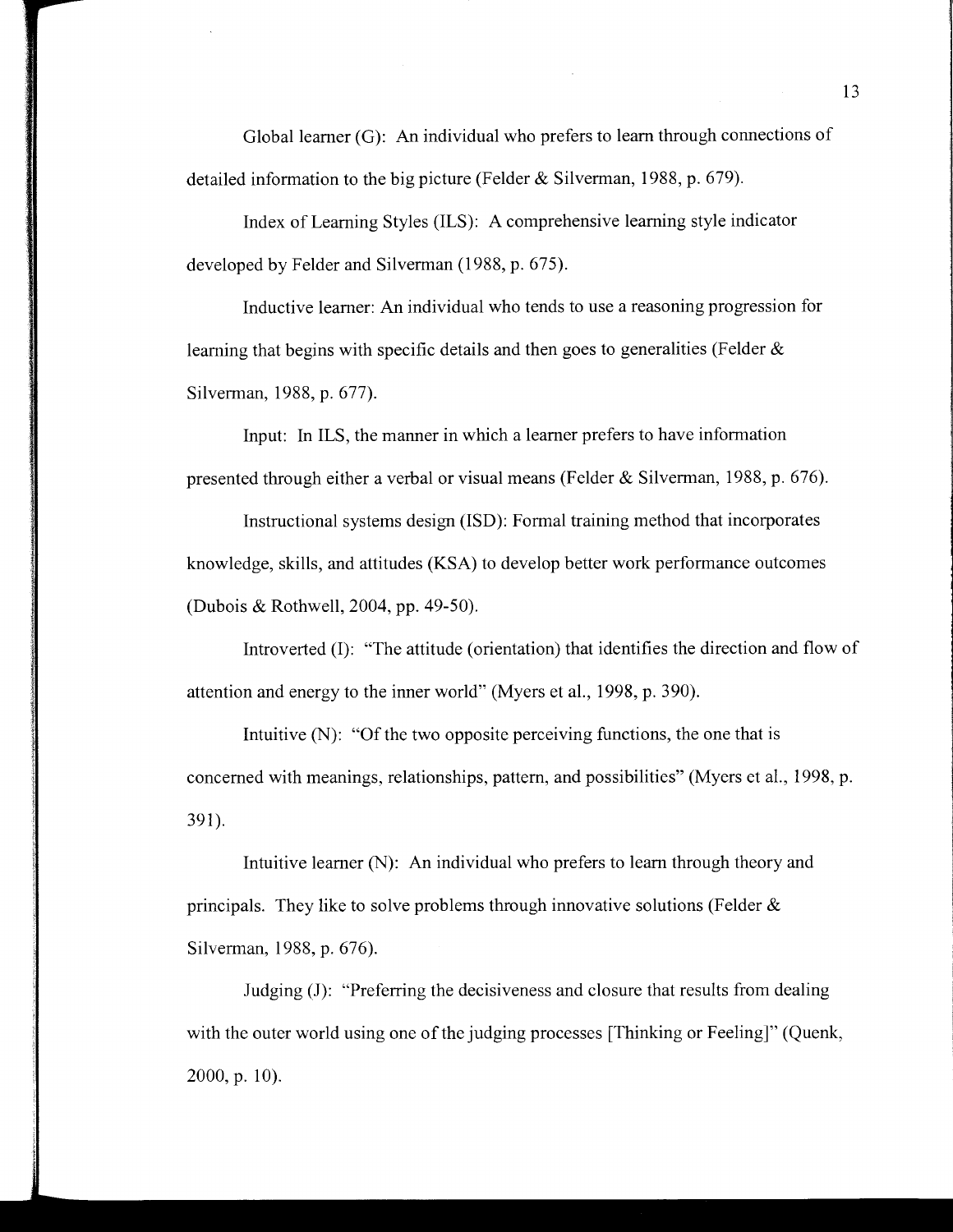Kinesthetic learner: An individual who has an ability to learn through taste, touch, and smell (Felder & Silverman, 1988, p. 676).

Knowledge, skills, and attitudes (KSA): Often measured competencies in the workplace to determine skills for employee recruitment, performance, development, and promotion (Dubois & Rothwell, 2004, p. 48).

Learning Patterns (LP): An assessment developed by Goley for teachers to use to determine student personality temperament (Goley, 1982, p. 6).

Modality theory: A learning theory that considers visual, auditory, and kinesthetic means (Felder & Spurlin, 2005, p. 103).

Myers-Briggs Type Indicators (MBTI): An assessment to determine an

individual's personality temperament (Myers & Myers, 1995, p. xiii).

Passive participation: From ILS, the teaching style that does not require active participation from students (Felder & Silverman, 1988, p. 678).

Perceiving (P): "Preferring the flexibility and spontaneity that result from dealing with the outer world using one of the perceiving processes [Sensing or Intuitive]" (Quenk, 2000, p. 10).

Perception: From ILS, a learner's view on how to receive information through either intuitive or sensory methods (Felder & Silverman, 1988, p. 676).

Perspective: From ILS, the teaching style that uses sequential or global viewpoints to develop a learner's understanding of the information (Felder & Silverman, 1988, p. 679).

Polar opposites: "Dynamic elements that are opposite to each other in both function and attitude" (Myers et al., 1998, p. 392).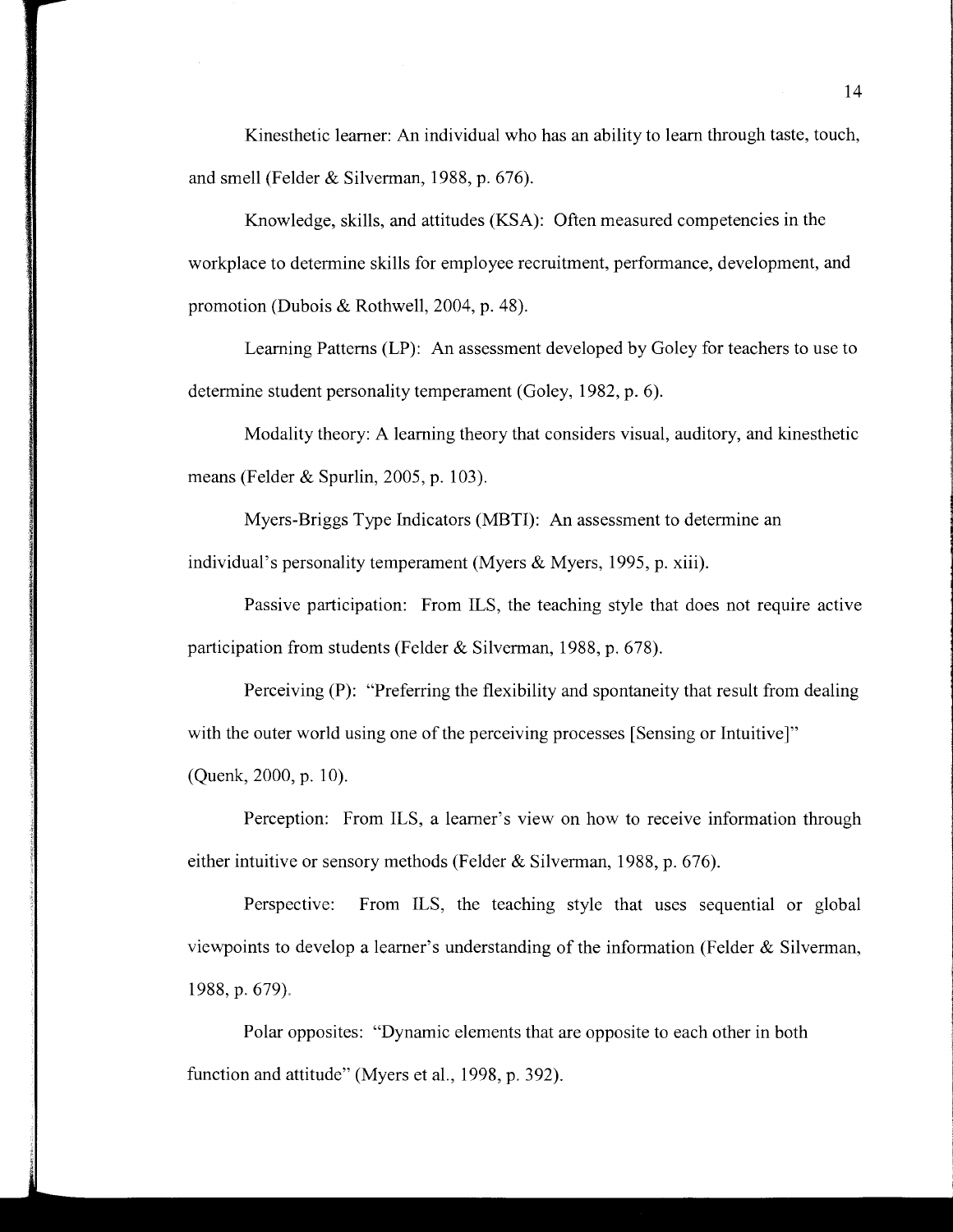Preference: An individual's favored inclination towards one dichotomy over another dichotomy (Myers et al., 1998, p. 392).

Prescribed work outcomes: Calculated expected results from employees after a corporate training has been conducted (Dubois & Rothwell, 2004, p. 48).

Presentation: From ILS, the teaching style that imparts information through visual or verbal means (Felder & Silverman, 1988, pp. 676-677).

Processing: According to ILS, the way a learner prefers to process information through either an active or reflective manner (Felder & Silverman, 1988, p. 678).

Reflective learner (R): An individual who preferred to learn through examination and manipulation of the information introspectively (Felder & Silverman, 1988, p. 678).

Sensing (S): "The perceiving function that is concerned with experiences available to the senses" (Myers et al., 1998, p. 392).

Sensory perception: A learning dimension in Felder and Silverman's ILS, which considers whether students are sensing learners (Felder & Silverman, 1988, p. 676).

Sensing learner (S): An individual who prefers to learn through concrete facts, figures, data, and experimentation. They like to solve problems through standard methods (Felder & Silverman, 1988, p. 676).

Sequential learner (Q): An individual who prefers to learn in a logical and ordered progression (Felder & Silverman, 1988, p. 679).

Student participation: From ILS, the teaching style that uses either active or passive mvolvement in the processing of information (Felder & Silverman, 1988, p. 678).

Strategic Systems Model (SSM): Formal training method that incorporates knowledge, skills, and attitudes (KSA) and identifies "how workers must think (including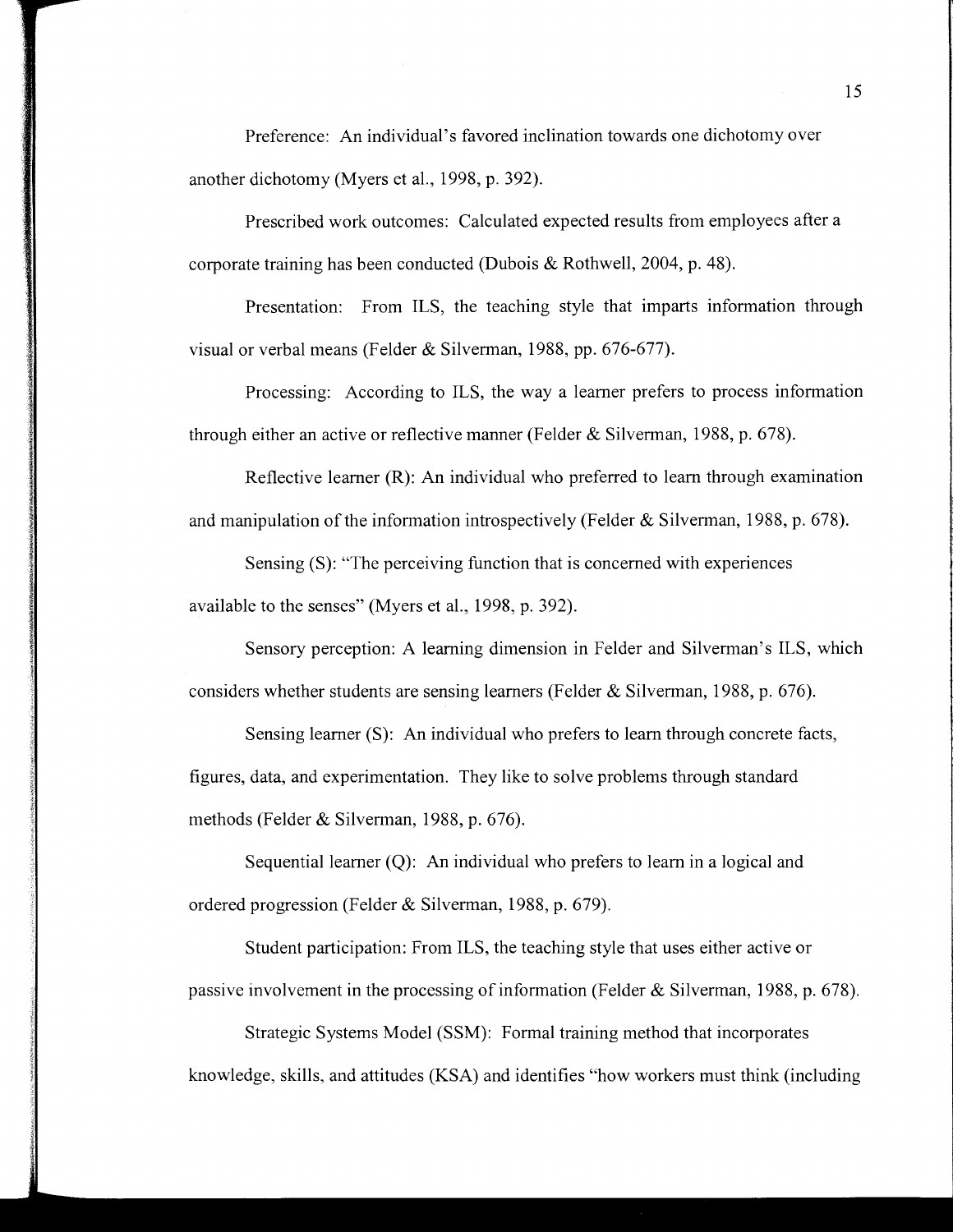knowledge and skills acquisition), feel, and act to perform their work successfully" to develop better work performance outcomes (Dubois & Rothwell, 2004, p. 51).

Temperament: An individual's preferred personality, considered "one of four categories hypothesized to be base ways of identifying individual differences in personality" (Myers et al., 1998, p. 393).

Thinking (T): An individual who bases "conclusions on logical analysis with a focus on objectivity and detachment" (Quenk, 2000, p. 10).

Traditional education: A teaching and learning method that relies on lecturing, reading, memorization, and recitation (Posner, 2004, pp.45-46).

Training: A method of teaching that can predict the specific situations that individuals will use what they learn (Posner, 2004, p. 70).

Type: "The four letters used to denote a type [of personality], for example ESTJ or INFJ" (Myers et al., 1998, p. 394).

Type table: "A display of the 16 types in the format developed by Isabel Myers. The type table ... may be supplemented by a column at the side showing the type groupings" (Myers et al., 1998, p. 394).

Understanding: From ILS, the way a learner understands information through either a sequential thought process or a global view (Felder & Silverman, 1988, p. 679).

Verbal learner (B): In ILS, an individual who learns easily through discussions, lectures, and other spoken methods of teaching (Felder & Silverman, 1988, p. 676).

Visual learner (V): An individual who has an ability to learn through mediums such as: pictures, movies, flowcharts, or other images (Felder & Spurlin, 2005, p. 103).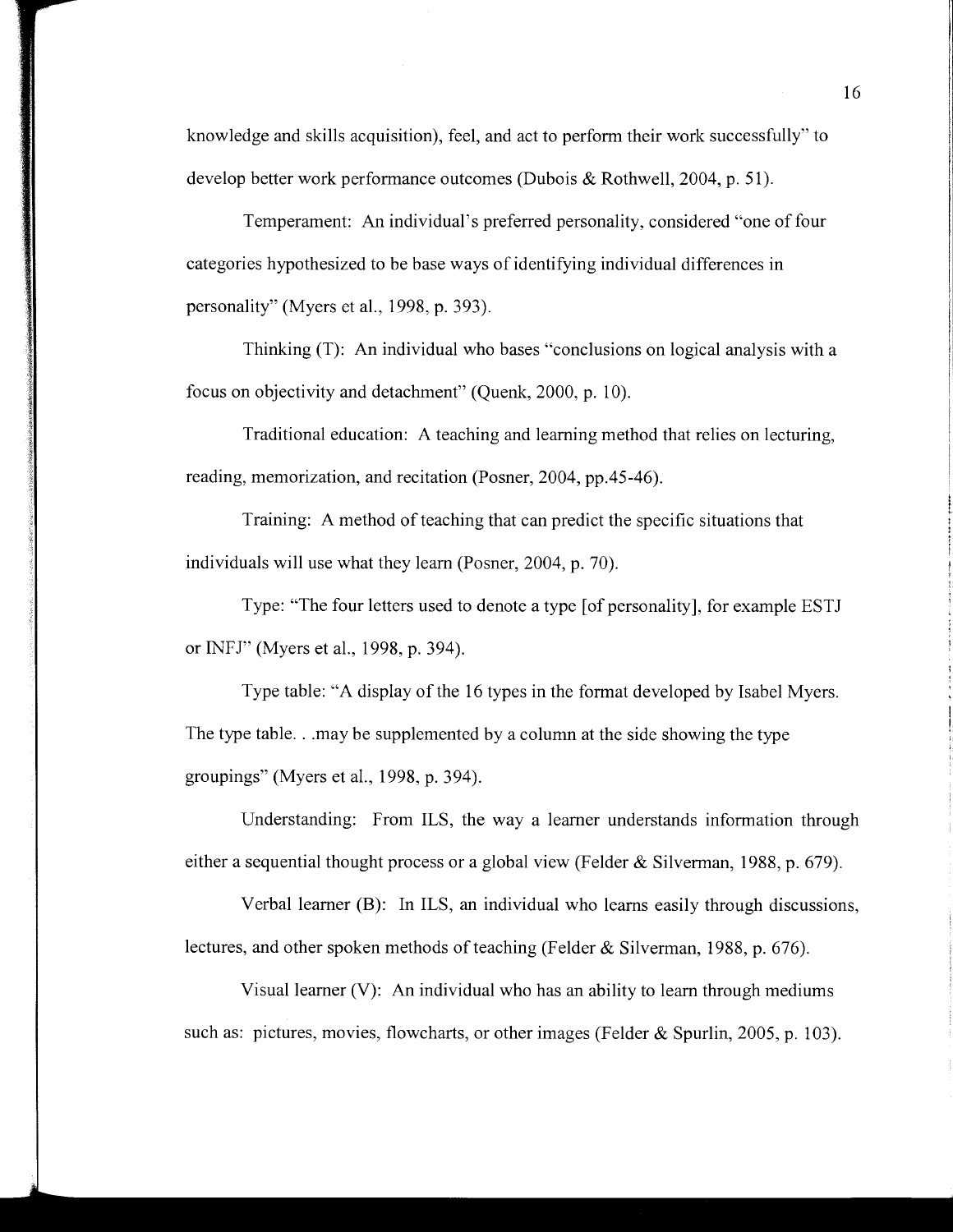## Chapter 2

#### REVIEW OF RELATED LITERATURE

The review of literature included three sections. The first section described the history of MBTI, defined the MBTI preferences, and diagramed them in a type table. The second section introduced the history of learning theories, reviewed current learning theories, and defined the learning dimensions in the Index of Learning Styles (ILS). The third section provided an overview of current curriculum design and corporate training methods.

# Myers-Briggs Type Indicators

In the early twentieth century, Jung (1990) wrote a book called *Psychological Types.* The text described consistent differences between psychological functions and the affect of an Introverted or Extraverted attitude on these functions (p. 484). Jung (1990) explained individual personality differences based on opposing dichotomies in function and attitude. Function included a person's preferred manner to gather information and the manner in which they made decisions (p. 6). Jung (1990) believed attitude included how an individual gathered energy and played a role in how individuals would use their functions (p. 518).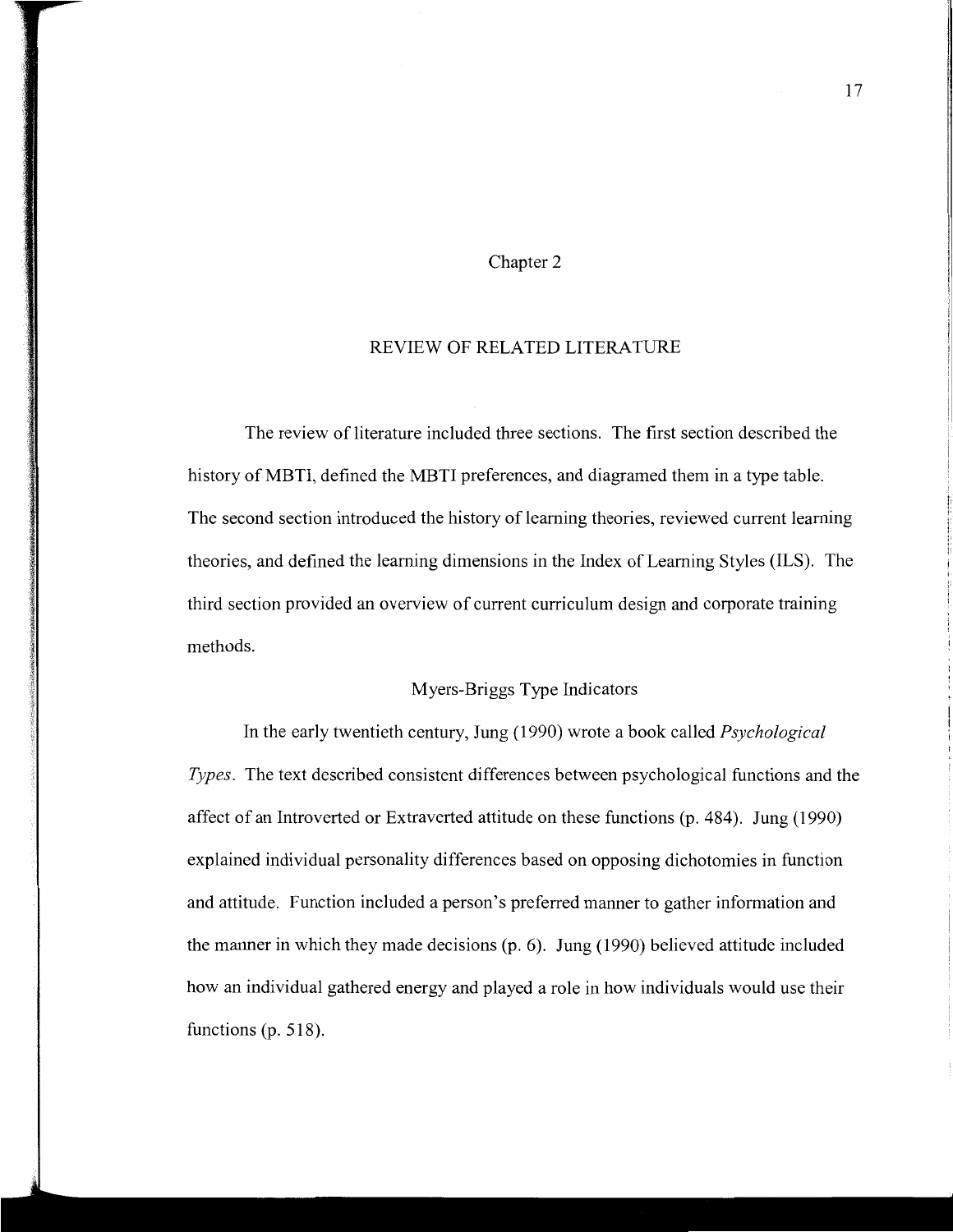Myers and Briggs adapted Jung's (1990) theory for the workplace. They developed the MBTI assessment to place individuals in the best jobs for their personality temperament (Myers & Myers, 1995, p. xiii). The established academic community strongly opposed Myers and Briggs, as they were not formally trained psychologists or psychometricians. Undeterred, they continued to collect data and refine the MBTI assessment questions, creating a more accurate testing vehicle (Myers & Myers, 1995, p. xiii).

MBTI theory was composed of four personality dichotomies that indicated the "preferences related to the basic functions our personalities perform throughout life" (Kroeger & Thuesen, 1988, p. 8). Each of the personality types had two opposing poles, and each individual had a preference towards one of these extremes. One function focused on how an individual perceived the world and how they gathered information. An individual with a Sensing (S) personality preferred to have information presented in a literal and chronological manner. As such, they used their five senses to gather information (Kroeger & Thuesen, 1988, pp. 24-25) and to them there was trust in what they knew and what could be verified (Quenk, 2000, p. 6). Meanwhile, a person with an Intuitive (N) personality preferred to translate literal information into possibilities, implications, and associations. Individuals with Intuitive personalities looked at the big picture and often ignored specific details (Kroeger & Thuesen, 1988, pp. 24-25). They could easily progress to what was implied, and to that which may have had potential implications (Quenk, 2000, p. 6).

Another function explained how individuals came to decisions and made judgments. An individual who preferred Thinking (T) judgment tended to use analytical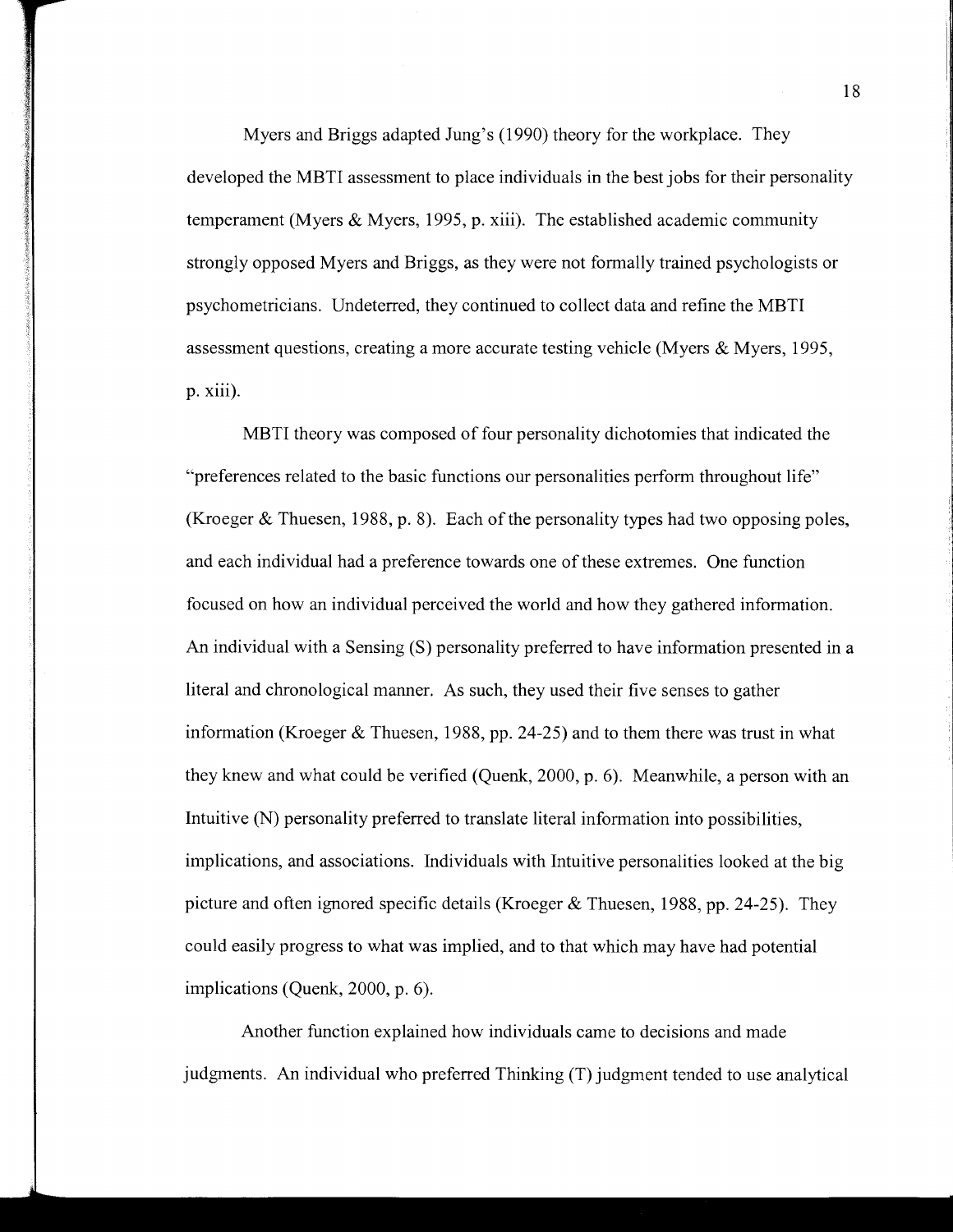logic to come to a decision (Kroeger & Thuesen, 1988, p. 28). They liked to keep emotions from clouding their judgment until after making a decision (Quenk, 2000, p. 7). Someone who favored Feeling (F) judgment made subjective decisions based on personally held values (Quenk, 2000, p. 7). They were concerned about the "personal impact of the decision on the people around [them]" (Keirsey  $\&$  Bates, 1984, p. 22), versus the logic of the decision. These two personality dichotomies were based on functions of gathering information and making decisions and were core to the MBTI theory. Each played a role in an individual's preferred teaching or learning style.

MBTI theory also looked at the two personality dichotomies that indicated the preferred attitude that an individual showed towards these functions. One attitude considered how an individual obtained energy. Individuals with an Extraverted (E) personality preference would receive energy through the outside world of people, things, and action. Individuals with an Introverted (I) personality preference would receive energy through reflection, introspection, and solitude (Quenk, 2000, p. 2). Furthermore, long periods of solitude would drain someone with an Extraverted personality, while constant social interaction could exhaust an individual with an Introverted personality (Kroeger & Thuesen, 1988, p. 32).

The second attitude dichotomy developed by Myers determined whether an individual's dominant function was Perceiving (P) through gathering information or Judging (J) by making decisions (Kroeger & Thuesen, 1988, p. 40). Specifically, this dichotomy showed an individual's attitude towards deadlines, organization, and decisions. A person with a Judging preference preferred their decision-making function to be dominant. They liked to "plan their work and work their plan" (Kroeger  $\&$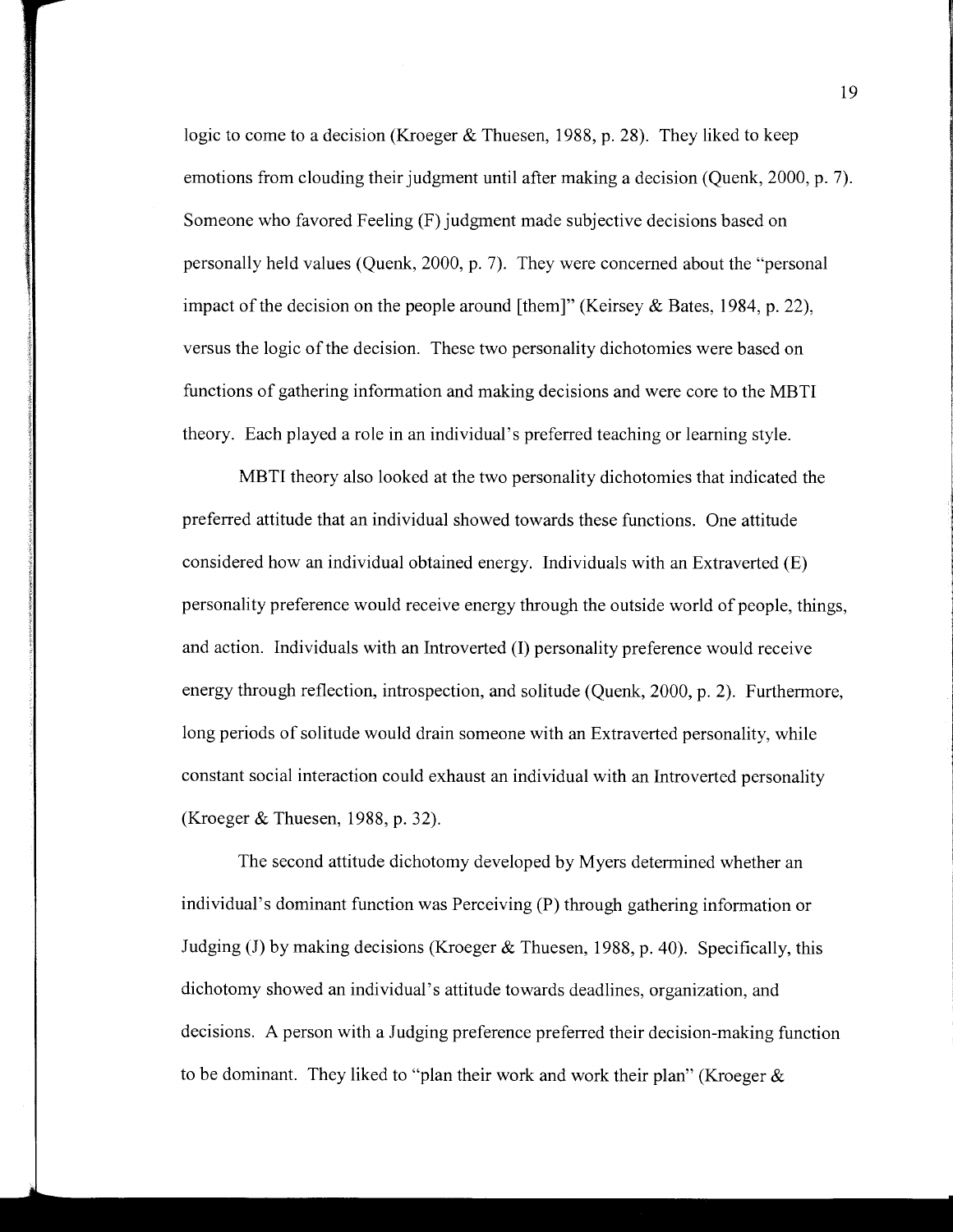Thuesen, 1988, p. 37). Organization, meeting deadlines, and coming to quick decisions was their preferred lifestyle. Meanwhile, an individual with a Perceiving personality preferred to continue to collect information, rather than to come to a decision. They enjoyed spontaneity and flexibility in their lives (Kroeger & Thuesen, 1988, p. 38).

Since each person had four personality preferences, sixteen unique personality type codes emerged. Each combination made each specific preference a little different from when it was part of a different combination. To simplify the process of categorizing the individual personality type codes, Myers and Myers (1995) compiled a systematic type table (pp. 27 -29) as illustrated in Table 1.

Table 1

|           |                      |         | Sensing Types |             | Intuitive Types |             |
|-----------|----------------------|---------|---------------|-------------|-----------------|-------------|
|           |                      |         | Thinking      | Feeling     | Feeling         | Thinking    |
|           |                      |         | $-ST-$        | $-SF -$     | $-NF -$         | $-NT -$     |
|           |                      |         |               |             |                 |             |
| Introvert | Judging              | $I-J$   | <b>ISTJ</b>   | <b>ISFJ</b> | <b>INFJ</b>     | INTJ        |
| Introvert | Perceiving           | $I - P$ | <b>ISTP</b>   | <b>ISFP</b> | <b>INFP</b>     | <b>INTP</b> |
|           | Extravert Perceiving | $E - P$ | <b>ESTP</b>   | <b>ESFP</b> | <b>ENFP</b>     | <b>ENTP</b> |
| Extravert | Judging              | $E-J$   | <b>ESTJ</b>   | <b>ESFJ</b> | <b>ENFJ</b>     | <b>ENTJ</b> |
|           |                      |         |               |             |                 |             |

*Myers-Briggs Type Indicator Systematic Type Table*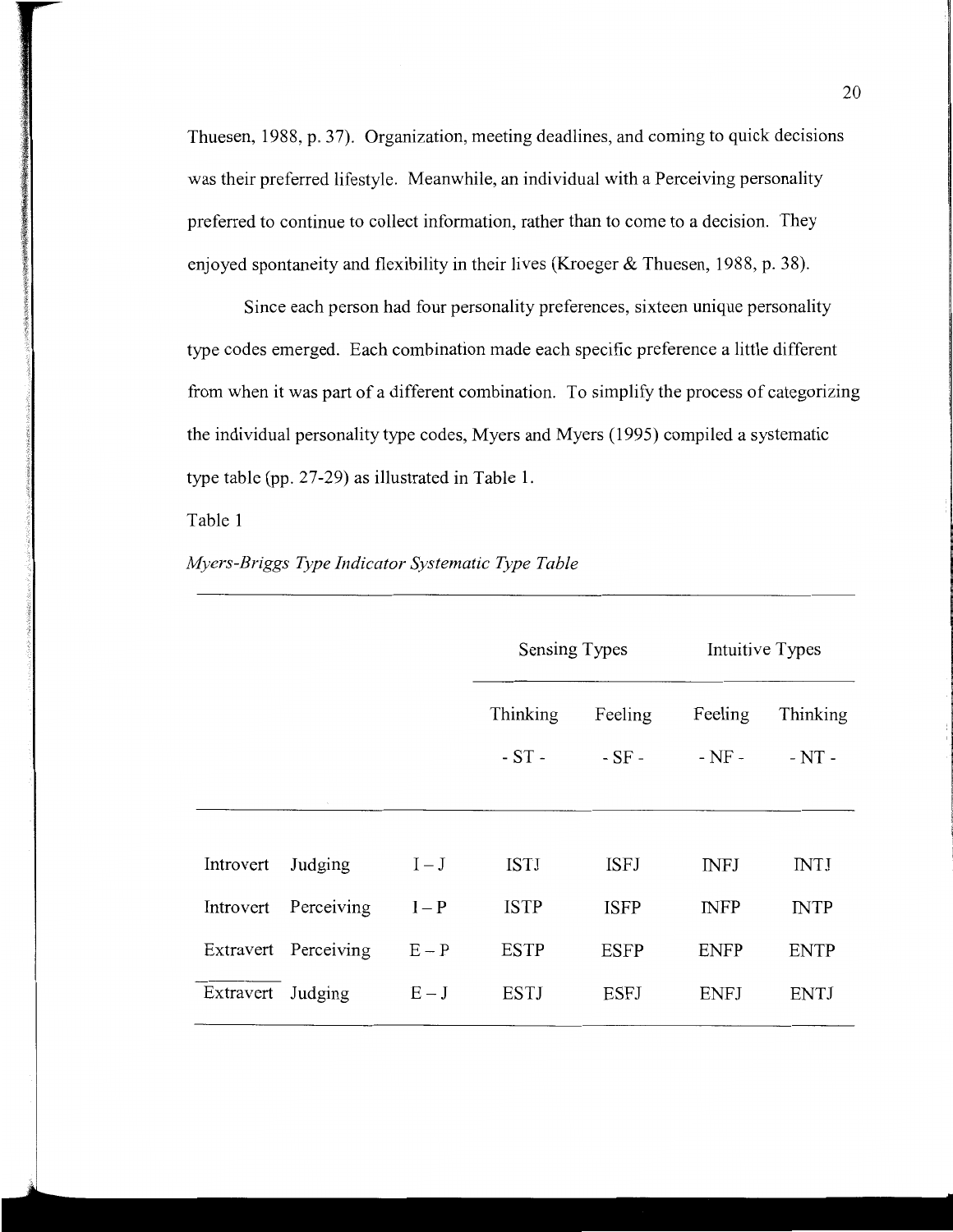The type table listed the sixteen personality types that represented the consistent differences between individual personalities. These combinations showed a distinct personality variation that was unlike any other combination. These personality variations, as described by Rutledge and Kroeger (2005), were:

- ISTJ were considered natural organizers and saw the world in terms of tangible facts (Sensing), which they handled objectively (Thinking) through structure (Judging). Others often considered them aloof and cool (Introverted) (p. 14).
- ISFJ were committed to getting the job done. They were comfortable working quietly (Introverted) in a structured environment (Judging). They had a realistic view of the world (Sensing) and made decisions based on interpersonal factors (Feeling) (p. 15).
- INFJ were considered inspired leaders and followers. They were reflective (Introverted) and saw life as full of possibilities (iNtuitive). They made subjective decisions regarding these possibilities (Feeling), which they implemented in an orderly, scheduled manner (Judging).
- *INTI* were independent thinkers, who reflected on ideas (Introverted) and saw the world in endless possibilities (iNtuitive). They translated these ideas and possibilities into objective decisions (Thinking), which they implemented through a structured order (Judging) (p. 17).
- ISTP were known for their ability to get things done. They were often difficult to read (Introverted), lived in the present, and perceived the world in tangible terms (Sensing). They made objective decisions (Thinking) on the spur of the moment (Perceiving) (p. 18)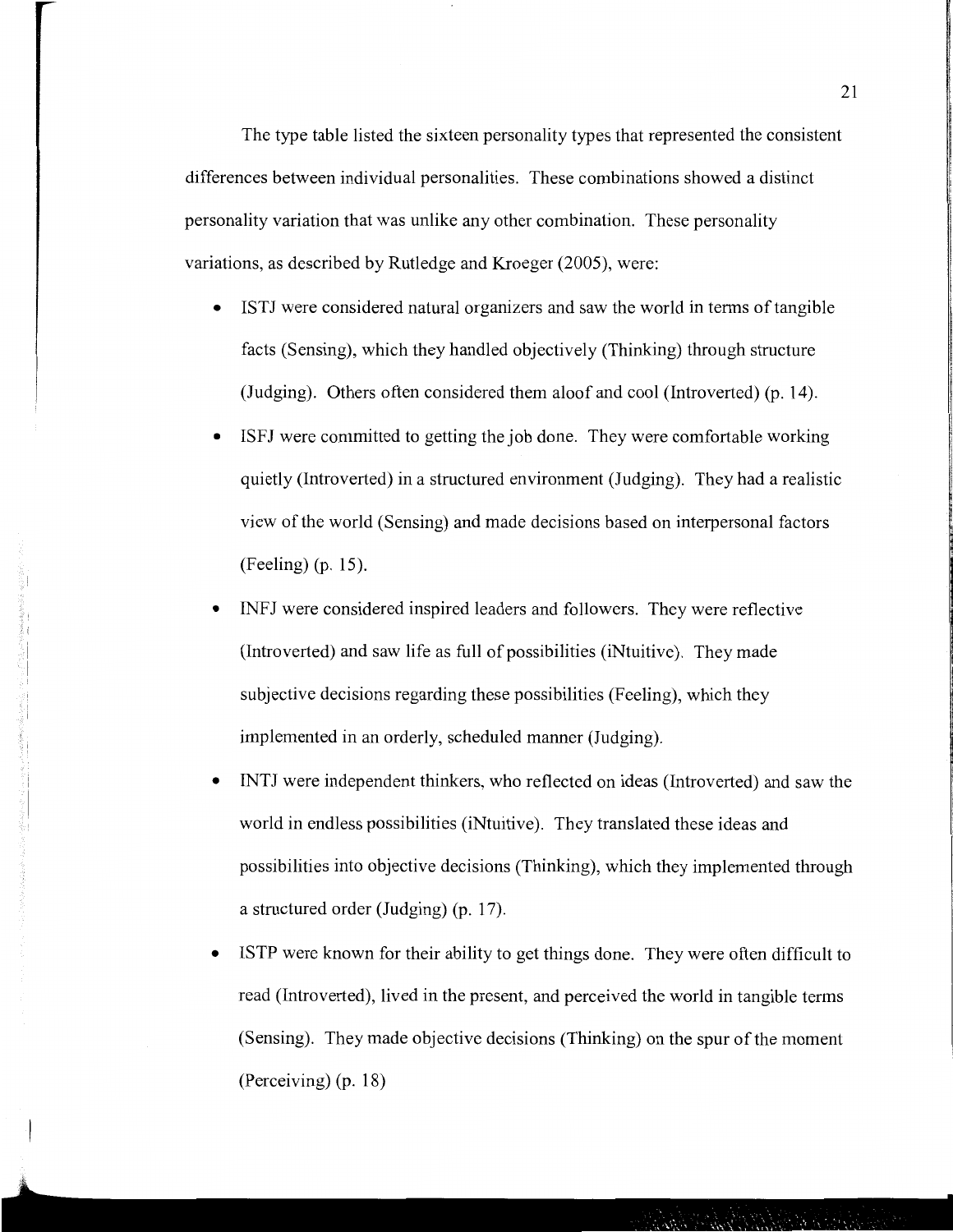- ISFP thought that an individual's actions spoke louder than their words, and believed that plans and actions should be thought out in an orderly manner (Introverted). They saw the world as tactile (Sensing) but made subjective decisions (Feeling). They liked to keep their options open (Perceiving) (p. 19), rather than coming to a decision.
- INFP had a gentle personality that enjoyed contemplation (Introverted) integrated with imagination (iNtuitive). They used personal values to make decisions (Feeling), and they enjoyed keeping things flexible (Perceiving) (p. 20).
- INTP liked to resolve problems by reflecting (Introverted) on the possibilities (iNtuitive), which was a basis to make objective decisions (Thinking). At the same time, they were easygoing and adaptable (Perceiving) (p. 21).
- ESTP made the most of the moment by scanning the external environment (Extraverted) and looking at it in a factual and grounded fashion (Sensing). They used this information to make objective decisions (Thinking) for whatever was happening in the immediate moment (Perceiving) (p. 22).
- ESFP enjoyed fun through an outgoing nature (Extraverted) and had a realistic outlook (Sensing). They made subjective decisions (Feeling) in a spontaneous manner (Perceiving), and were very flexible (p. 23).
- ENFP were people oriented who enjoyed social interactions (Extraverted) and were searched for endless possibilities (iNtuitive). They made decisions based on their interpersonal interactions (Feeling), while keeping their options open (Perceiving) (p. 24).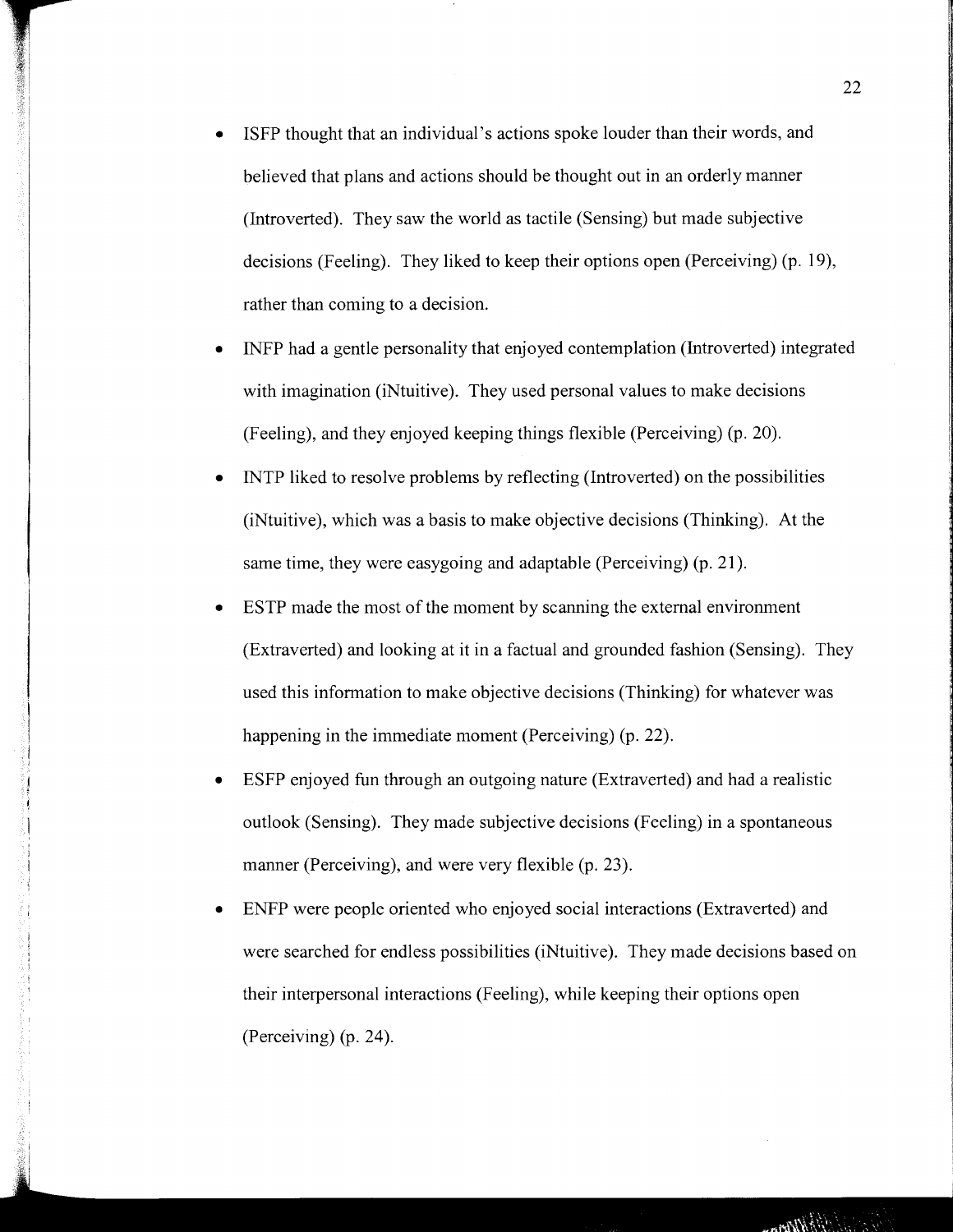- ENTP enjoyed the external world of people (Extraverted) and the endless possibilities of theoretical connections (iNtuitive). These theoretical connections were objectively filtered (Thinking) but not binding, as they continued to consider new options (Perceiving) (p. 25).
- ESTJ were natural administrators because of their outgoing and direct manner (Extraverted), but they saw the world in a practical and realistic way (Sensing). They used this information to make impersonal, analytical decisions (Thinking) and implemented them in a structured manner (Judging) (p. 26).
- ESFJ were considered trusted friends who interacted with others easily (Extraverted). They paid close attention to personal details (Sensing), and used this information in an interpersonal way (Feeling) through a scheduled order (Judging) (p. 27).
- ENFJ were natural persuaders who were socially oriented (Extraverted), considered the possibilities (iNtuitive), and made subjective decisions (Feeling). They used these attributes in a structured manner (Judging) that made them excellent at networking (p. 28).
- ENTJ were considered natural leaders with people oriented skills (Extraverted). In seeing connections and possibilities (iNtuitive), they were able to analyze them objectively (Thinking) and implemented them in an organized fashion (Judging) (p. 29).

In addition to the sixteen personality types, there was a formula in determining the dominance of functions. The most dominant function was the one an individual had the most confidence in using (Myers et al., 1998, p.253) and was followed in descending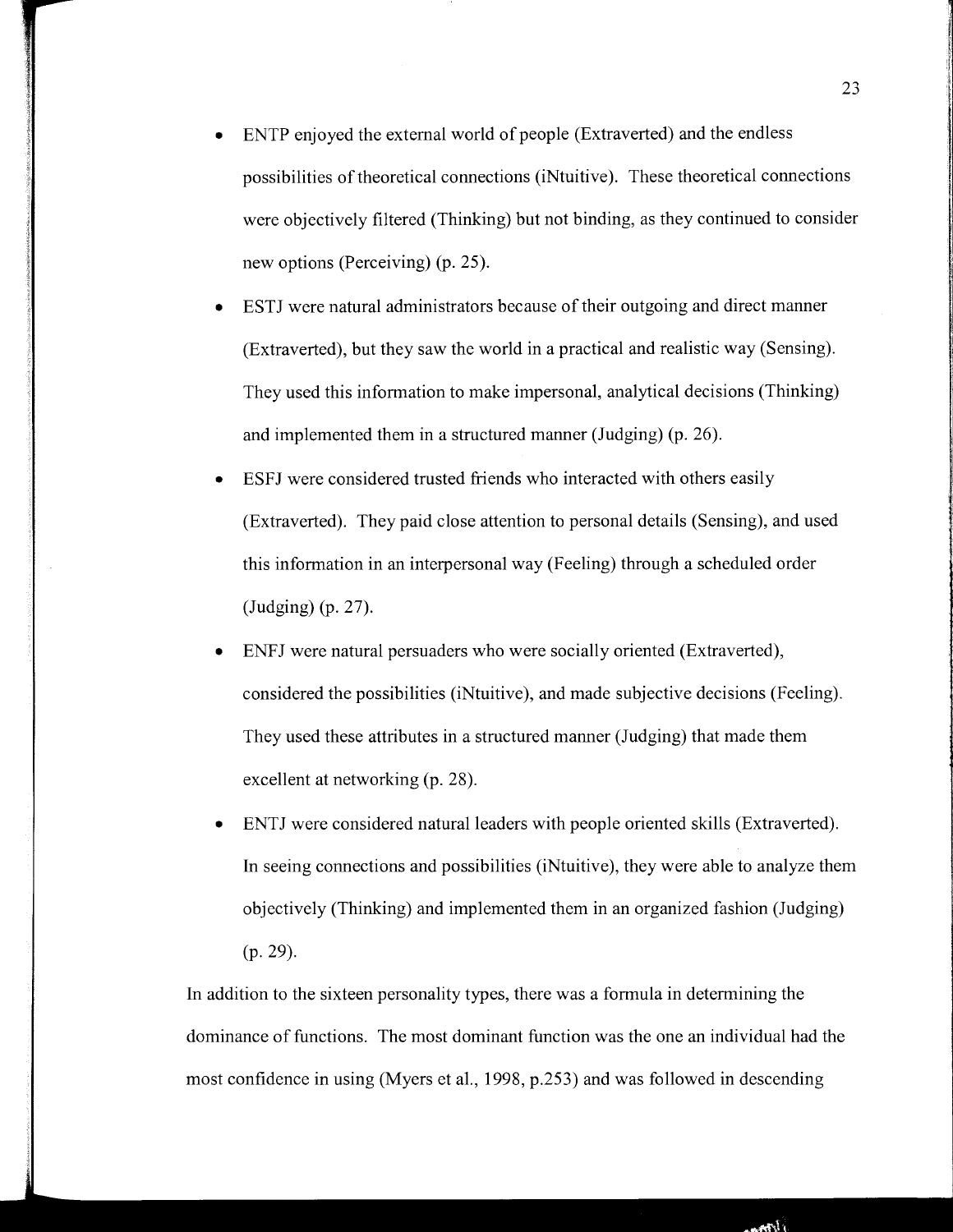order by the auxiliary, tertiary, and the inferior function. Table 2 illustrates two examples of the formula used to determine whether a function was dominant, auxiliary, tertiary, and inferior functions as well as extraverted or introverted.

# Table 2

| Formula | Dominant to Inferior                                                                     | Extraverted or Introverted                               |
|---------|------------------------------------------------------------------------------------------|----------------------------------------------------------|
| (이      | Dominant – iNtuitive<br>Auxiliary - Thinking<br>Tertiary – Feeling<br>Inferior – Sensing | Introverted<br>Extraverted<br>Extraverted<br>Extraverted |
|         | Dominant – Sensing<br>Auxiliary – Feeling<br>Tertiary - Thinking<br>$Inferior - iN$      | Extraverted<br>Introverted<br>Introverted<br>Introverted |

*Two Examples of the Dominant, Auxiliary, Tertiary, and Inferior Functions* 

The first step in determining the dominance of functions was to look at the Judging-Perceiving dichotomy (Myers et al., 1998, p.30). If an individual had a Judging indicator, then their Thinking-Feeling dichotomy would have been extraverted and the Intuitive-Sensing indicator would have been introverted. Likewise, if an individual had a Perceiving indicator, then the process reversed and their Intuitive-Sensing indicator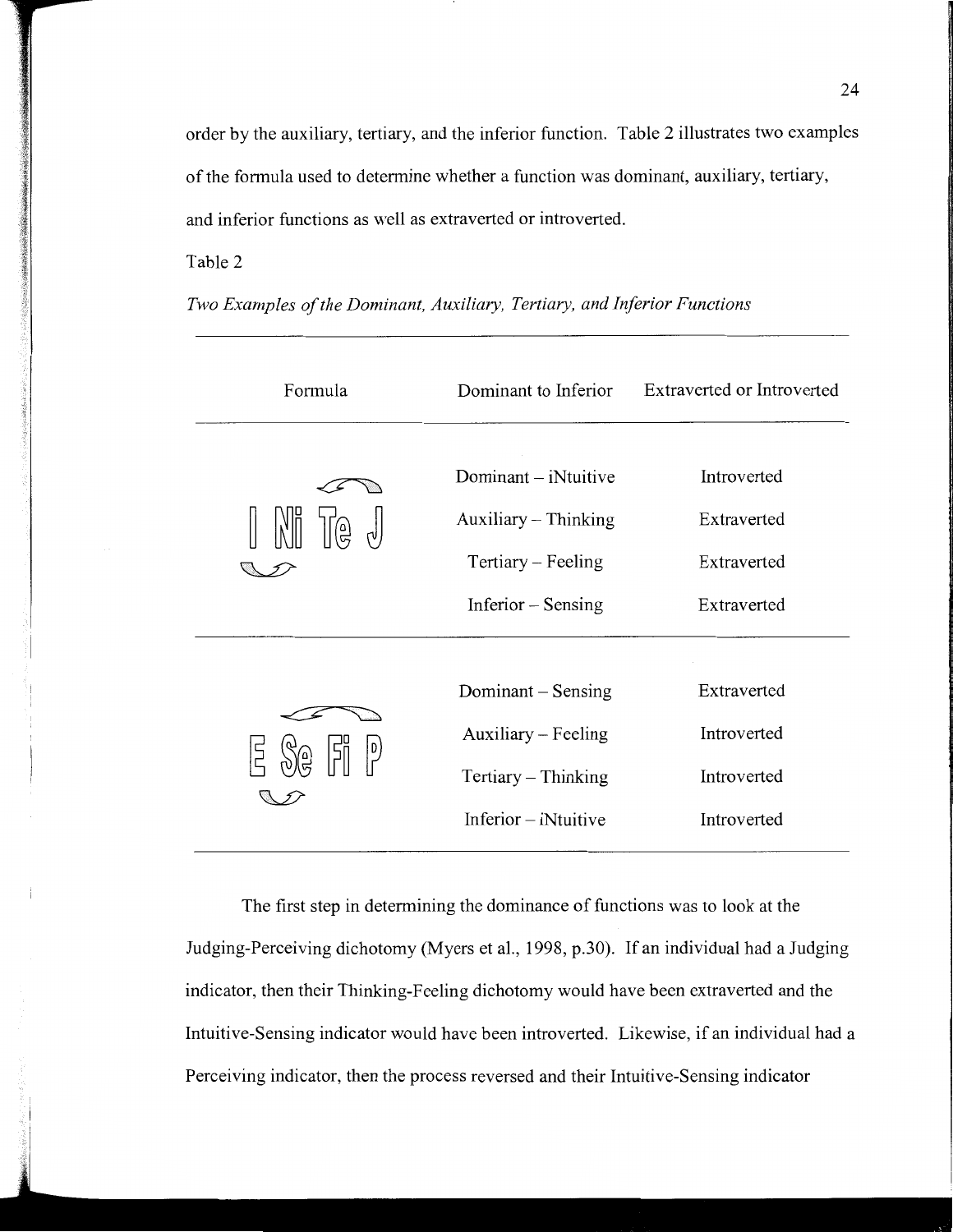would have been extraverted and their Thinking-Feeling dichotomy would have been introverted (Quenk, 2000, pp. 14-15).

The second step showed that if the individual had an Extraverted attitude, whichever function was extraverted was dominant. Likewise, if the individual had an Introverted attitude, whichever function was introverted was dominant. The individual's other function was their auxiliary function and the opposite attitude was conversely either extraverted or introverted. The tertiary was the opposite function of the auxiliary and the inferior function was the opposite function of the dominate function. Both the tertiary and inferior had the same attitude as the auxiliary, either extraverted or introverted. This dominance of functions created the significant differences in the sixteen personality indicators (Myers et al., 1998, pp. 30-31

Myers conducted research on type indicator preferences and education. Myers "saw in type theory not only a means for human understanding but also a catalyst for the realization of human potential" (Myers et al., 1998, p.253). Keirsey integrated different personality indicators into what he described as four different temperament styles (Goley, 1982, p.11 ). Goley (1982) developed the LP assessment using the four temperament styles to help a teacher determine student-learning preferences. The LP assessment would enable teachers to adjust their teaching method to increase student learning (p. 6). Therefore, just as personality may affect how someone learns, it would also affect how someone teaches. Goley (1982) wrote that: "When the teacher begins to view each student as having a certain type of personality and a particular learning pattern he will no longer expect all students to be responsive to the same educational program" (p. 8).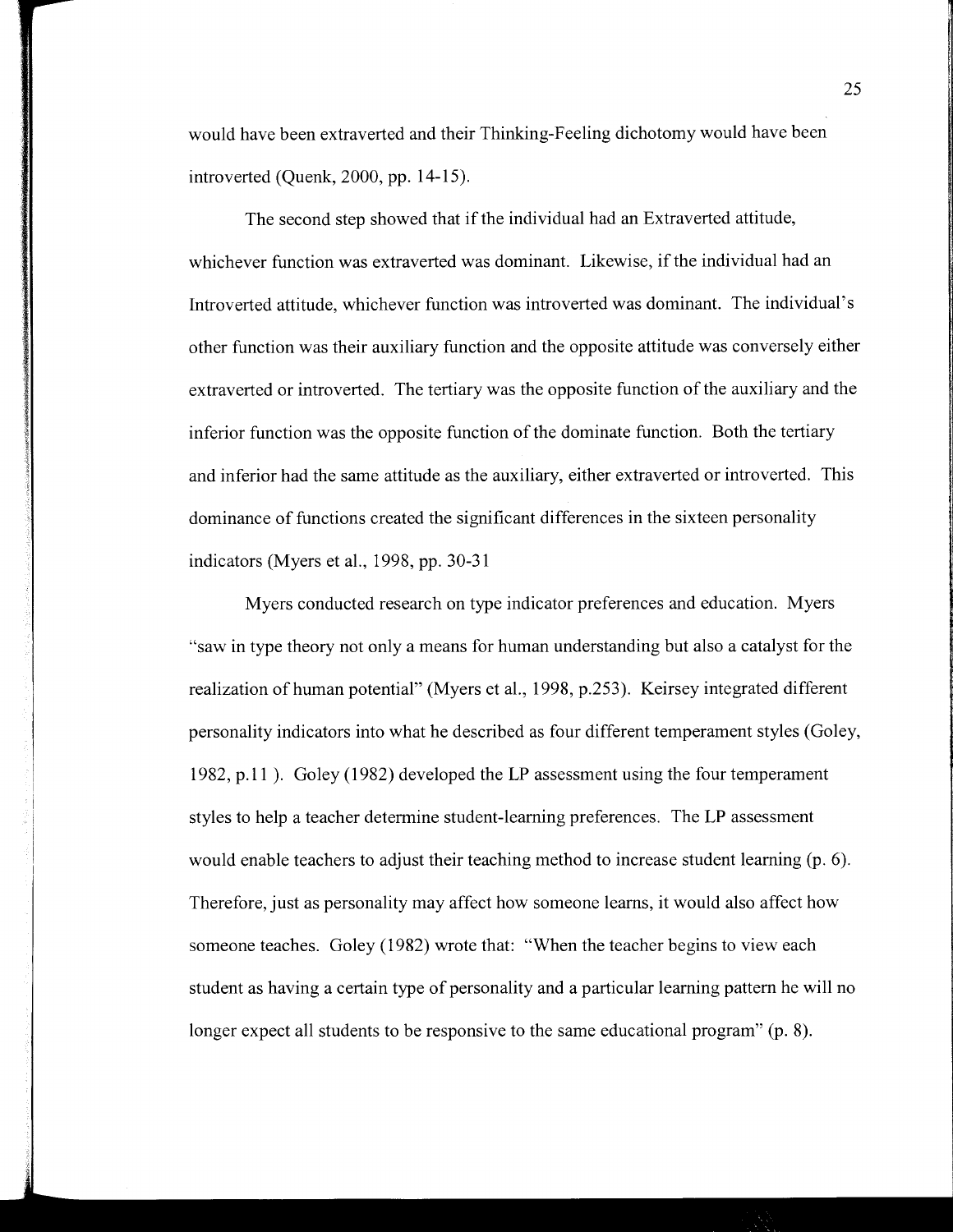Table 3 illustrates the connections between the MBTI personality types, Keirsey

Temperaments, and Goley's LP styles.

Table 3

*Connections Between MBTL Keirsey Temperaments, and LP Styles* 

|                        | Keisey       |                                   |
|------------------------|--------------|-----------------------------------|
| <b>MBTI</b> Types      | Temperaments | Goley's LP Styles                 |
|                        |              |                                   |
| ISTJ, ISFJ, ESTJ, ESFJ | SJ           | Actual-Routine Learners (ARL)     |
| ISTP, ISFP, ESTP, ESFP | <b>SP</b>    | Actual-Spontaneous Learner (ASL)  |
| INTJ, INTP, ENTJ, ENTP | NT           | Conceptual-Specific Learner (CSL) |
| INFJ, INFP, ENFJ, ENFP | NF           | Conceptual-Global Learner (CGL)   |

Learning Theories and Index of Learning Style

During the last century, traditional education evolved tremendously (Kolb, 1984, p. 26), through the experiential learning theories of Dewey (1957, p. 60) and Piaget (1950, p. 6), Tyler's curriculum and instruction principals (Tyler, 1969, p. 1 ), and the behaviorism theories of Skinner (1974, p. 184). Kolb (1984) enhanced the experiential learning theory by incorporating personality theory (p. 15) developed by Jung (1990). Experiential learning was based on the concept that individuals have lifetime learning through experience because, as Kolb (1984) stated: "Human beings are unique among all living organisms in that their primary adaptive specialization lies .. .in identification with the process of adaptation itself—in the process of learning"  $(p, 1)$ . Experiential learning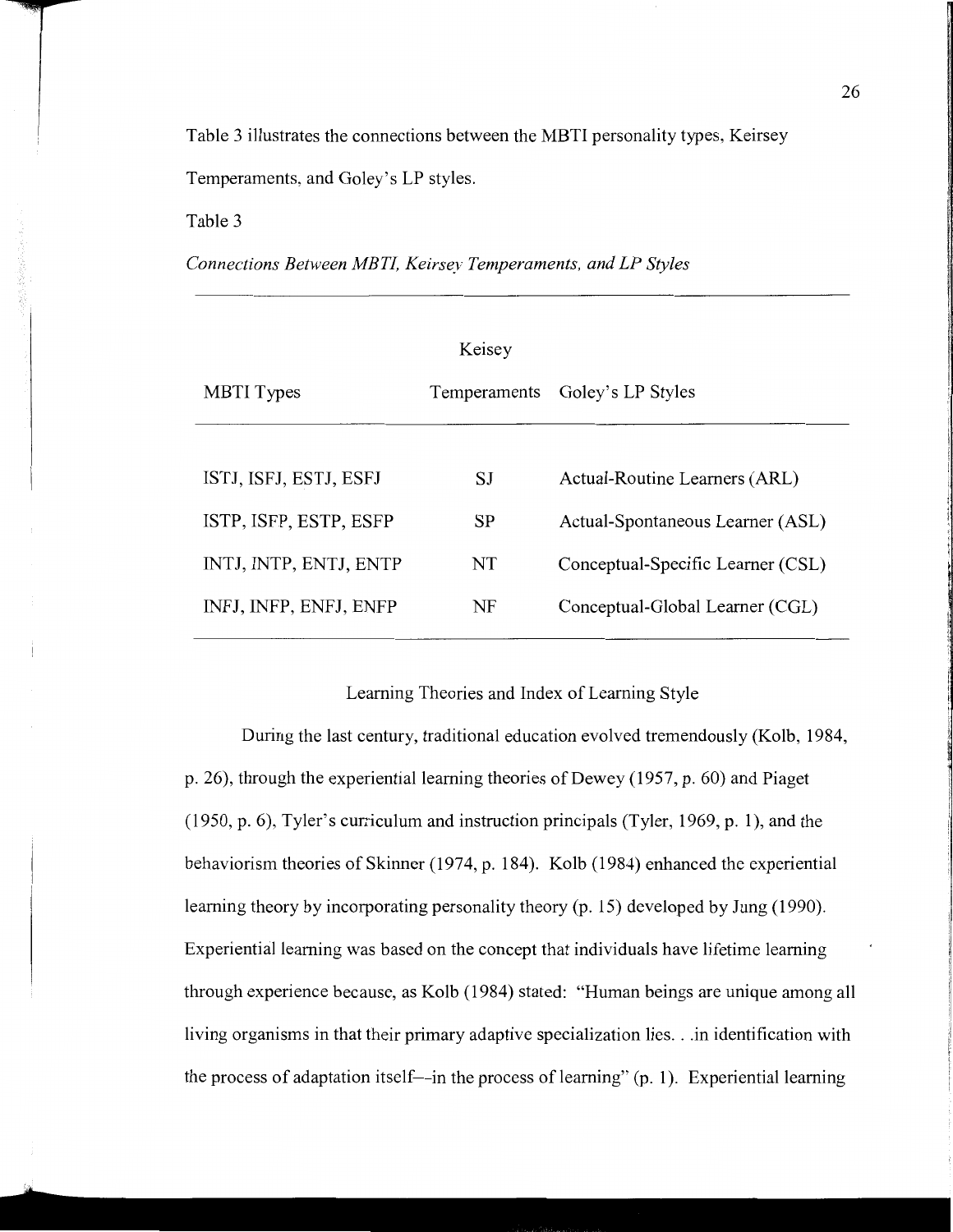and behavioral theories influenced a change in traditional education by advocating educational objectives using behavioral based learning through experience and not only through memorization and theory (Kliebard, 2004, p. 184).

Changing learning theories have evolved through a desire for educators to improve student learning. These changes encouraged the theory that individuals must have different learning styles. The trend in learning theories continued to be towards student behaviors and personality. As Bacon (2004) wrote, "when course delivery is tailored to the different learning styles of students, student learning is enhanced" (p. 206). Learning style assessment indicators arose to try to identify individual learning style, and therefore enhance a student's learning ability. By focusing on personality and behavior, learning style theory confirmed educators' awareness of the relationship between personality and learning style.

Yet, learning style assessments were difficult to validate. Bacon (2004) compared student achievement to two learning style assessments and found student achievement could not validate either assessment (p. 207). He also noted that student grades and achievement were often affected by other factors. Therefore, achievement was difficult to correlate with learning style. Additional research focused on determining if certain MBTI personalities were more intelligent than other MBTI personalities. Furnham, Moutafi, and Paltiel (2005) investigated the MBTI relationship to mental ability, and their results showed certain correlations (p. 2). Another study analyzed MBTI personality types in college scholars and determined only one umepresented dichotomy in gifted students (Folger, Kanitz, Knudsen, & McHemy, 2003, p. 602). Sak (2004) did a similar study that found a different representation among gifted adolescents (p. 70). These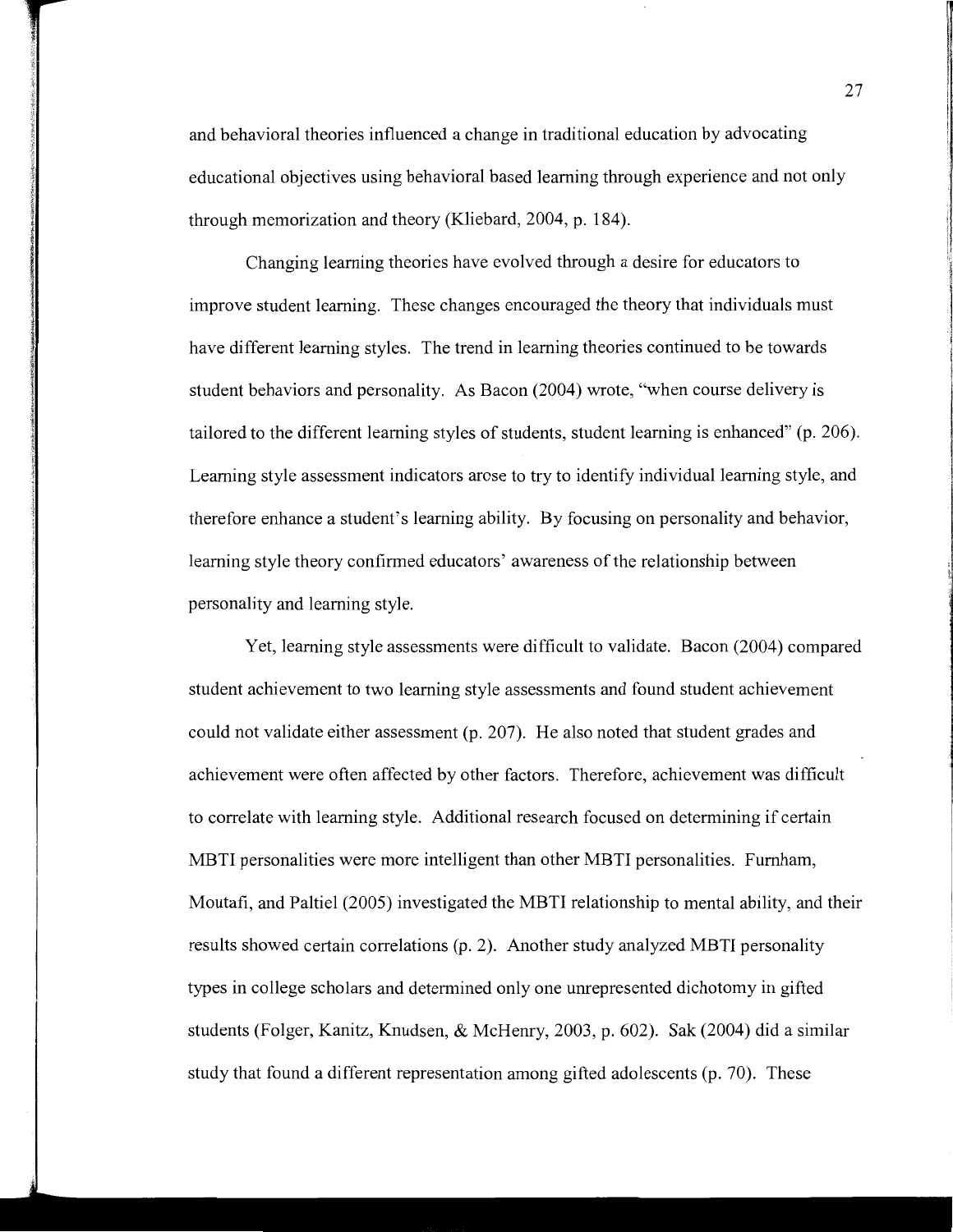research studies resulted in inconsistent findings and demonstrated the difficulty in correlating intelligence with MBTI.

The unique aspect of each personality type allowed researchers to define explicit ways to work with each type. Consequently, there was extensive research on how MBTI personalized learning styles could help educators with student success. Hall and Moseley (2005) conducted a study on the key areas of 13 fixed learning models (p. 249). Using well-known learning model styles based on explicit learning theories, Hall and Moseley categorized and analyzed the styles for specific teaching methodologies (p. 245). Among the learning styles chosen, Hall and Moseley included many assessments that incorporated personality into learning, such as, MBTI, KAI, LSQ, and Kolb's (1984) learning theories. Their research used many learning model styles based primarily on personality differences to help educators understand specific student learning styles and apply teaching techniques to enhance teaching effectiveness.

One popular web-based learning style assessment was Felder and Silverman's (1988) ILS, which has been translated into six different languages, and the ILS website received approximately 100,000 users annually (Genovese, 2004, p.169). Felder and Silverman (1988) utilized experiential learning and personality type theory by developing ILS for engineering students (p. 675). ILS was a learning style assessment that correlated closely with MBTI. In addition, ILS included modality theory, which considered visual, auditory, and kinesthetic learning, as well as the visual and verbal distinctions based on the cognitive theory (Felder & Spurlin, 2005, p. 103). Like MBTI, the 2002 version of ILS had four dimensions of learning with polar opposites, and a student's preference towards one extremity or the other could be strong, moderate or mild (Felder & Spurlin,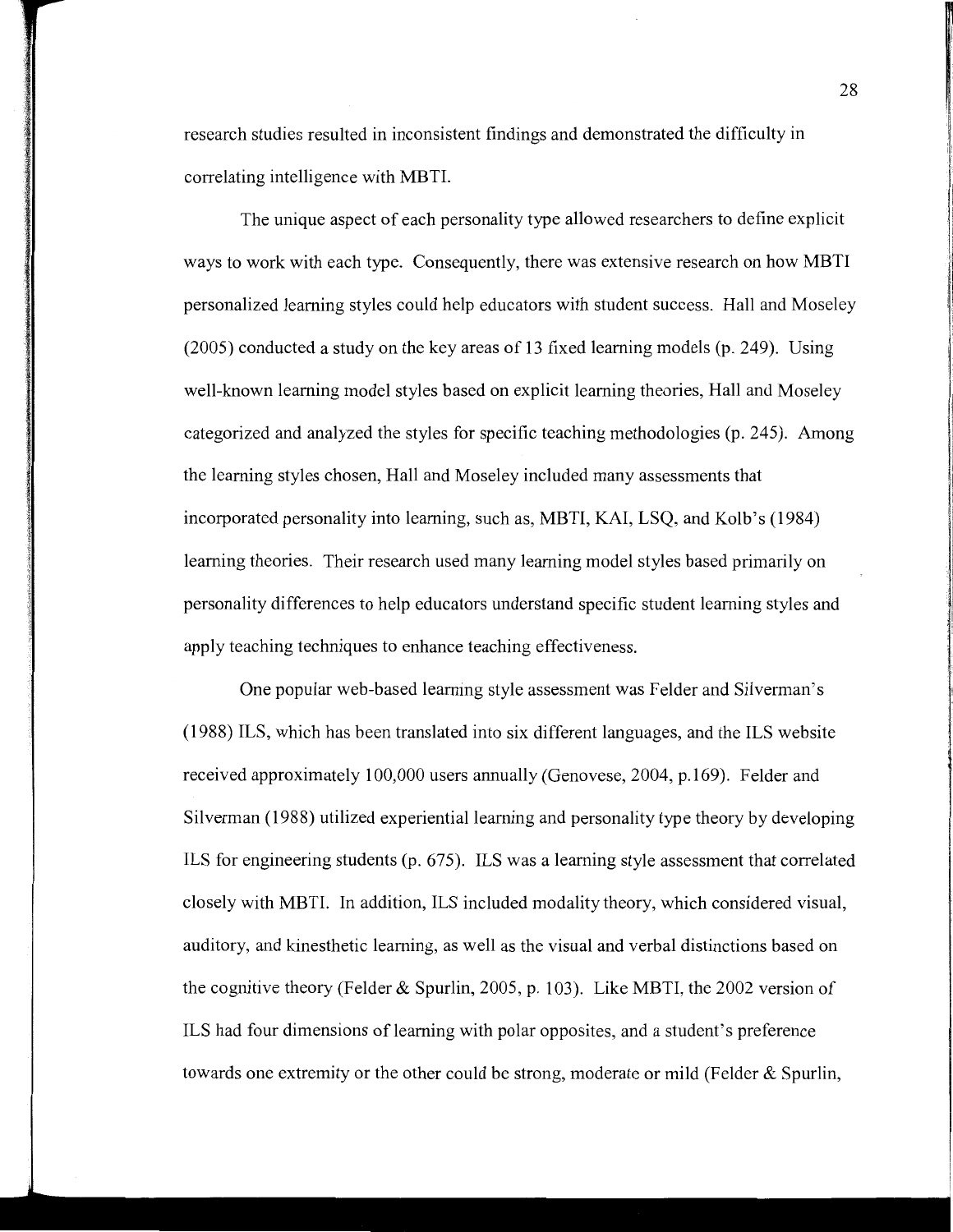2005, p. 103). Table 4 illustrates a breakdown of ILS learning and teaching styles (Felder & Silverman, 1988, p. 675), but excluded the dimension that was later dropped and adjusted the auditory to verbal (Felder, 2002).

Table 4

|    | Preferred Learning Style         |   | Corresponding Teaching Style |                      |   |                          |
|----|----------------------------------|---|------------------------------|----------------------|---|--------------------------|
| 1. | Sensory $(S)$<br>Intuitive (N)   | ∤ | Perception                   | Concrete<br>Abstract | ₹ | Content                  |
| 2. | Visual $(V)$<br>Verbal (B)       | ∤ | Input                        | Visual<br>Verbal     | ∤ | Presentation             |
| 3. | Active $(A)$<br>Reflective $(R)$ | ∤ | Processing                   | Active<br>Passive    | } | Student<br>participation |
| 4. | Sequential $(Q)$<br>Global (G)   | } | Understanding                | Sequential<br>Global | ∤ | Perspective              |

*Felder and Silverman's ILS Dimensions of Learning and Teaching Styles* 

Although ILS was originally developed for engineering students, it has been used to assess business students (Van Zwanenberg et al., 2000, p. 366), which suggests a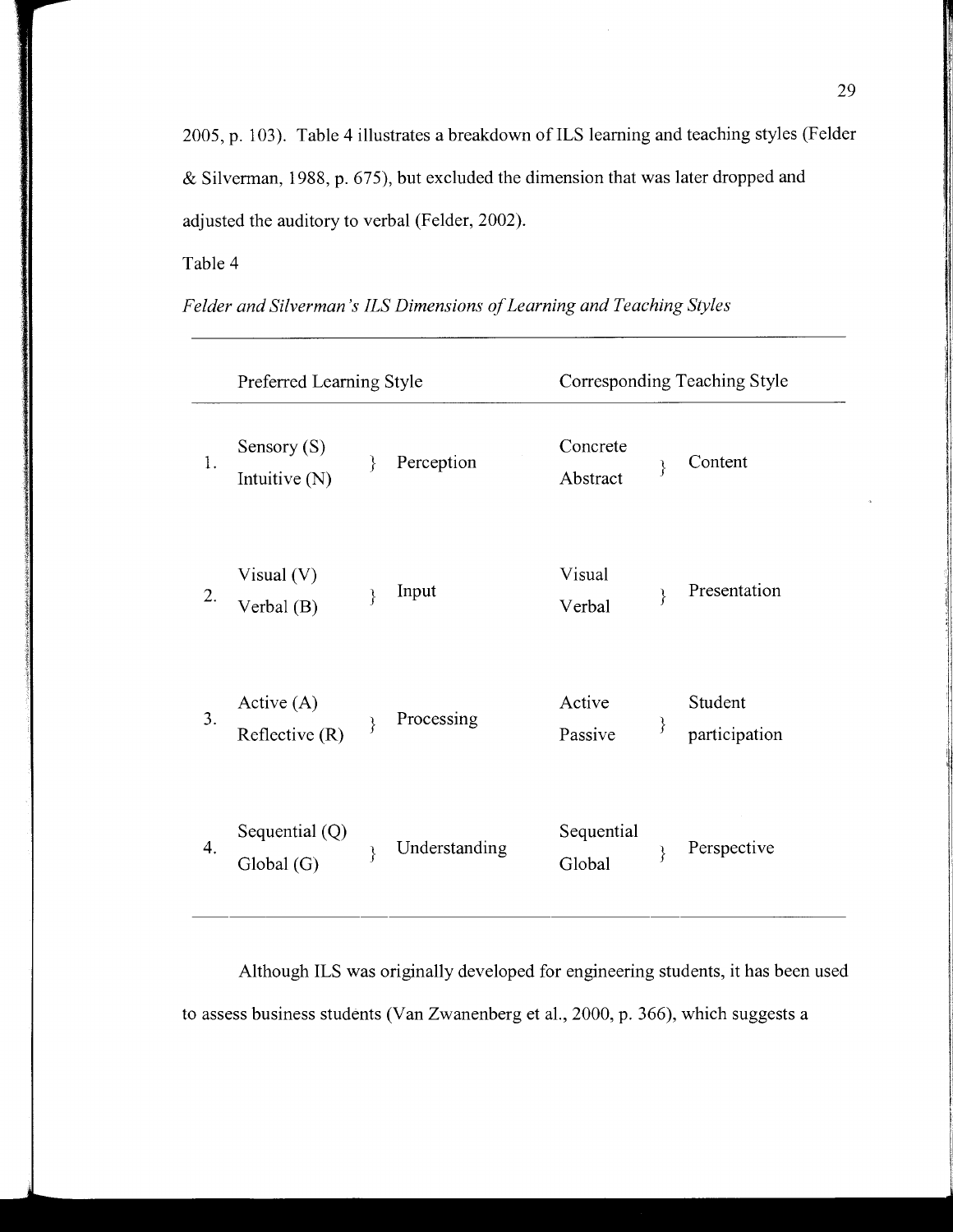broader application. That said, others believed ILS was not a valid learning style assessment (Genovese, 2004, p. 169) and needed further research to prove its reliability.

Originally, ILS had five different dimensions of learning. However, Felder (2002) dropped the inductive and deductive dimensions and modified auditory preference to verbal preference (preface). The remaining four dimensions have polar opposites, and a student's preference towards one extremity or the other could be strong, moderate, or mild (Felder & Spurlin, 2005, p. 103). Individuals could gain knowledge through all the learning styles but have preferences.

The first learning dimension was perception, which relates to Jung's (1990) personality type theory. A person either perceived information as a Sensory (S) or Intuitive (N) learner. A sensory learner liked concrete facts, figures, data, and experimentation. They preferred to solve problems through standardized and tested methods. They resolved issues slowly and methodically. In contrast, intuitive learners preferred theory and principals as their perception. They liked solving problems through innovation. They were often quick in problem solving and could be somewhat careless. The teaching style for this dimension used concrete content for a sensory learner and abstract theory for an intuitive learner. This dimension originated from Kolb's (1984) experiential learning model. For a teacher to reach both learning styles, it was important to have a mix of concrete facts and abstract theory (Felder & Silverman, 1988, p. 676).

The second learning dimension was how a learner received input of content. People received information through visual, auditory, or kinesthetic means. Felder and Silverman (1988) concentrated on the Visual (V) and Verbal (B) input, as they addressed kinesthetic learning through the learning dimensions of perception and processing of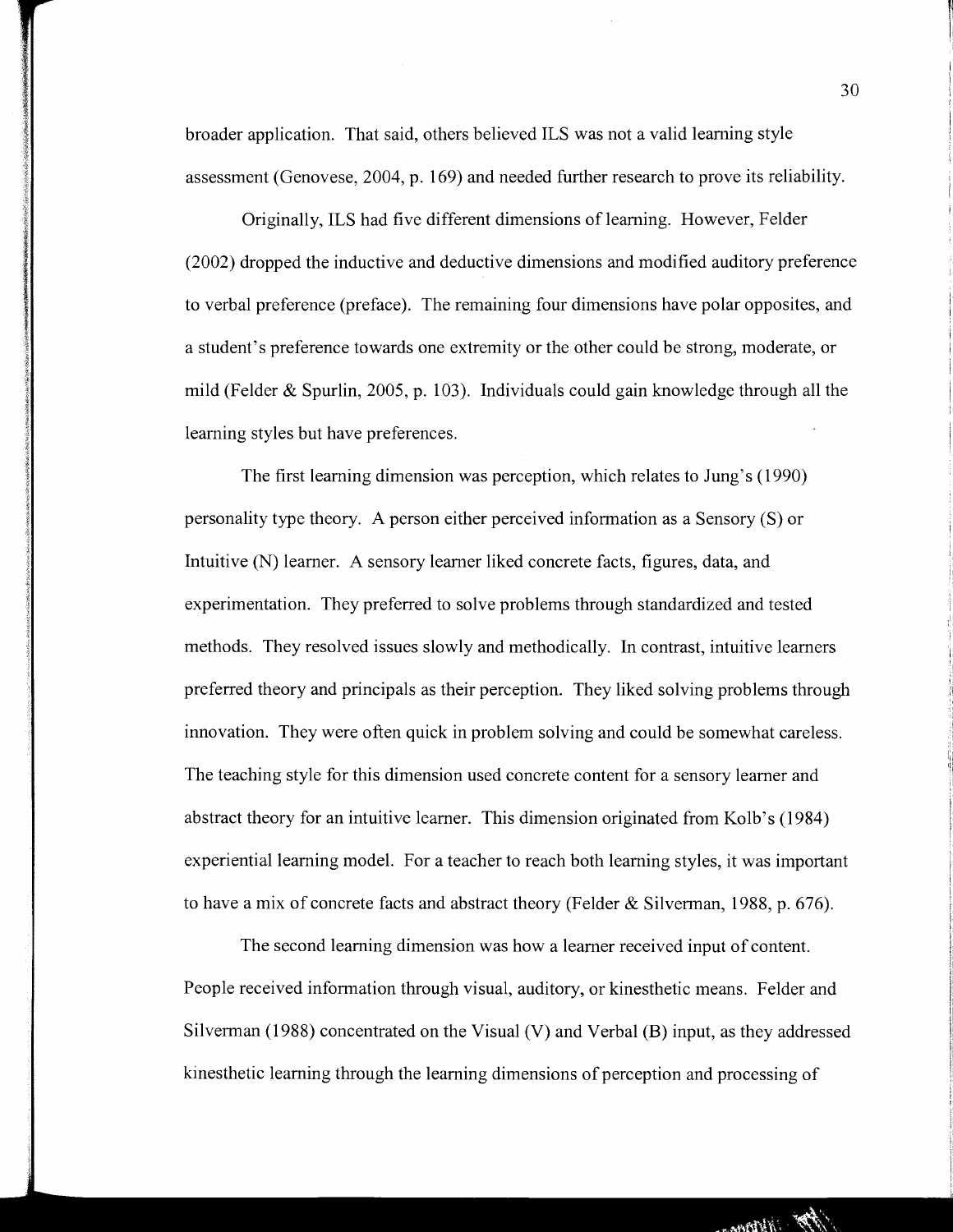information. Visual learners remembered pictures, diagrams, and flowcharts. Verbal learners remembered spoken information that they had heard and discussed. To satisfy both learners, lectures needed to include discussion periods, visual materials, and illustrations of complex problems (pp. 676-677).

The third learning dimension was the way an individual preferred to process information. This dimension closely related to *lung's* (1990) Extravert and Introvert personality indicators. An Active (A) learner liked to learn through hands-on experience or through discussion of the information. A Reflective (R) learner needed time to think about what they were learning, and they learned best by understanding theory. Lectures did not give the activity needed for an active learner, or time for a reflective learner to contemplate. It was therefore important to have some pauses in lectures for the reflective learner, as well as some discussion or hands-on activity for the active learner (Felder  $\&$ Silverman, 1988, p. 678).

The fourth learning dimension considered the way a student understands information. According to Felder and Silverman (1988), Sequential (Q) learners preferred a logically, ordered progression. Most curricula followed a sequential order, where students mastered one body of material before proceeding to the next step. Global (G) learners gained knowledge by connecting individual aspects to the big picture rather than learning the individual parts. Global learners needed to understand the whole picture before seeing the individual details. To reach global learners, instructors needed to present the global view before focusing on details. They also needed to use possible scenarios that allowed a global learner to make connections to the material presented (pp.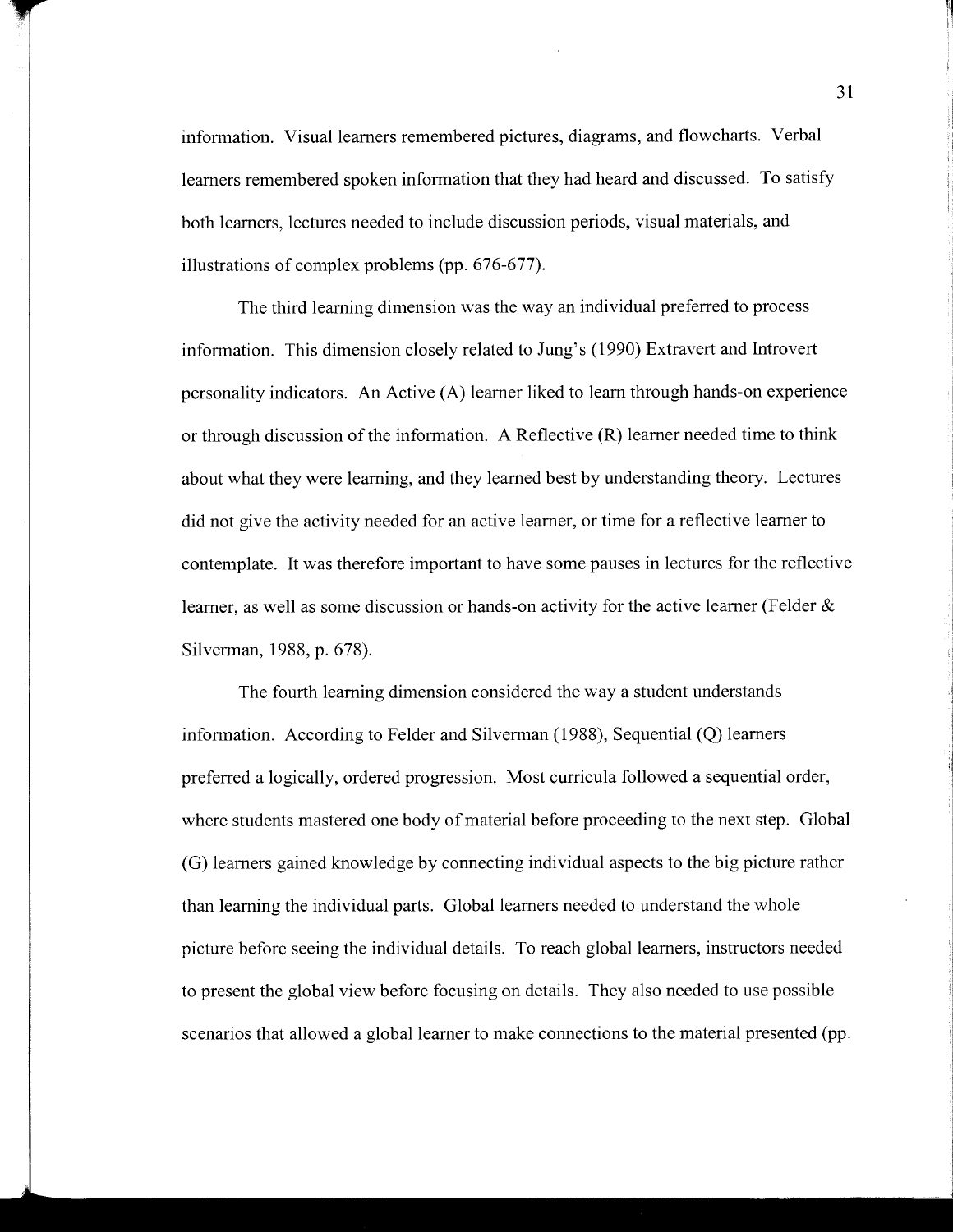679-680). Sequential order needed to correlate with the Sensing personality preference, whereas global learners favored the Intuitive personality dichotomy in MBTI.

Jung (1970) wrote, "The achievement of personality means nothing less than the optimum development of the whole individual human being" (p. 171). Just as the MBTI looked at an individual's whole personality, Felder and Silverman's (1988) ILS attempted to encompass the various dimensions of an individual's learning style. Thus, ILS might be considered a comprehensive assessment tool to be utilized both in the development of curricula and by corporate trainers.

### Curriculum Design and Corporate Training

Kolb (1984) noted: "For individuals and organizations alike, learning to adapt to new 'rules of the game' is becoming as critical as performing well under the old rules" (p. 2). Corporate training, unlike formal education or employee development, was intended to have a direct and specific impact on employee performance. Corporate requirements and culture designed corporate training. According to the American Society of Trainers and Developers' *ASTD Reference Guide to Workplace Learning and Performance,* "Training is a short-term learning intervention. It is intended to build on individual knowledge, skills, and attitudes to meet present or future work requirements" (Dubois & Rothwell, 2004, p. 48).

In order to achieve prescribed work outcomes, organizations focused on employee competencies in knowledge, skills, and attitudes (KSA) (Kirkpatrick, 1998, p. 6). When developing formal training programs to address KSA, many organizations used the instructional systems design (lSD) model (Dubois & Rothwell, 2004, p. 48). Some of the steps in the lSD model were as follows: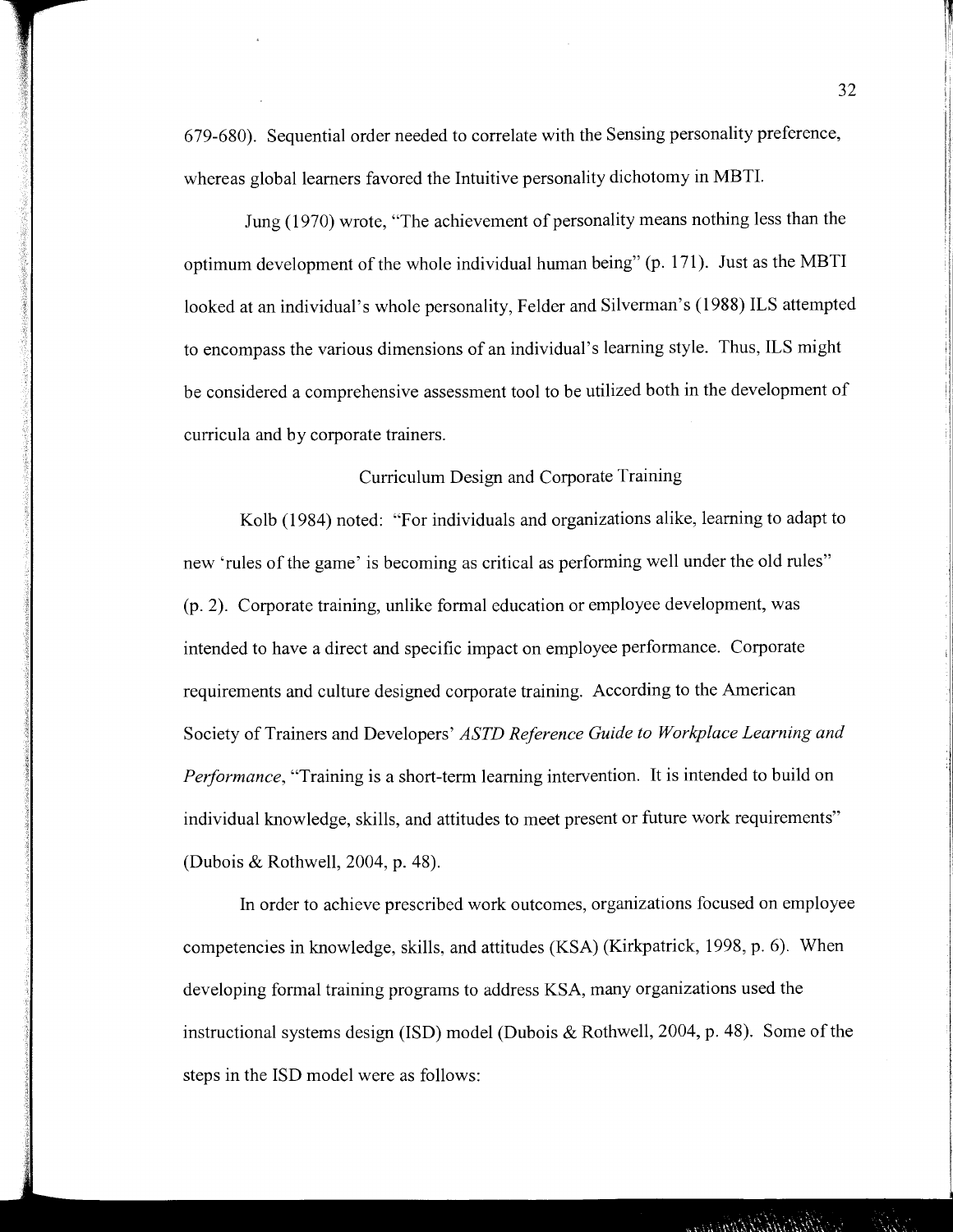- 1. Analyze the performance problem and determine if the cause of the problem was a lack of KSA.
- 2. If the cause of the problem was due to a lack of a KSA, then determine who needs the training, their work requirements, and their work conditions.
- 3. Conduct a training needs assessment on the targeted employees.
- 4. Determine instructional objectives of the training.
- 5. Determine the training materials.
- 6. Decide on the delivery of the training. This includes classroom and electronic media.
- 7. Test the training through a pilot session and adjust accordingly.
- 8. Deliver the training.
- 9. Assess the training through an evaluation (Dubois & Rothwell, 2004, pp. 49-50)

The problem with the ISD model was that it placed the responsibility for effective outcomes on the curriculum designer or corporate trainer instead of employees. The training would be ineffective if the delivery of the training failed to reach the employees trained. Dubois and Rothwell (2004) noted the need to modify ISD to a more comprehensive design called strategic systems model (SSM). This specifically targeted the trainer to also "identify how workers ... think (including knowledge and skills acquisition), feel, and act to perform their work successfully" (p. 51).

Through SSM, Dubois and Rothwell (2004) illustrated the importance of personality in corporate training. Furthermore, they wrote that training might require "changing individual motivation levels and cultivating the development of personality traits. Those will, of course, call for actions different from traditional training methods"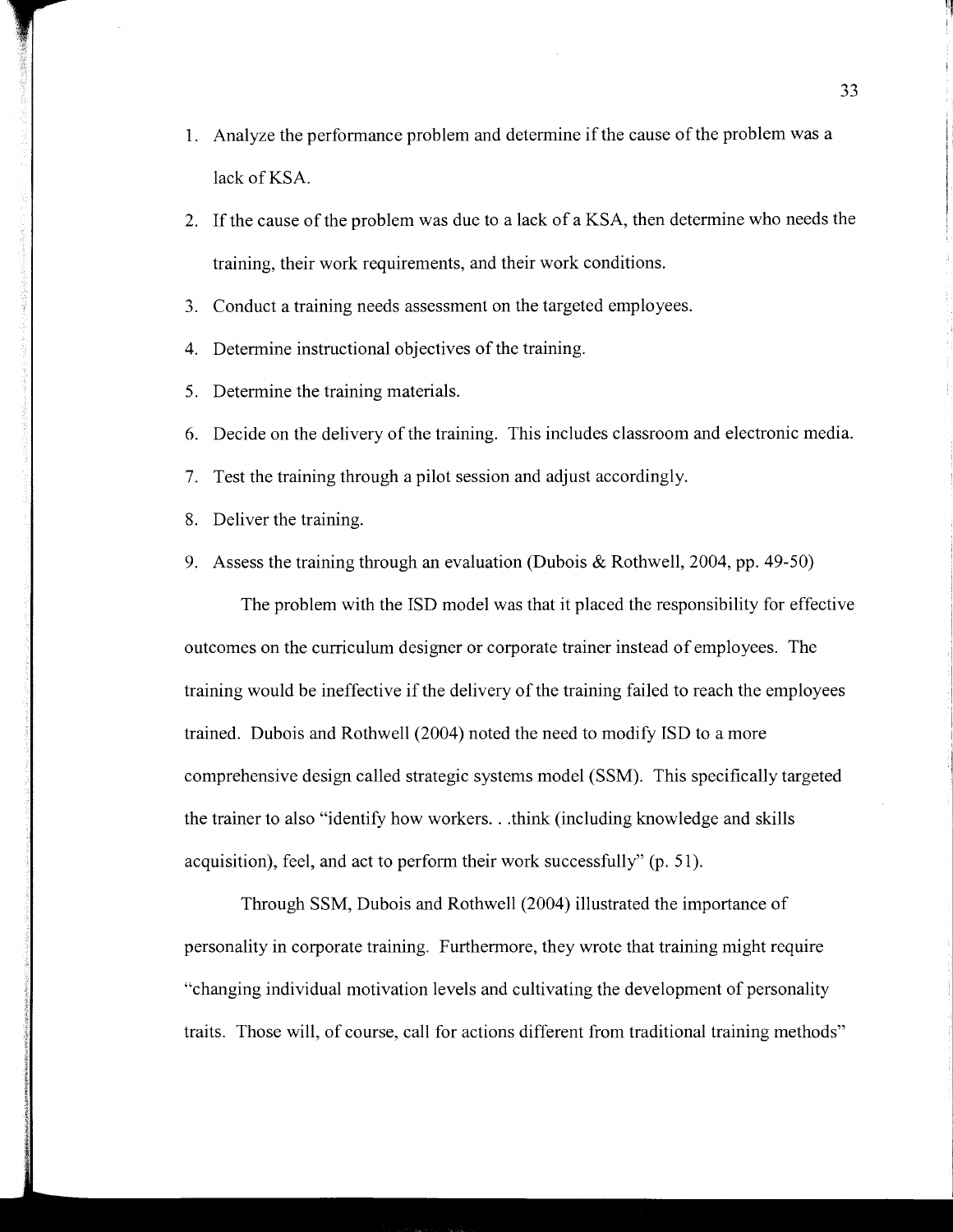(p. 52). The five advantages to focusing attention on training to build individual competence through SSM were:

- 1. Individualized training met learner's needs.
- 2. There was an increased focus on learning objectives and expected performance outcomes.
- 3. Learners could structure their own learning activities and process information in ways that were meaningful.
- 4. Different learning resources were identified for meeting diverse audience needs.
- 5. A practical training design for organizations, which placed high strategic value on training to reach organizational success, could be achieved (Dubois and Rothwell, 2004,p.53)

"Organizations need new ways to renew and revitalize themselves and to forestall obsolescence for the organization and the people in it. .. learning is no longer 'for kids' but a central lifelong task essential for personal development and career success" (Kolb, 1984, p. 3). The purpose of this research project was to determine if different Myers-Briggs Type Indicators (MBTI) had distinct learning styles and, if so, to provide insights to curriculum designers and corporate trainers for training employees. Dubois and Rothwell (2004) indicated that curriculum designers and corporate trainers needed to address differences in employee personalities and learning styles in order to conduct training that would have effective outcomes (p. 52). As technology evolved and jobs increased in complexity, greater corporate training effectiveness needed to be able to meet the challenges of the future.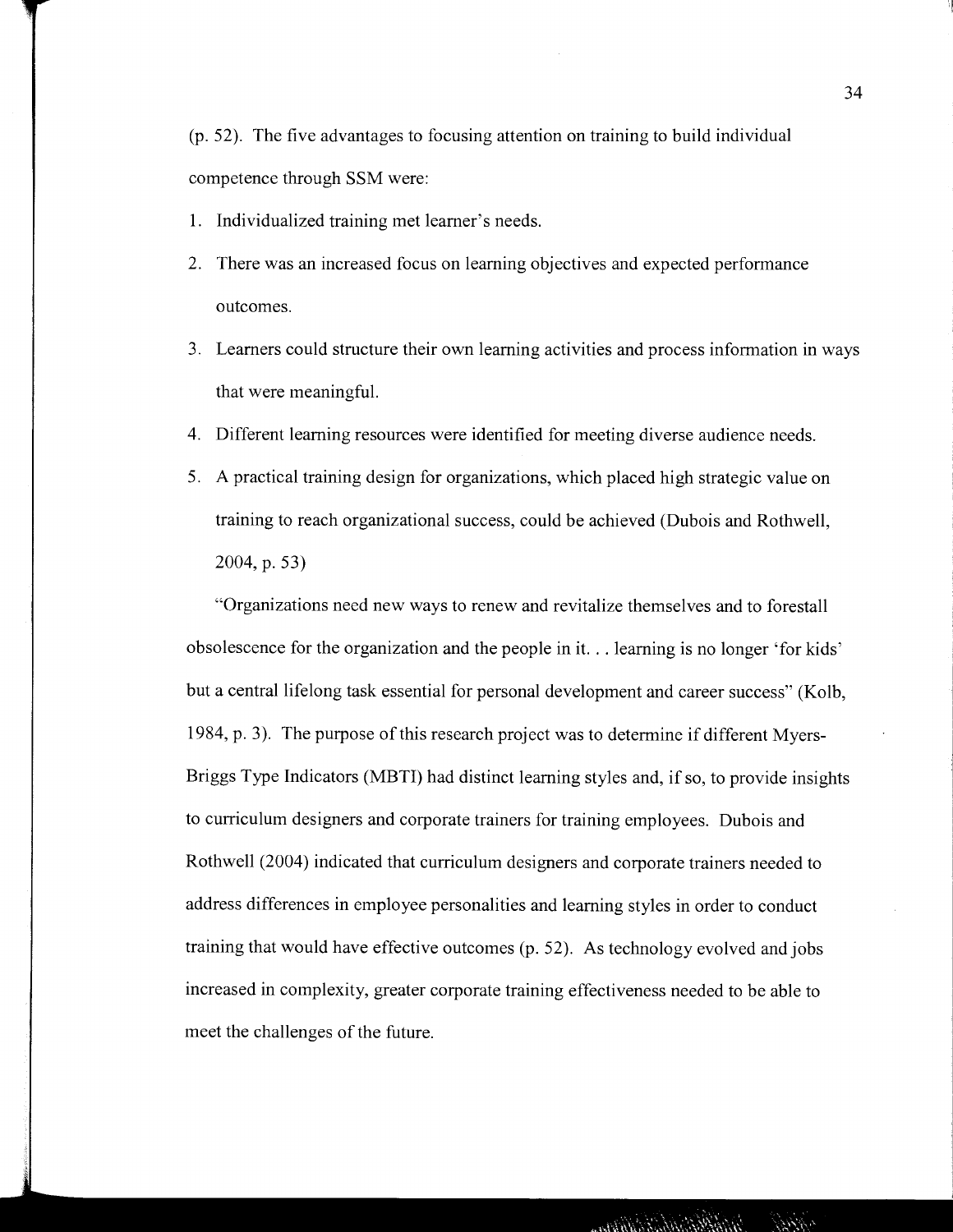# Chapter 3

#### METHODOLOGY

The study had two sequential phases and used quantitative research to ascertain if there was a correlation between MBTI and learning styles. Phase one research was through a combined assessment of MBTI and ILS to determine if the results from the assessment provided the researcher with a correlation between MBTI and ILS instruments. Phase two research was through an additional LP assessment given to three participants of the MBTI personality types who had participated in the phase one study. The follow-up assessment assisted the researcher in further defining learning styles.

## Phase One- MBTI and ILS Assessment

First, the researcher developed a combined assessment of the MBTI and ILS using web survey software. This allowed the researcher to ensure that the answers from an individual for both assessments remained together. The researcher emailed a link to the web site with the combined assessment to participants. The participants received results of their assessments as a benefit of participating in the study. In addition, the researcher notified the participants beforehand of their possible selection to participate in a follow-up assessment.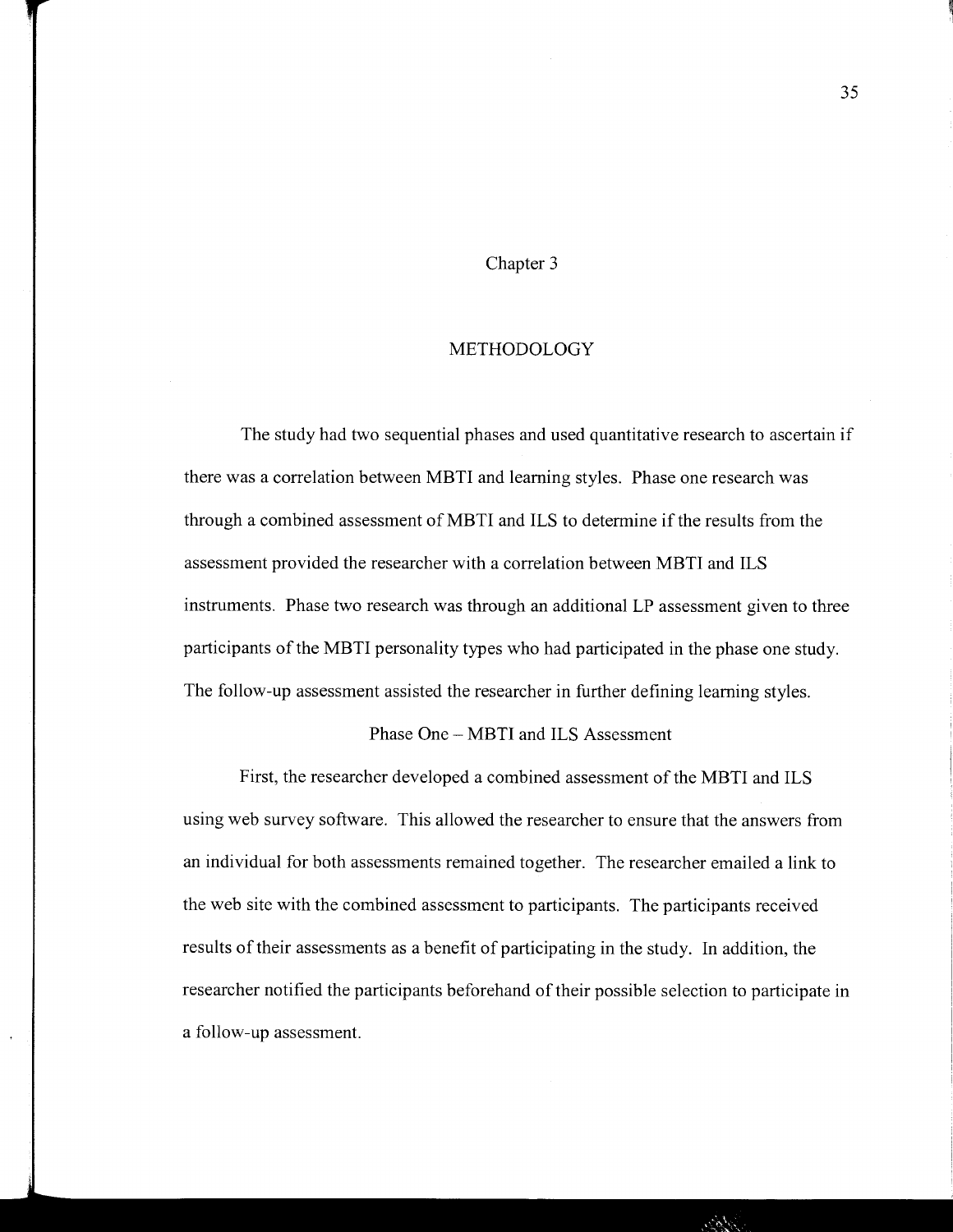In order to remove any bias from the study, the researcher used a third party research assistant to act as a filter between the researcher and participants. All returned assessments went to the third party, who replaced the name and email address with a participant number before sending the assessment on to the researcher. The researcher scored the assessment and sent the individual results back to the third party to forward to participants. This allowed participants to remain anonymous and the researcher's work to remain unbiased.

The researcher conducted a pilot test of the assessments with ten individuals to determine if the delivery method and format of the assessment were effective and necessary adjustments were made. The pilot test included interviews with the ten participants in the pilot to ensure that the instructions, assessment format, and information were clearly defined and easy to undertake. Furthermore, the researcher asked questions about the delivery of the assessment to ensure that the delivery method was effective.

The researcher sent out an email that contained a website link to the phase one assessment to two groups. In addition, the researcher requested that participants forward the email to others who might be interested in finding out more about their personality and learning style. After a month, when there was an insufficient number of participants, the researcher sent out the aforementioned email to an additional two groups, who were also asked to forward the email to others who might be interested in participating.

After each assessment was completed, the researcher scored and returned the results to the participants through the third party assistant. Each participant's MBTI and ILS scores were compiled in a computerized tabulation. The researcher analyzed the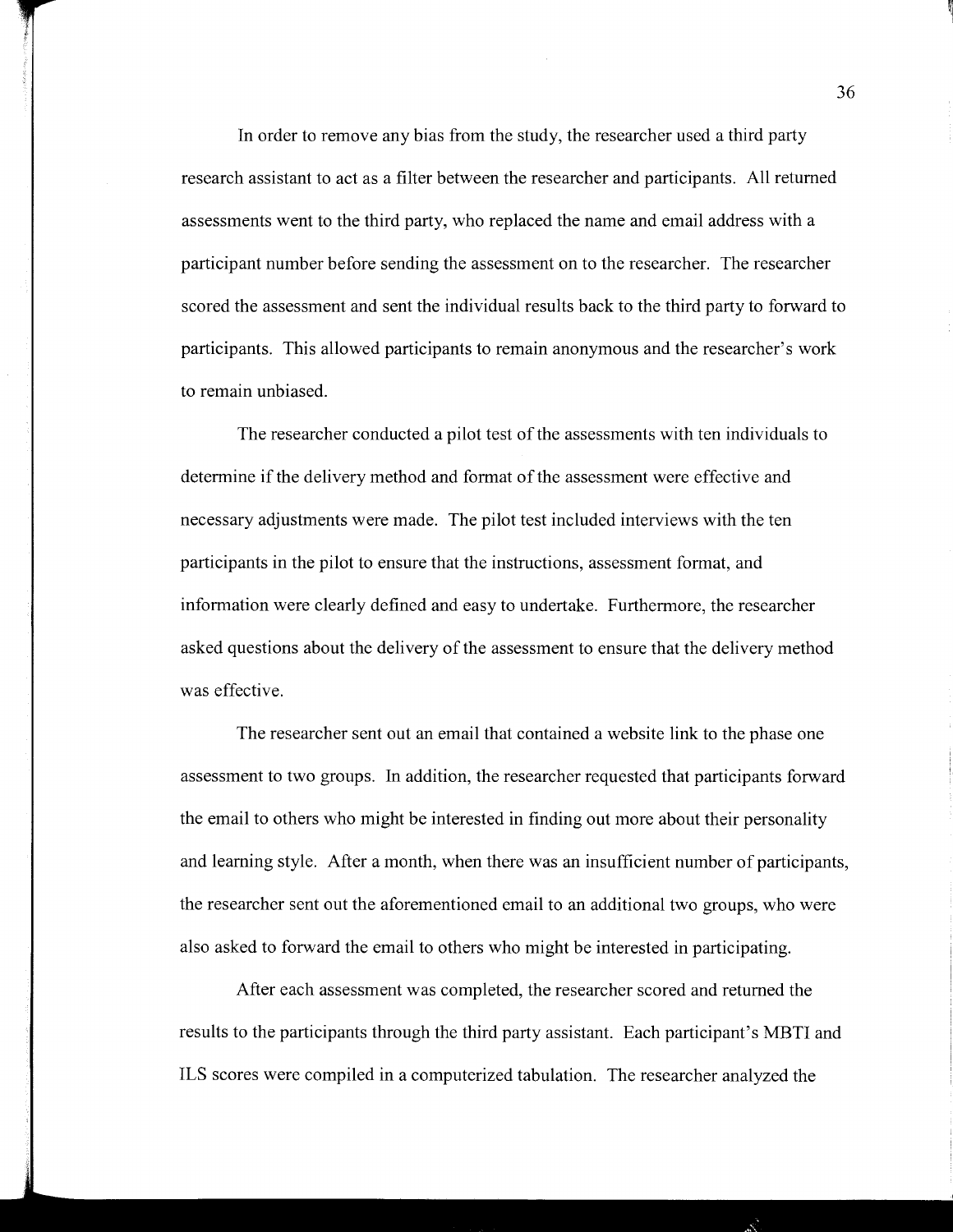information generated by comparing the distinct MBTI personality types with their learning styles, comparing their Keirsey Temperament with their learning styles, and through computer tabulation using scatter diagrams to illustrate different coefficient correlations between the results of the MBTI and ILS dichotomies.

The distribution and completion of assessments to participants occurred over a time-period of two months. When the phase one assessment closed, 105 individuals had participated, with at least three participants for all but two of the MBTI personality types. There was no participation by either the ESTP or the ISFP personality types. According to Kroeger and Thuesen (1988), ISFP had "little interest in conceptual and abstract and are most responsive to what is pragmatic" (p. 237) and ESTP was "the ultimate realist with the lowest tolerance for unrelated theory" (1988, pp. 247-248). These attributes seemed to explain the lack of interest in participating in a theoretical research study by these two personality types.

#### Phase Two - Learning Pattern Assessment

For the second phase of the study, the researcher adapted Goley's (1982) LP assessment into a self-assessment instrument. The intent of the questions was to validate the findings of phase one and to further define the learning styles needed for each of the sixteen personality types. Furthermore, the assessment assisted in the development of suggestions for corporate trainers and curriculum designers. The assessment used a Likert-type questionnaire. The questions effectively focused on the information needed to validate the assessment, and provide the additional information needed to define the learning styles.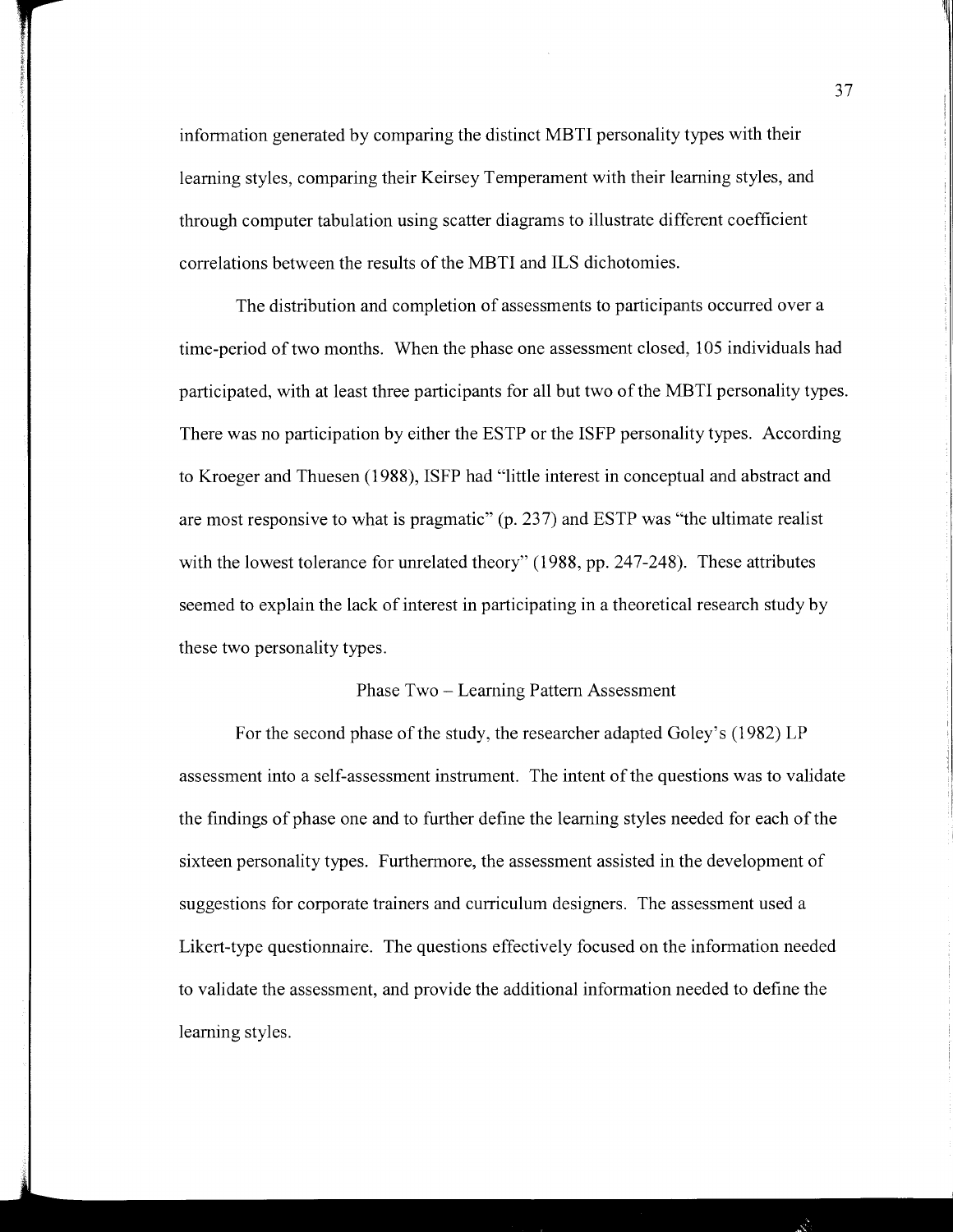The researcher then conducted a pilot test of the follow-up questions with ten participants to determine if the delivery method and questions for the follow-up questionnaire were effective and necessary adjustments were made. Participant interviews followed the pilot test on the format and effectiveness of the questions. In addition, the researcher confirmed that the delivery method was successful.

The researcher sent the third party assistant a list of numbers representing three participants from each of the sixteen personality types who had scored strongly in the combined MBTI and ILS assessment. The third party assistant then sent an email, with a website link to the phase two assessment, to the participants on the list. When there was not 100% participation by the second week, the researcher sent a second list of participants to the third party assistant, who then followed the same procedure as described above. The distribution of the assessment was electronic and completed within a period of four weeks. At the close of phase two, 37 individuals had participated, with at least one assessment for each of the MBTI personality types surveyed in phase one. The researcher added the LP assessment results to the computerized tabulation from the first phase. The researcher analyzed the information from phases one and two through a table 1, comparing their Keirsey Temperament with the LP score.

Once all of the assessments were completed, the researcher analyzed the final data of the study to determine if there were correlations between MBTI, Keirsey Temperaments, ILS, and LP. The analysis showed some specific correlations, which allowed the researcher to develop suggestions for curriculum designers and corporate trainers. The researcher compiled the results and suggestions in a descriptive format as part of the final findings of the researcher's thesis.

38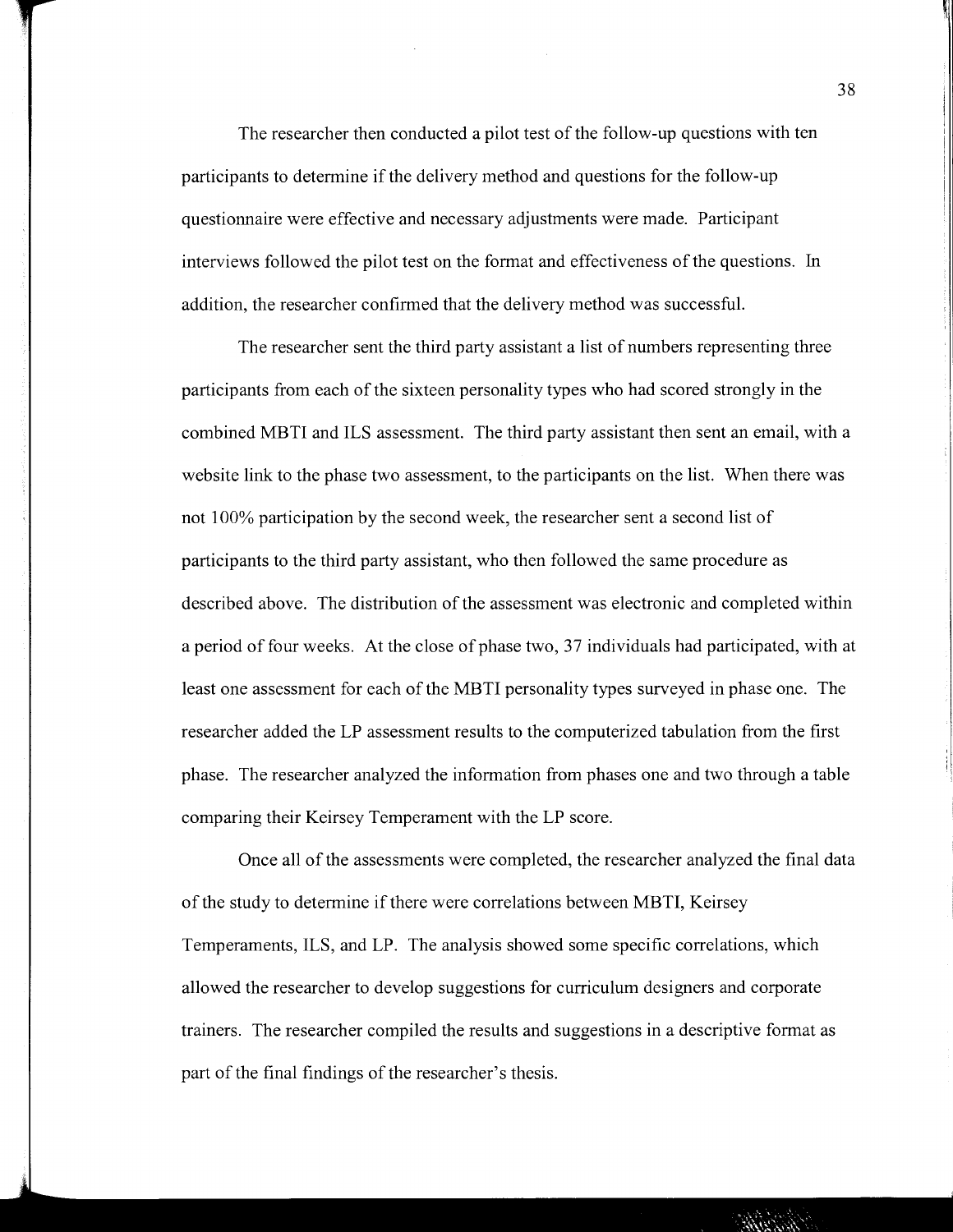#### Chapter 4

## RESEACH RESULTS

This research study indicated that there appeared to be some correlation between specific dichotomies of MBTI, ILS, and LP. However, there did not appear to be any direct relationships between individual MBTI types or Keirsey Temperaments with ILS types. While the number of participants in this study was not large enough to draw conclusive results, it suggested that further research could be conducted.

Phase One - Correlation Between MBTI and ILS Types

The purpose of the phase one research was to measure possible correlations between MBTI and ILS types, between Keirsey Temperaments and ILS types, and between each of the individual MBTI and ILS dichotomies. The research showed there appeared to be no direct relationship between MBTI and ILS types, as participants who had the same MBTI type appeared to have multiple ILS types. The analysis showed that each MBTI type had more than one learning style based on the total number of associated ILS types for each MBTI type. As illustrated on Table 5 on page 40, there appeared to be a predominant ILS type for each of the MBTI types based on the frequency of distribution of the ILS dichotomies.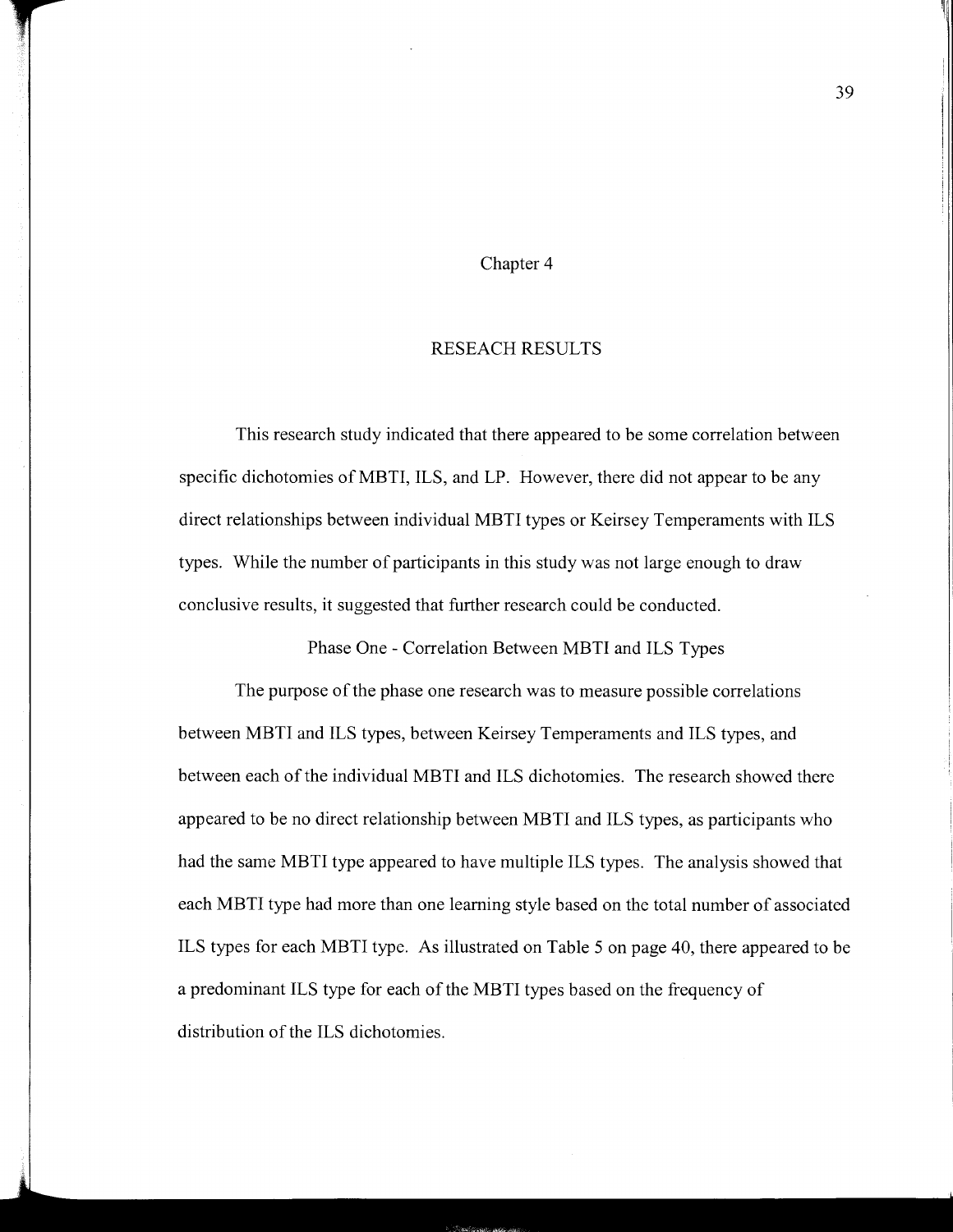# Table 5

| Total Number of Participants by MBTI, ILS, and Predominant ILS. |  |  |
|-----------------------------------------------------------------|--|--|
|-----------------------------------------------------------------|--|--|

| MBTI types<br>(total participants) | Number of different<br>ILS types | Predominant ILS based on frequency<br>of distribution (total participants) |
|------------------------------------|----------------------------------|----------------------------------------------------------------------------|
|                                    |                                  |                                                                            |
|                                    |                                  |                                                                            |
| ISTJ $(7)$                         | $\overline{2}$                   | R(7), S(7), V(4), Q(7)                                                     |
| ISFJ $(4)$                         | 2                                | $R(4)$ , S(3), B/V(2), Q(3)                                                |
| ISTP(3)                            | $\mathfrak{Z}$                   | R(2), S(2), V(2), Q(2)                                                     |
| ISFP $(0)$                         | n/a                              | n/a                                                                        |
| INFJ $(5)$                         | 5                                | $R(3)$ , N(3), V(3), G(3)                                                  |
| INTJ $(6)$                         | 5                                | $R(5)$ , N(4), V(5), Q(4)                                                  |
| INFP $(15)$                        | $\tau$                           | R(11), N(12), V(11), G(12)                                                 |
| INTP(6)                            | $\overline{4}$                   | $R(5)$ , N(5), V(4), G(5)                                                  |
| ESTP $(0)$                         | n/a                              | n/a                                                                        |
| ESFP $(3)$                         | $\overline{2}$                   | A(3), S(3), B(2), G(3)                                                     |
| ESTJ $(6)$                         | 4                                | A(5), S(6), V(4), Q(4)                                                     |
| ESTJ(8)                            | $\overline{4}$                   | $A(5)$ , $S(7)$ , $V(5)$ , $Q(7)$                                          |
| ENFP(11)                           | 6                                | $A(9)$ , N(10), V(9), G(7)                                                 |
| ENTP(7)                            | 5                                | $A(6)$ , N(4), V(4), G(5)                                                  |
| ENFJ(14)                           | 6                                | A(10), N(13), V(10), Q(8)                                                  |
| ENTJ(9)                            | 5                                | $A(7)$ , N(6), V(7), Q(6)                                                  |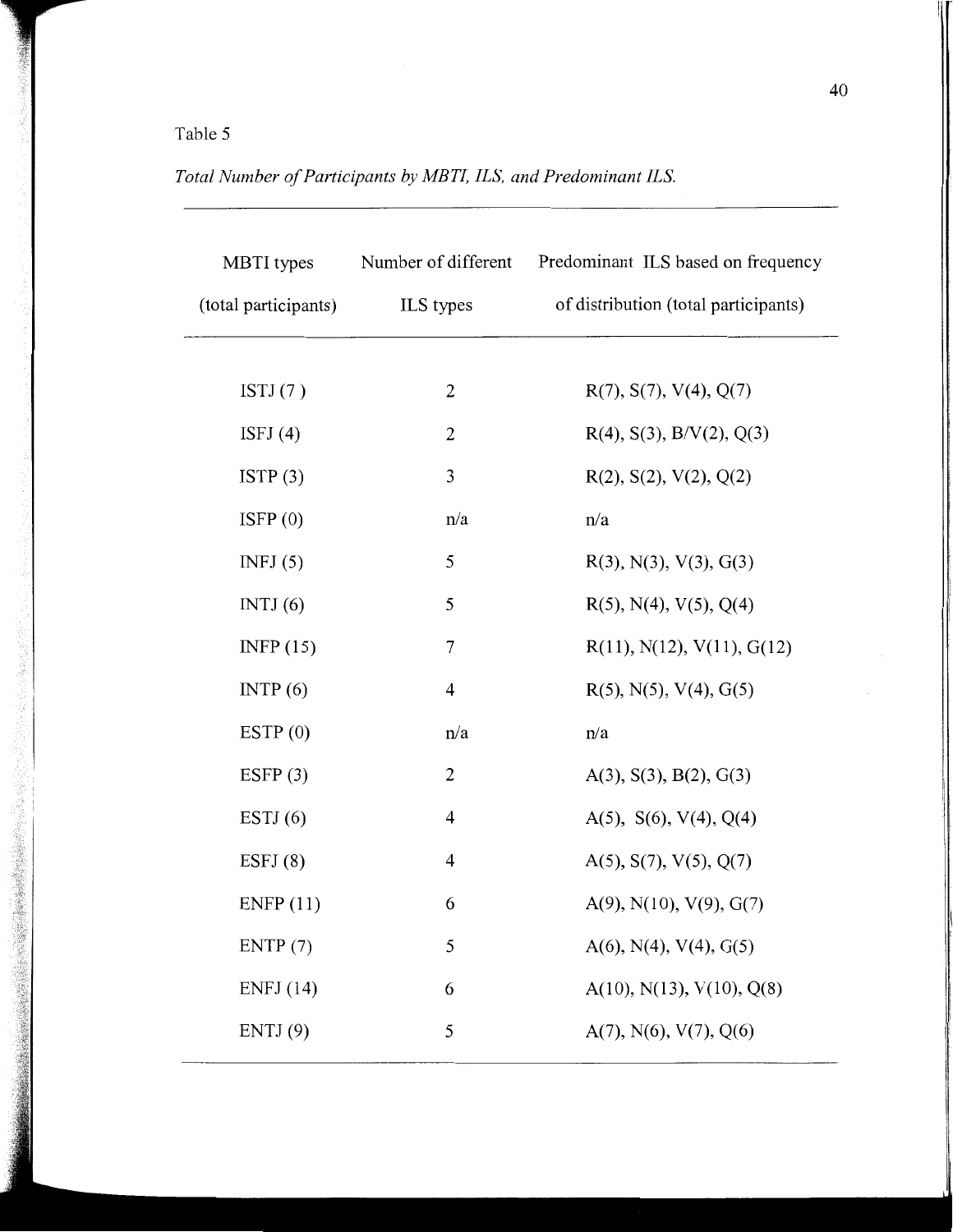The finding that there appeared to be a predominant ILS type for each of the MBTI types based on the frequency of distribution of the ILS dichotomies, might indicate a possible correlation between specific dichotomies in MBTI and ILS. Specifically, participants with the MBTI Introverted personality scored predominately as Reflective learners in ILS. Likewise, participants with the MBTI Extraverted personality scored predominately as Active learners in ILS. Furthermore, participants with the MBTI Sensing personality were predominately Sensory learners in ILS, and those participants with the MBTI Intuitive personality were predominately Intuitive learners. Only one of the MBTI personalities scored predominately as a Verbal learner in ILS and another split between Verbal and Visual. All of the other MBTI personalities surveyed scored predominately as Visual learners in ILS. All but one of the surveyed MBTI types with the Judging personality scored predominately as Sequential learners in ILS. Likewise, all but one of the surveyed MBTI types with the Perceiving personality scored predominately as Global learners. It should be noted that there appeared to be no connection between the MBTI Thinking and Feeling dichotomy to any of the ILS dichotomies.

Phase One - Correlation Between Keirsey Temperaments and ILS Types

When comparing Keirsey Temperaments with their associated ILS types, there also appeared to be no direct correlation. Multiple ILS types appeared for each of the four Keirsey Temperaments. However, the SJ Keirsey Temperament appeared to have a different predominant ILS type than the other Keirsey Temperaments. Specifically, this difference was noted in the high frequency of Sensory and Sequential ILS dichotomies. In fact, both the Sensory and Sequential dichotomies had a higher percentage frequency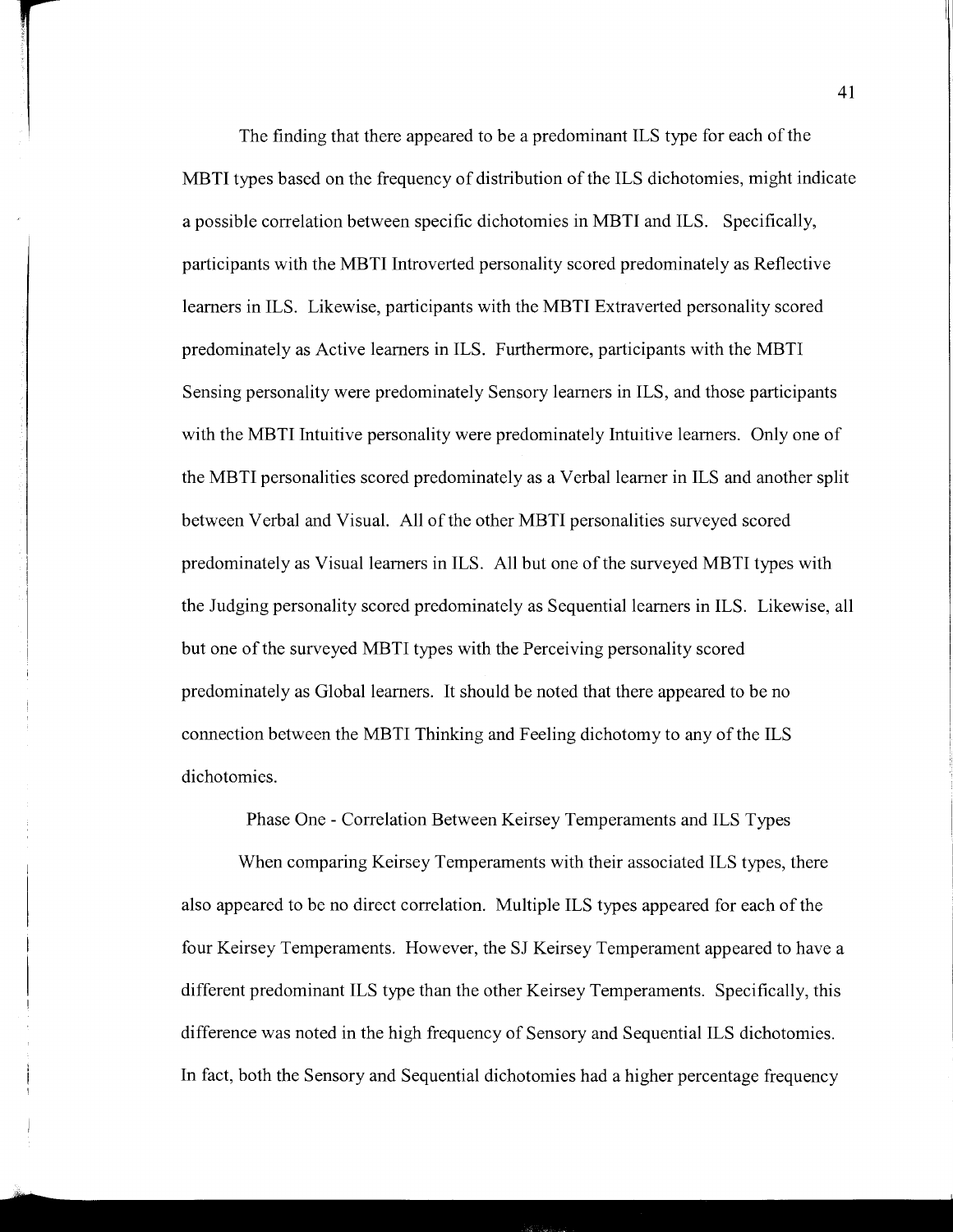of distribution for the SJ Keirsey Temperament compared to any of the other three temperaments, as noted in Table 6. This may suggest the individual who showed a preference for the SJ Keirsey Temperament could have specific learning traits, which were different from the other Keirsey Temperaments.

## Table 6

*Total Number of Participants by Keirsey Temperament, and Predominant ILS* 

| Keirsey              | Number of Different | Predominant ILS based on                 |
|----------------------|---------------------|------------------------------------------|
| Temperament          | ILS types           | frequency of distribution (total)        |
| (total participants) |                     | participants)                            |
|                      |                     |                                          |
| NT(28)               | 14                  | $A/R(14)$ , N(18), V(20), G/Q(14)        |
| NF(45)               | 12                  | $A(25)$ , N $(35)$ , V $(33)$ , G $(29)$ |
| SI(25)               | 8                   | R(13), S(23), V(14), Q(21)               |
| SP(6)                | 4                   | $A(4)$ , N(5), V(3)/B(3), G(4)           |
|                      |                     |                                          |

Furthermore, there did appear to be some correlation between specific dichotomies. The Keirsey Temperaments of NF and NT that included the Intuitive dichotomy also had a predominately Intuitive ILS dichotomy. Likewise, the Keirsey Temperament of SJ that included the Sensing dichotomy also appeared predominately Sensory in the ILS dichotomy. On the other hand, the other Keirsey Temperament of SP that also included the Sensing dichotomy had a predominately Intuitive ILS dichotomy.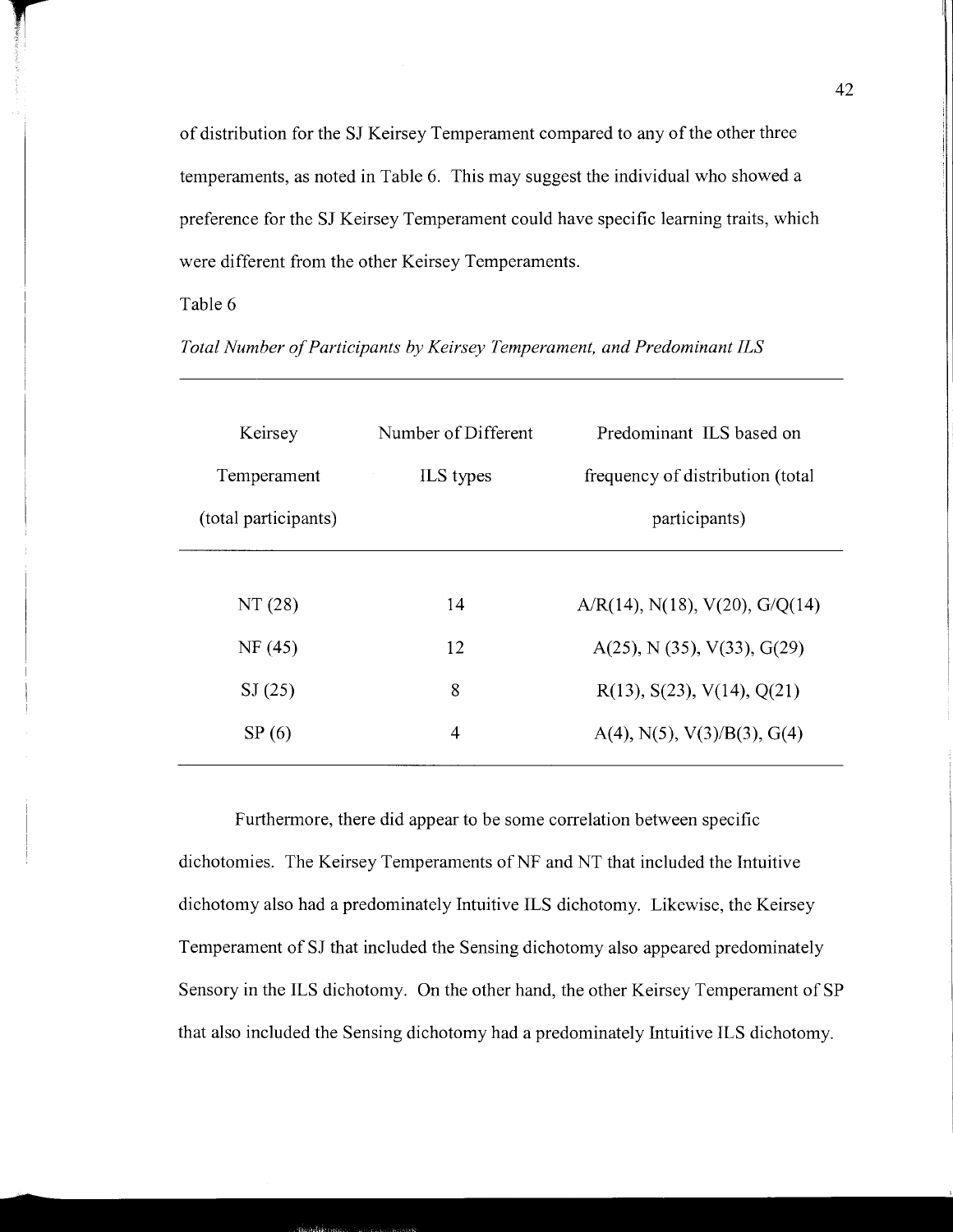Phase One - Correlation Between Specific MBTI and ILS Dichotomies

There appeared to be three correlations when comparing the specific dichotomies of the MBTI and ILS, as well as an overall prevalence towards the ILS Visual dichotomy. *MBTI Extravert-Introvert and ILS Active-Reflective Dichotomies* 

As indicated in Figure **1,** there appeared to be a connection between the Extravert and Introvert dichotomy in MBTI and the Active and Reflective dichotomy in ILS. The Active and Reflective dichotomy of the ILS indicated whether individuals preferred to process information through either Active learning or Reflective learning.



# *Figure 1*

Correlation between MBTI - E and I with ILS - A and R dichotomies.

An Active learner liked to learn through hands-on experience or through discussion of the information. A Reflective learner needed time to think about what they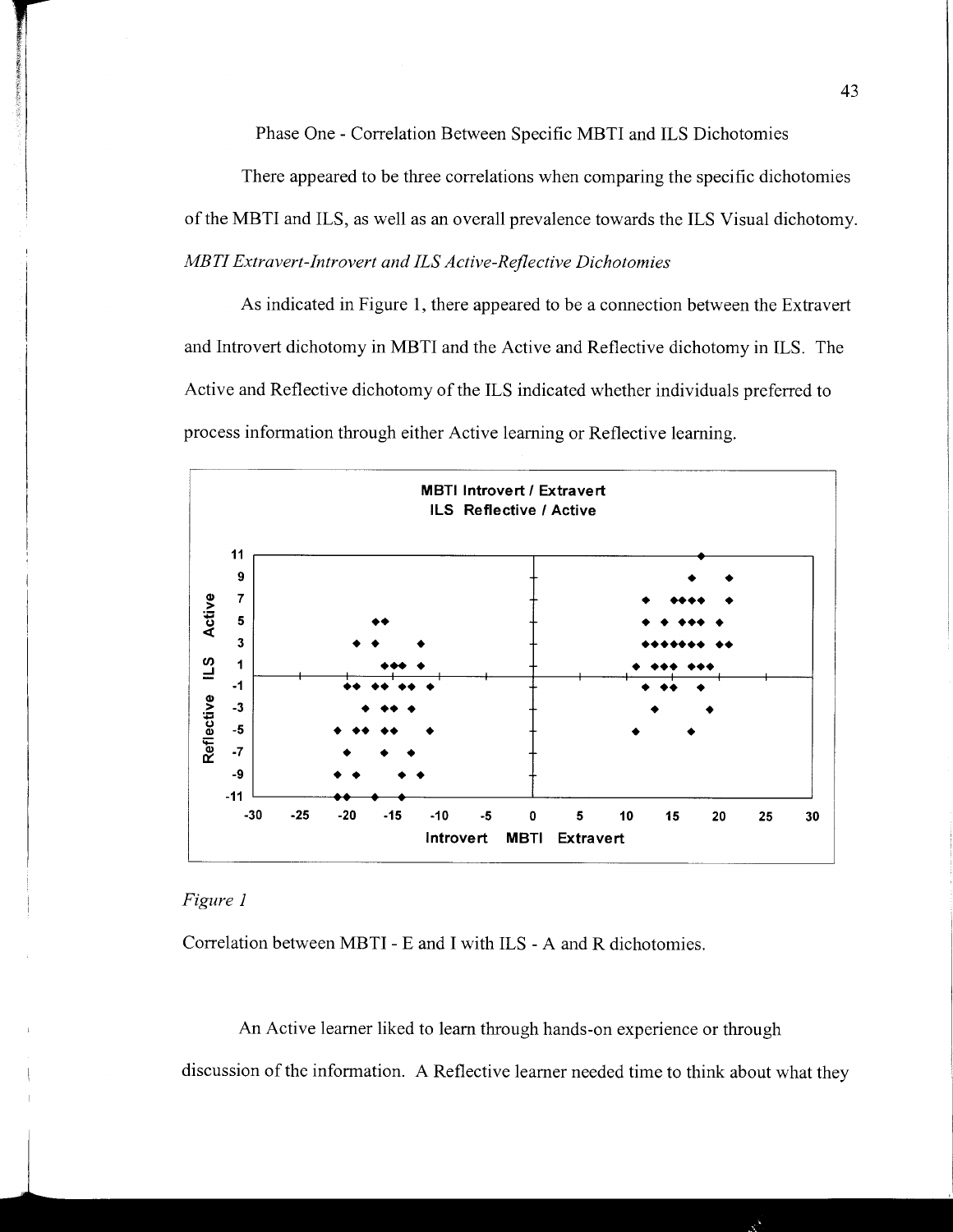learned, and they learn best by understanding the theory and principals (Felder & Silverman, 1988, p. 678). Overall, Extraverts preferred Active learning and Introverts generally preferred Reflective learning. There appeared to be no correlation between the MBTI Extravert and Introvert with any of the other three ILS dichotomies.

#### *MBTI Sensing-Intuitive and ILS Sensory-Intuitive Dichotomies*

As Figure 2 illustrates, there appears to be some connection between the Sensing and Intuitive dichotomies in MBTI and the Sensory and Intuitive dichotomies in ILS. According to Felder and Silverman (1988), sensory learners liked concrete facts, figures, data, and experimentation. They preferred to solve problems slowly and methodically through standardized tested methods. Intuitive learners preferred theory and principals as their perception. They liked solving problems quickly through novel methods (p. 676).



# *Figure 2*

Correlation between MBTI - S and I with ILS - S and I dichotomies.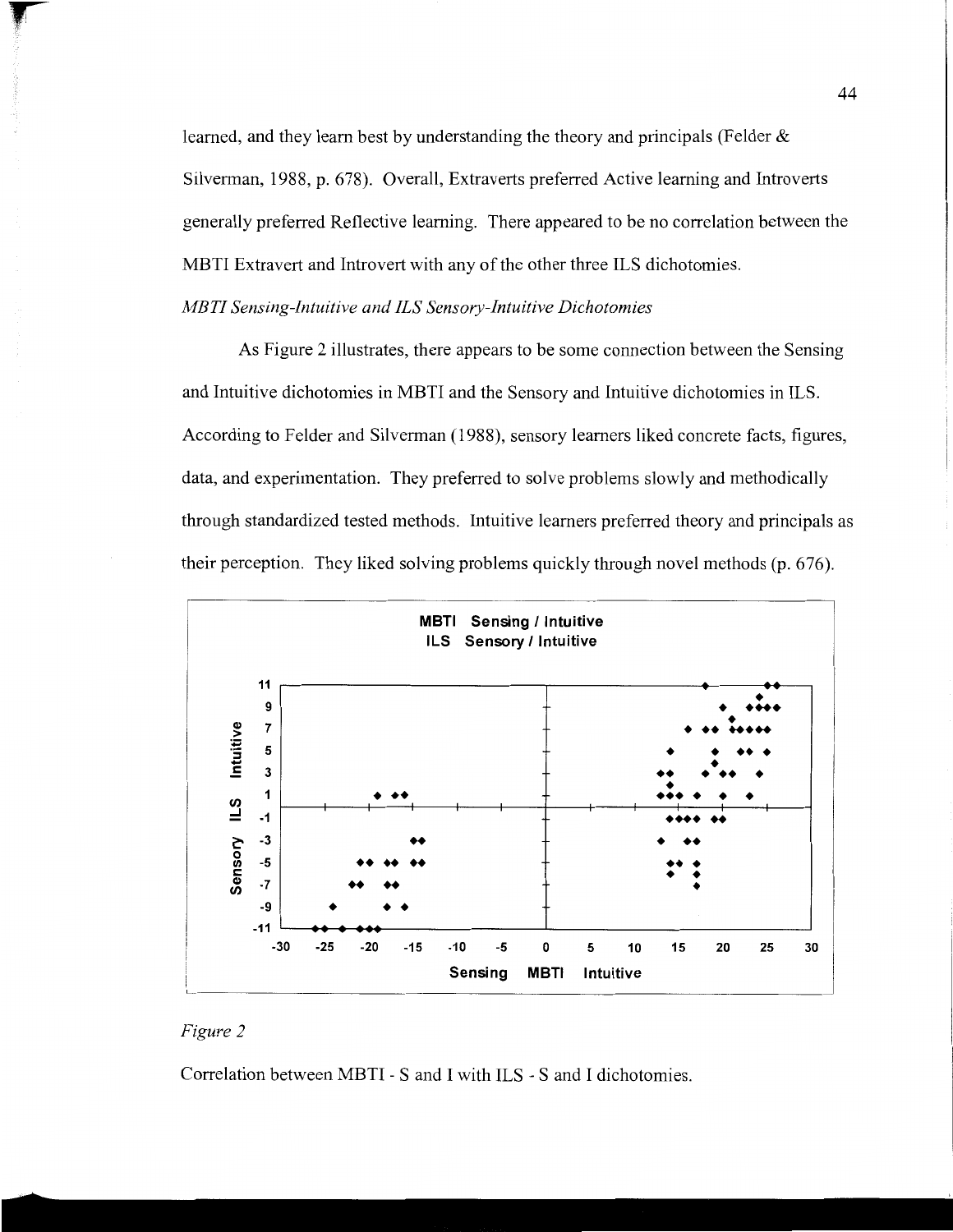A stronger correlation appeared between the MBTI Sensing dichotomy and the ILS Sensory dichotomy than between the MBTI and the ILS Intuitive dichotomies. Perhaps the difference between these two MBTI dichotomies was that individuals who preferred to gather information intuitively were also able to gather information through concrete facts, whereas individuals who preferred to gather information through their five senses were less inclined to learn through theory and principals.

#### *MBTI Sensing-Intuitive and ILS Sequential-Global Dichotomies*

Felder and Silverman (1988) thought there were two types of learners: Sequential learners, who preferred a logically, ordered progression of information, and Global learners, who needed to understand the whole picture before connecting the individual details (pp. 679-680).



# *Figure 3*

Correlation between  $MBTI-S$  with ILS - Q dichotomies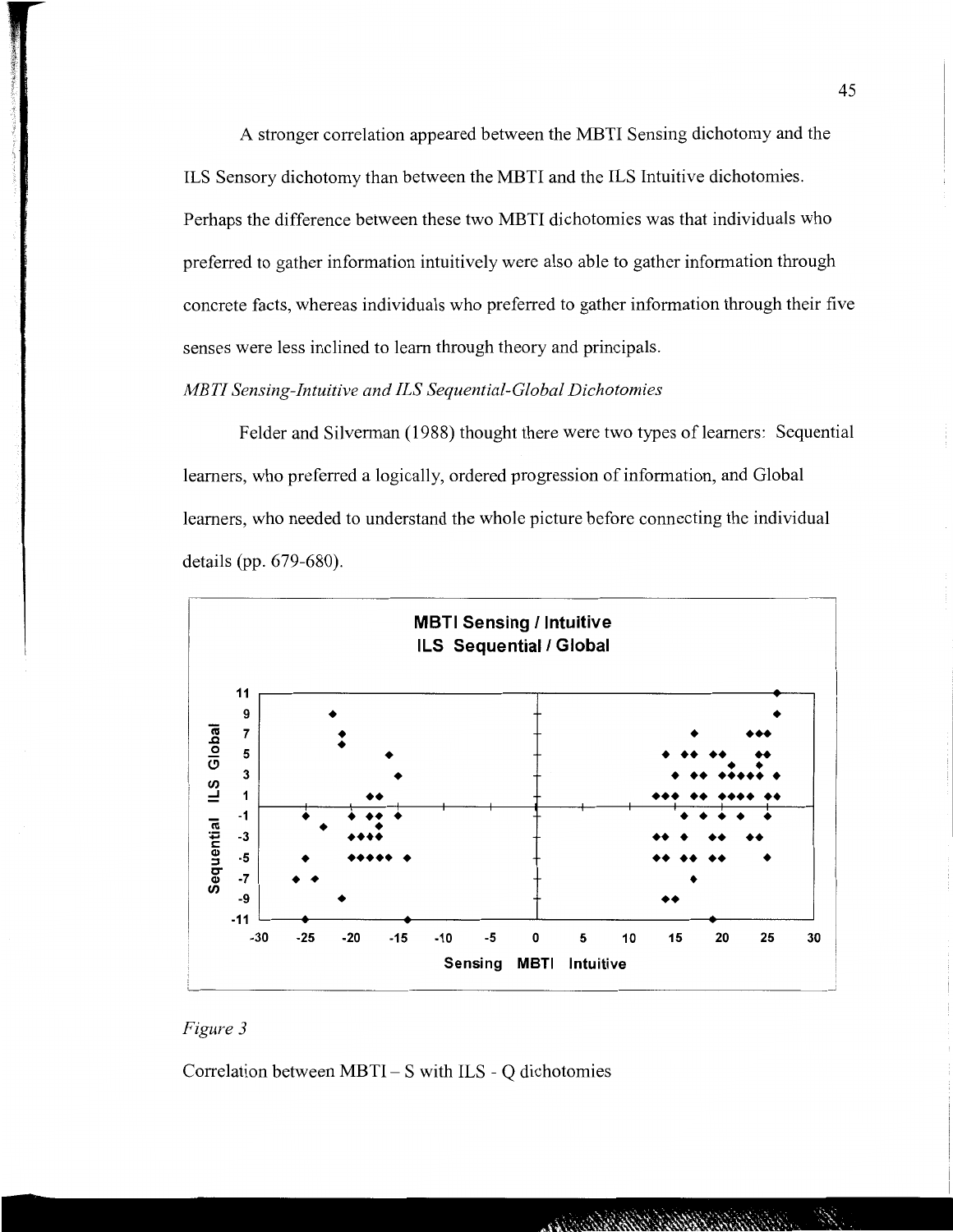As illustrated in Figure 3 on page 45, participants who preferred the Sensing dichotomy of the MBTI generally preferred Sequential learning. On the other hand, there appeared to be little or no correlation between those participants with an MBTI Intuitive dichotomy preferring Global learning. It appeared that individuals who had an Intuitive personality in MBTI could be either Sequential or Global learners. As most curricula are created using a sequential pattern, Intuitive MBTI personalities may have developed this learning style and consider it their preferred learning style.

#### *Prevalence of the ILS Visual Dichotomy*

The Visual and Verbal dichotomy in ILS, which indicated a learner's preference in receiving information, did not appear to have any correlation with any of the MBTI dichotomies. According to Felder and Silverman (1988), people gathered information kinesthetically through visual and verbal input. Visual learners remembered pictures, diagrams, and flowcharts. Verbal learners remembered spoken information that they had heard and discussed (pp. 676-677).

#### Table 7

| Percentage of Participants | <b>ILS</b> Dichotomy | Percentage of Participants |  |
|----------------------------|----------------------|----------------------------|--|
| 53%                        | Active / Reflective  | 47%                        |  |
| 46%                        | Sensory / Intuitive  | 54%                        |  |
| 68%                        | Visual/Verbal        | 32%                        |  |
| 50%                        | Global/Sequential    | 50%                        |  |
|                            |                      |                            |  |

*Percentage of Participants in Each of the ILS Dichotomies.*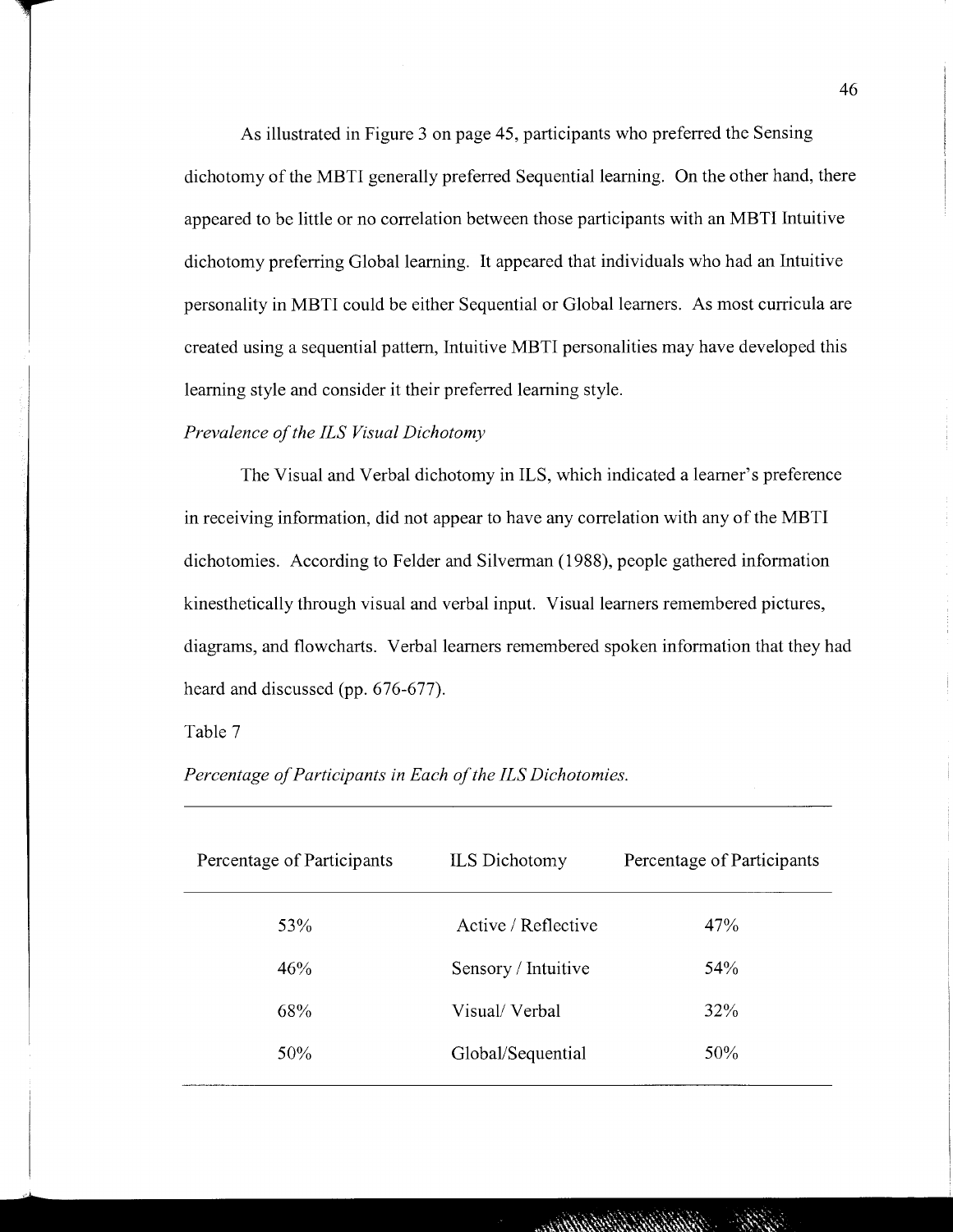As noted in Table 7 on page 46, although there was no apparent correlation with any of the MBTI dichotomies, it was interesting to note that 68% of the participants were visual learners and only 32% of the participants were verbal learners. All other learning dichotomies had ratios closer to 50%. This suggested that most individuals, regardless of their MBTI personality type, preferred to learn though pictures, diagrams, and flowcharts.

Phase Two - Correlation Between Keirsey Temperaments and LP Types

Phase two research compared the Keirsey Temperaments with the LP assessment to see if there was a correlation between them. Most individuals who had either the NF or SJ Keirsey Temperament were generally linked with their associated LP learning style. Those individuals who had the NT or SP Keirsey Temperament did not generally show a relationship with their associated LP learning style. Some participants scored equally high in two of the LP learning styles. In Table 8, the preferences of these individuals were divided into the two LP learning styles.

# Table 8

|                           |                           | LP Assessment Rating |                    |                    |             |
|---------------------------|---------------------------|----------------------|--------------------|--------------------|-------------|
| Keirsey Temperament       | <b>Total Participants</b> | CGL<br>(NF)          | <b>CSL</b><br>(NT) | <b>ARL</b><br>(SJ) | ASL<br>(SP) |
| NF                        | 12                        | 10                   | 1                  | 1                  | 0           |
| NT                        | 12                        | 7                    | 2.5                | 0.5                | 2           |
| SJ                        | 10                        | $\overline{2}$       | 1.5                | 5.5                |             |
| <b>SP</b>                 | 3                         | 1.5                  | 1.5                | $\overline{0}$     | 0           |
| <b>Total Participants</b> | 37                        | 20.5                 | 6.5                | 7                  | 3           |

*Number of Participants by Keirsey Temperament and Their LP Assessment.*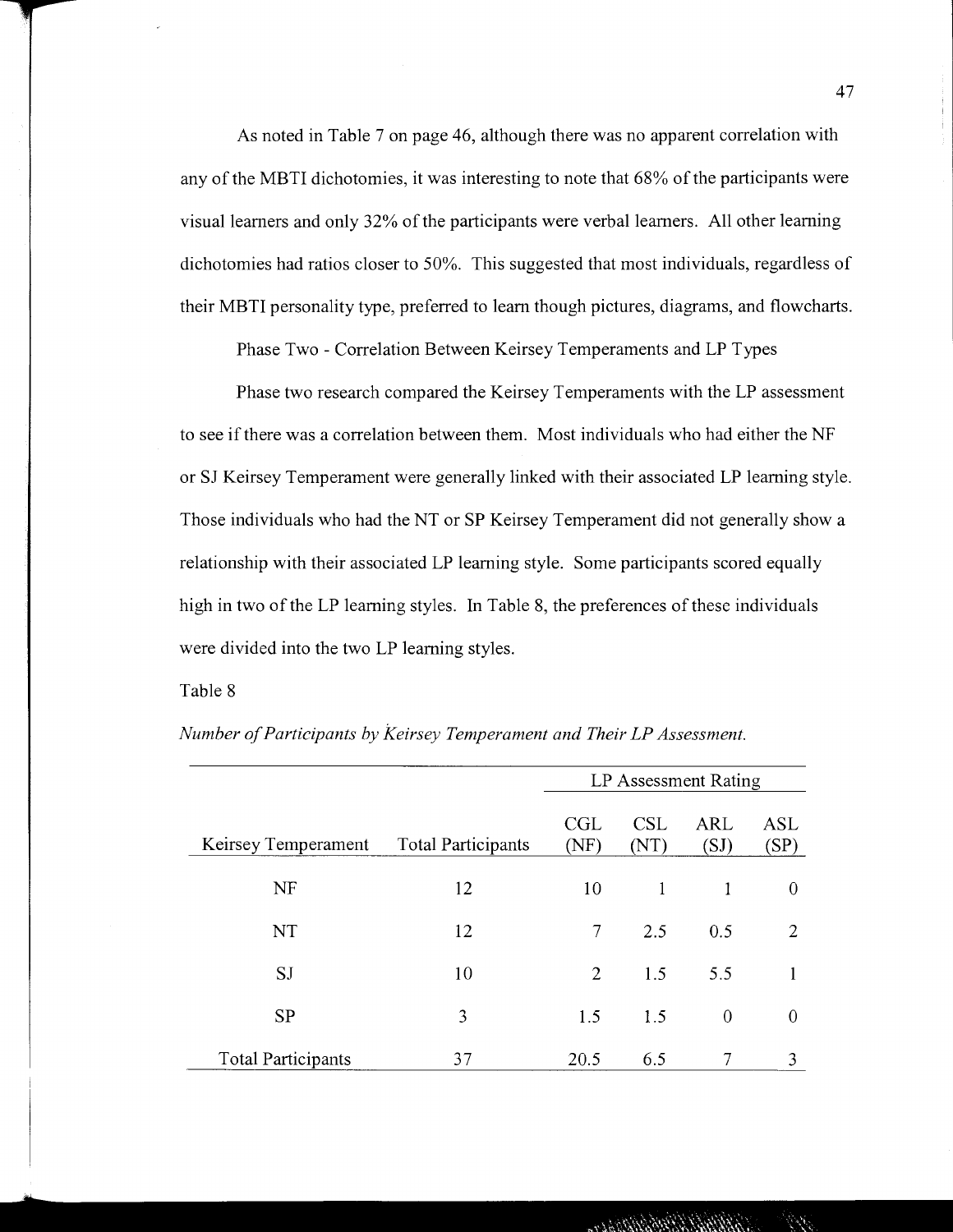Overall, it appeared that a majority of the NF, NT, and half of the SP Keirsey Temperaments showed a preference for the CGL (NF) style of learning. Only the SJ Keirsey Temperament appeared to prefer the ARL (SJ) learning style. As previously noted, a similar distinction also appeared in Table 6 on page 42, where the SJ Keirsey Temperament appeared to have a different predominant ILS type compared to the other Keirsey Temperaments. This offers further support to the idea that individuals who showed a preference for the SJ Keirsey Temperament had specific learning traits that were different from the other Keirsey Temperaments.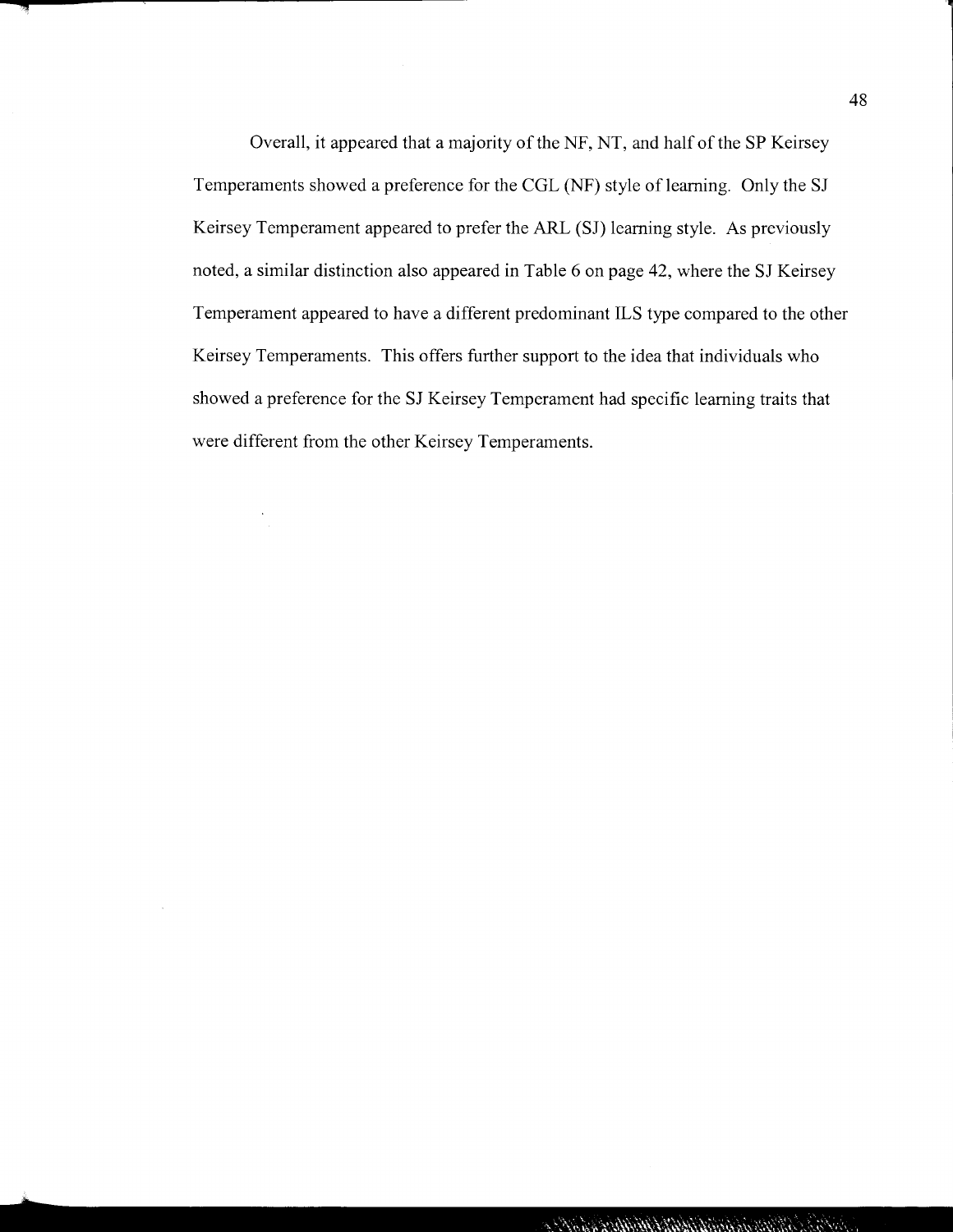## Chapter 5

#### DISCUSSION, RECOMMENDATIONS, AND CONCLUSIONS

# Introduction

The purpose of this research project was to determine if individuals with different Myers-Briggs Type Indicators (MBTI) had distinct learning styles, and if so, to provide insights to curriculum designers and corporate trainers for training employees. The methodologies used in this research study looked to see if there were any correlations between MBTI, Keirsey Temperaments, ILS, and LP. This research showed that there appeared to be some correlation between specific dichotomies of MBTI, ILS, and LP. By applying these correlations, suggested teaching methodologies could be applied. In addition, while the number of participants in this study was not large enough to draw conclusive results, it suggested that further research could be conducted.

#### Restatement of the Problem of the Study

The problem of this study was to determine the types of learning styles associated with MBTI. Research questions answered during this study included:

1. How would the ILS correlate to each of the sixteen MBTI personality preferences?

2. How would each of the four MBTI dichotomies measure against the ILS?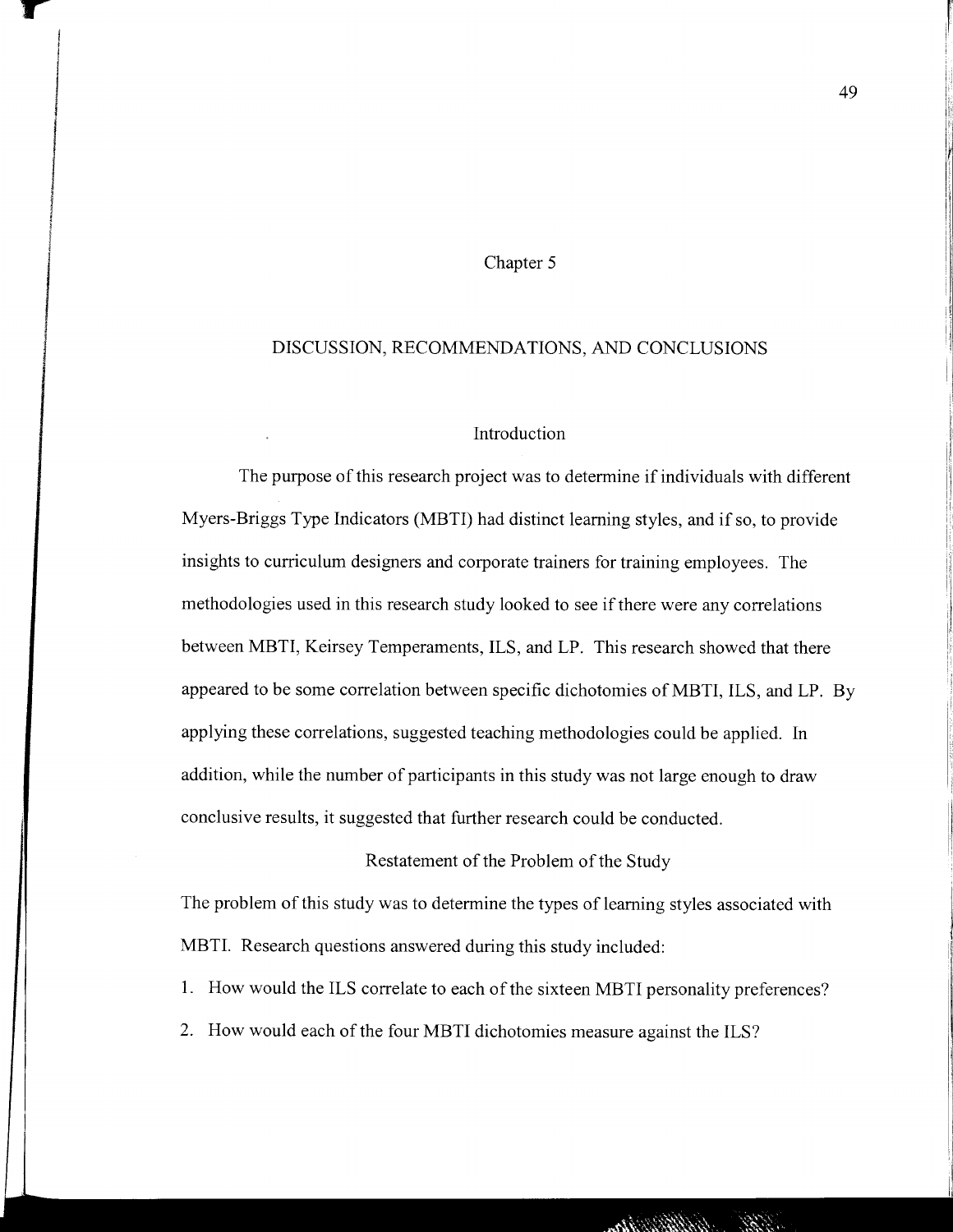- 3. How would the proposed findings translate into suggested applications for curriculum designers and corporate trainers?
- 4. What would the trainers or curriculum designers need to know about the personality make up of the training participants to be able to use the proposed suggested applications?
- 5. What would the trainers or curriculum designers need to know about the learning style of training participants to be able to use the proposed suggested applications?

Restatement of the Purpose of the Study

The purpose of this study was to determine if different MBTI had distinct learning styles associated with them and to provide suggestions to curriculum designers and corporate trainers.

## Discussion

Quantitative research validated the hypothesis and confirmed correlation between specific MBTI and ILS dichotomies. There did not appear to be any direct relationship between the 16 distinct MBTI types or the four Keirsey Temperaments with the ILS types. The researcher followed up with an LP assessment to three individuals of each of the participating MBTI to confirm the hypothesis. This follow up assessment helped define learning styles and their application for corporate trainers and curriculum designers. Although the number of participants in this research study was too small to draw any conclusive evidence, it did offer some findings that warrant further exploration.

As illustrated in Figure 1 on page 43, there was a correlation between the MBTI Extravert and Introvert dichotomies and the ILS Active and Reflective learners. Based on this correlation, individuals with an Extravert MBTI dichotomy were Active learners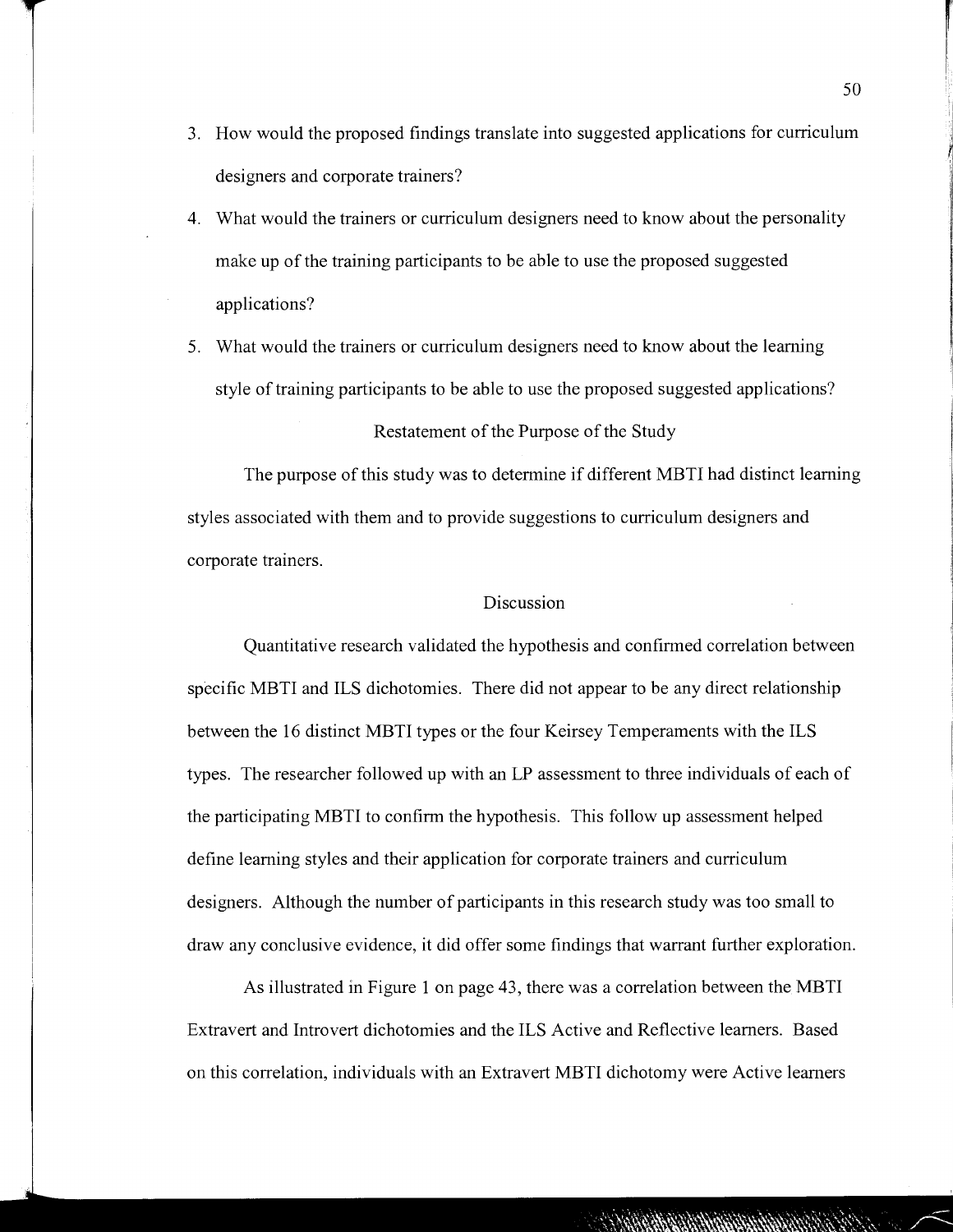in ILS. According to Felder and Silverman (1988), Active learners preferred to convert information into knowledge through active experimentation and enjoyed working in groups. They indicated that active experimentation involved discussing, explaining, or testing information (p. 678). Conversely, individuals with an Introvert MBTI dichotomy were Reflective learners in ILS. Reflective learners preferred to convert information into knowledge through reflective observation by "examining and manipulating the information introspectively" and preferred to work by themselves or work with one other person (Felder & Silverman, 1988, p. 678). Since the Keirsey Temperament did not utilize this dichotomy, phase two did not support or contradict this correlation. This finding suggested that trainers should use active experimentation for Extraverts to use in a group, but also allow Introverts the time and opportunity to reflect.

The second correlation found was that the MBTI Sensing dichotomy showed a relationship between the ILS Sensory learner and the ARL (SJ) learning style. As illustrated in Figure 2 on page 44, individuals with a Sensing MBTI dichotomy were Sensory learners in ILS. According to Felder and Silverman (1988), Sensory learners preferred "facts, data, and experimentation." Sensory learners tended to be slow and methodical learners, enjoyed details but not complications, and were good at memorizing facts (p. 676). Table 8 on page 47 showed that individuals with the Keirsey SJ Temperament generally had an ARL (SJ) LP learning style. According to Goley (1982), ARL (SJ) learners needed structure with lessons that were "presented sequentially and in increments that make sense" and enjoyed "completing workbooks, programmed learning materials, worksheets and the like" (p. 66).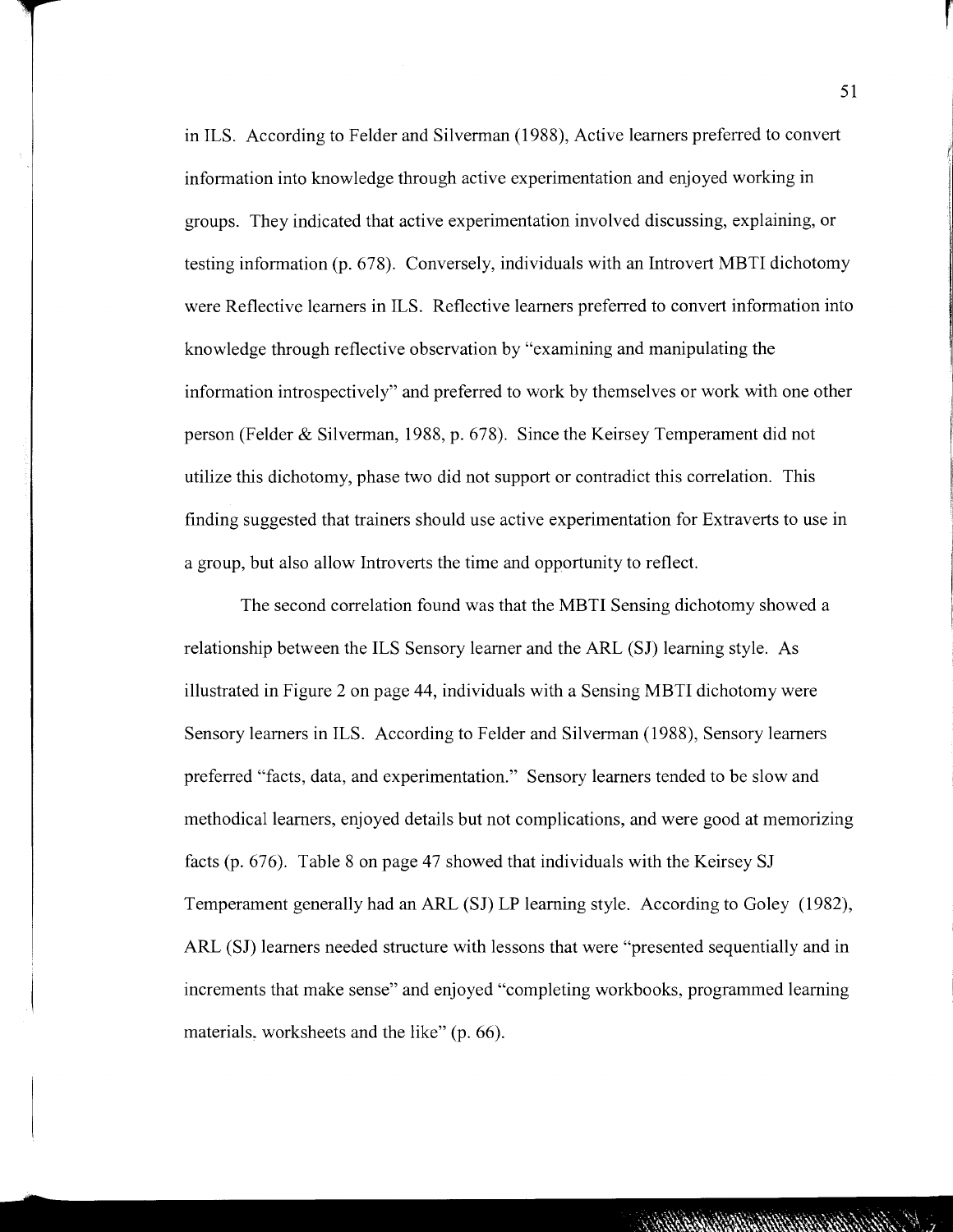Another correlation was a connection between the MBTI Intuitive dichotomy, the ILS Intuitive learner, and the CGL (NF) learning style. As illustrated in Figure 3 on page 45, most participants with the MBTI Intuitive dichotomy were also ILS Intuitive learners, although some scored as Sensory learners. According to Felder and Silverman (1988), those who preferred to learn intuitively preferred principals and theory. Intuitive learners liked innovation, were bored by details, and enjoyed complications. Working quickly, Intuitive learners were sometimes careless in their work (p. 676). Table 8 on page 47 indicated that both the Keirsey NF and NT Temperaments preferred to learn through the CGL (NF) learning style. According to Goley (1982), the CGL (NF) learning style liked emotionally moving presentations and wanted the trainer to be enthusiastic. They enjoyed small group discussions that provided an opportunity for personal interaction (p. 68). They also wanted to gain the skills and knowledge needed to have a meaningful life and learn how to inspire others to be more caring and productive (p. 70).

The last correlation appeared between the MBTI Sensing dichotomy and the ILS Sequential learner, as noted in Figure 3 on page 45. Felder and Silverman (1988) wrote that students who learned sequentially preferred to master material in a steady, progressive method. Sequential learners solved problems by following a linear reason process and generally were "strong in convergent thinking and analysis." Most curricula and course materials were developed for sequential learners (p. 679). As illustrated in Figure 3 on page 45, there appeared to be no connection between the MBTI Intuitive dichotomy and the ILS Global learner. Felder and Silverman (1988) indicated that teaching had traditionally leaned towards Sequential learning, and this could explain why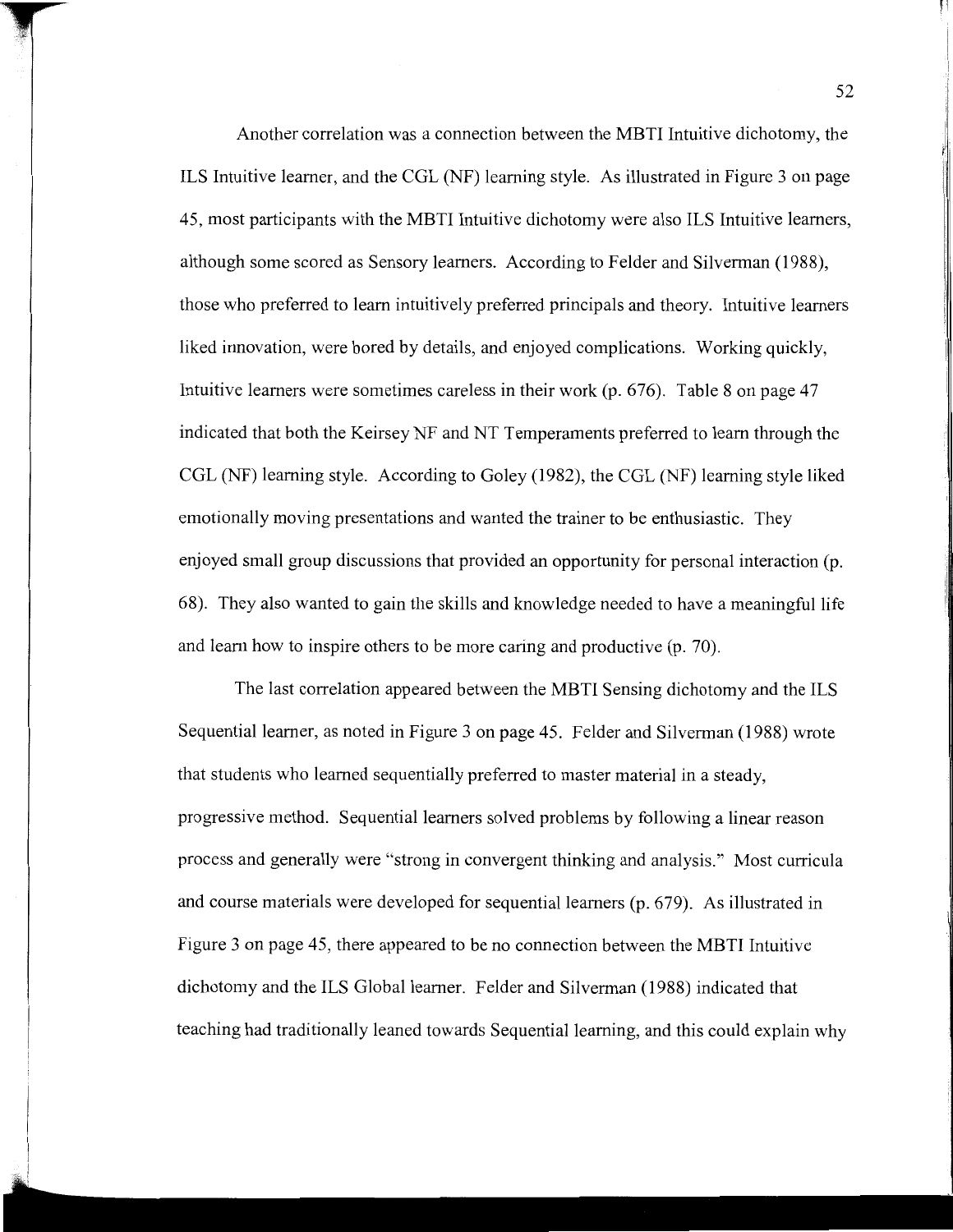many participants with the MBTI Intuitive dichotomy preferred ILS Sequential learning. Global learners may have become skilled at how to learn sequentially (p. 679).

According to Table 7 on page 46, there appeared to be more Visual learners compared to Verbal learners in the ILS assessment. Felder and Silverman (1988) indicated that "visual learners remember best what they see: picture, diagrams, flow charts, time lines, films, demonstrations" and will often times forget what was said to them (p. 676). This finding suggested that trainers should include visual materials to illustrate key points or complex materials to encourage learning (Felder and Silverman, 1988, p. 677).

The research study indicated that corporate trainers or curriculum designers would not need to know the personality or learning style of the training participants to use the proposed suggested applications. In addition, they would not need to be certified as a MBTI administrator. However, corporate trainers or curriculum designers should know the behaviors of different personalities and the different learning styles. This would enable them to use different learning methodologies, a variety of resources for diverse learning styles, and encourage participants to individualize their learning.

#### Recommendations for Further Study

The findings of this study suggested that further research is warranted. The number of participants in this study was not large enough to draw conclusive results and more participation would provide a broader review of the correlation between certain dichotomies in the MBTI and ILS. Furthermore, this research study did not take into account gender, age, or cultural background that might have affected the research.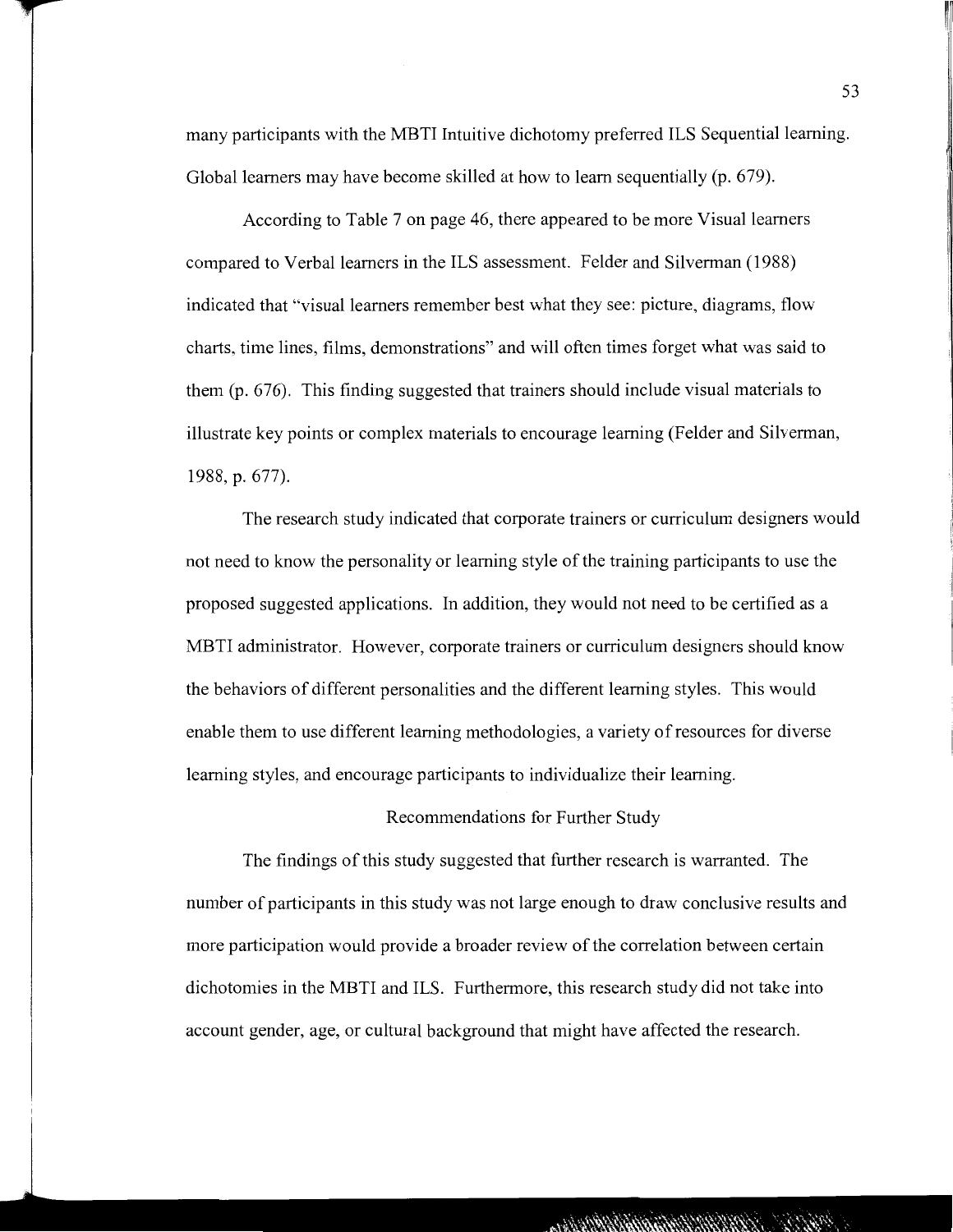In addition, the LP assessment did not show any differences between the MBTI Thinking- Feeling dichotomy. Likewise the MBTI assessment did not show any correlation with the LP Visual – Verbal dichotomy. In fact, a trend appeared that adult learner's preferred information presented visually. It is possible that another learning style assessment would show results that were more conclusive. Moreover, it may be worthwhile to develop a learning style assessment that used MBTI as a basis.

Finally, if this research study were expanded, it would prove interesting to conduct a series of interviews with curriculum designers and corporate trainers on the results, with the purpose of identifying specific training techniques to address the findings of this research. This would offer some useful practices that could be applied to corporate training.

# Conclusion

The findings indicated personality does affect learning style. As such, trainers should be cognizant of each student's personality type and use a mixture of all learning styles in corporate training methodologies to increase employee learning effectiveness. Although the number of participants was small, the findings are significant enough to indicate that further research could improve training effectiveness and should be conducted.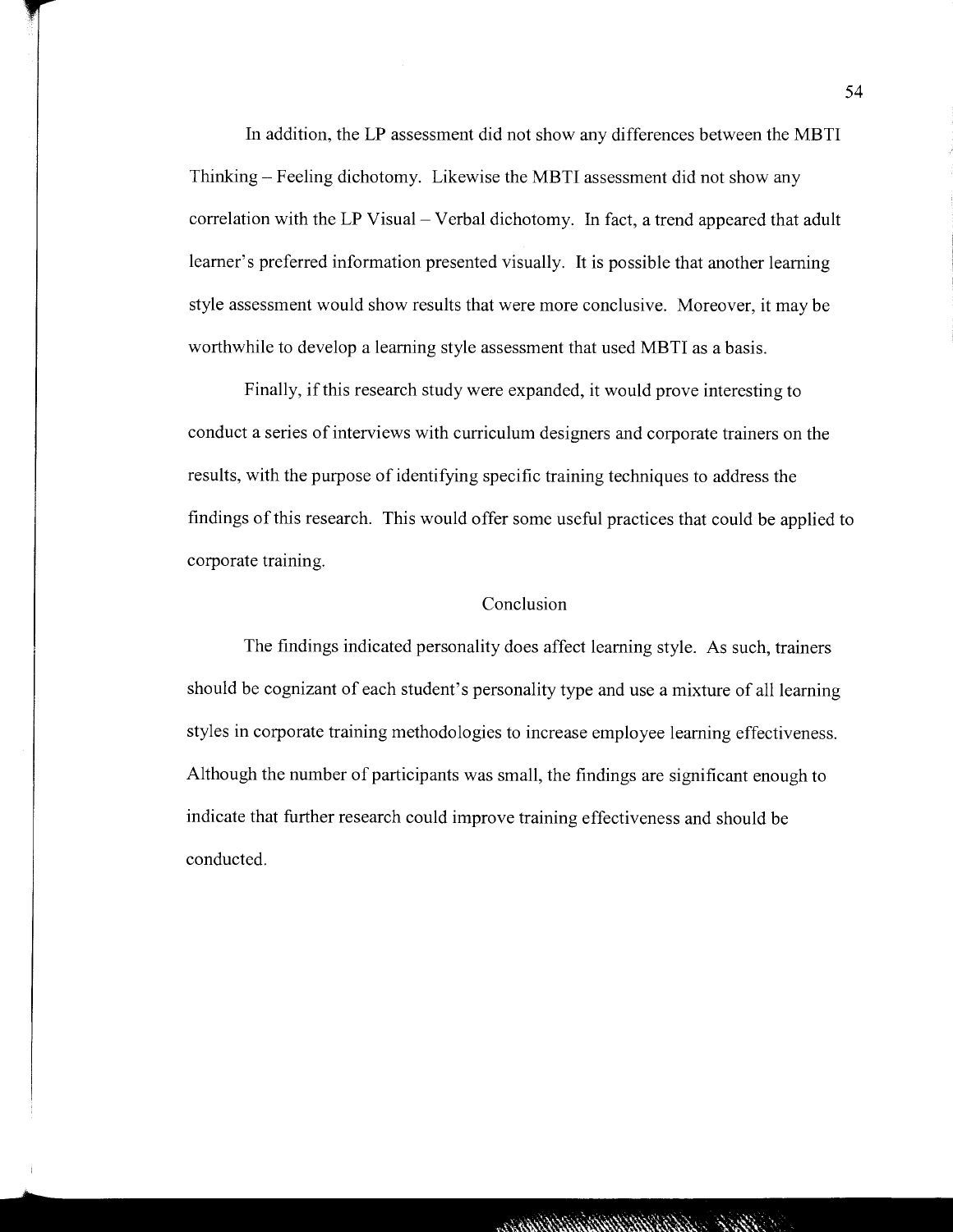#### REFERENCES

American Society for Training and Development (2006). ASTD 2006 state of the industry in leading enterprises. Retrieved January 13, 2007 from: http://www.astd.org/NR/rdonlyres/OA1BE935-3905-4B09-B517- 6CC5B41 E2AC5/12314/stateofindustry Execsum.pdf

- Bacon, D. (2004, March/April). An examination of two learning style measures and their association with business learning [Electronic version]. *Journal of Education for Business, 79(4),* 205-208.
- Center for Applications of Psychological Type (2005). The story of Isabel Briggs Myers. Retrieved April 15, 2006 from: http://www.capt.org/mbti-assessment/isabelmyers.htm

Dewey, J. (1957). *Human Nature and Conduct.* New York, NY: Random House.

Dubois, D., & Rothwell, W. (2004). Competency-based or a traditional approach to training [Electronic version]. *Training and Development, 58(4),* 46-58.

Felder, R. M. (2002). Author's preface to learning and teaching styles in engineering education. Retrieved March 15, 2005, from North Carolina State University, Richard Felder: Resources in Science and Engineering Education Web site: http://www4.ncsu.edu/unity/lockers/users/f/felder/public/Papers/LS-1988.pdf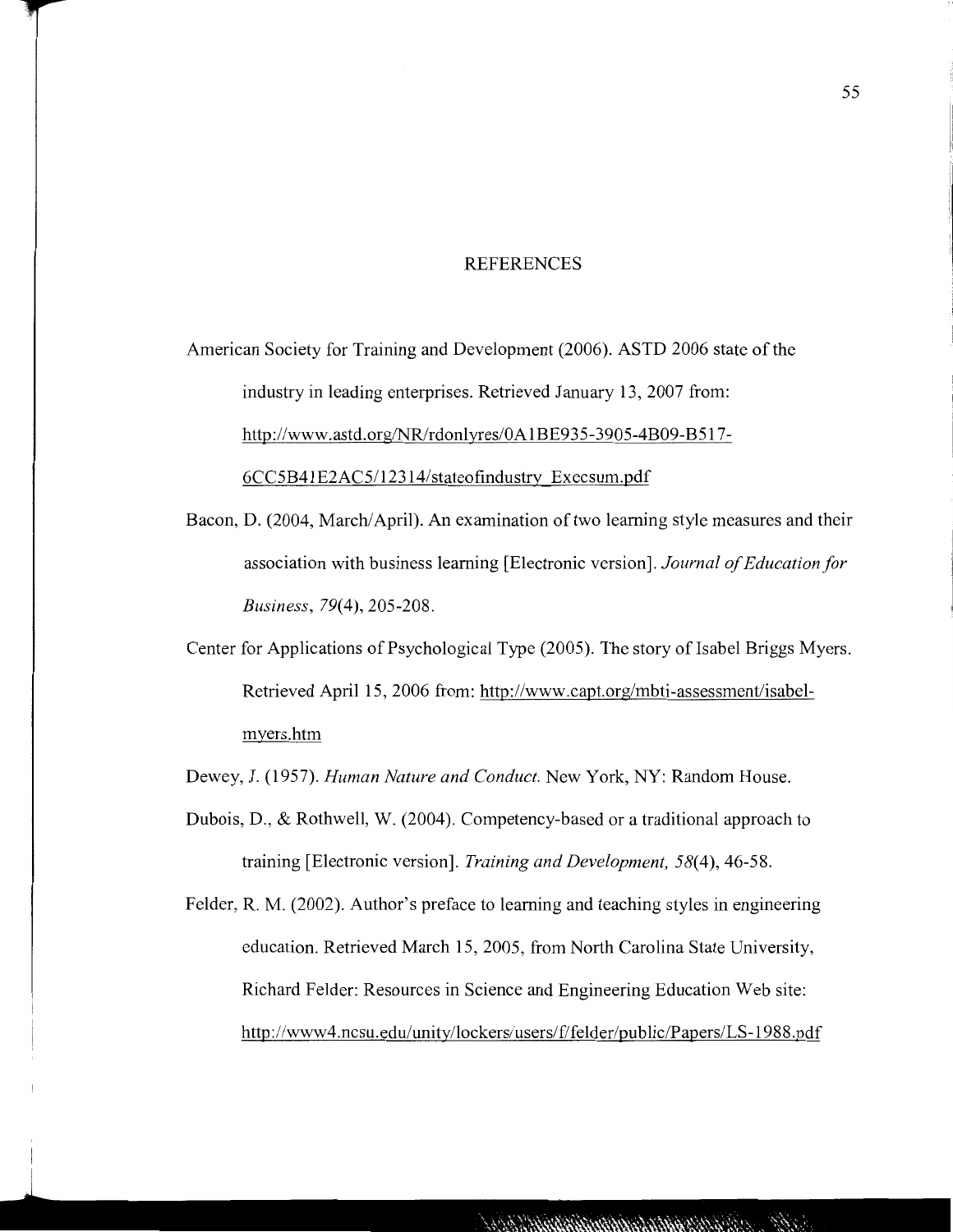- Felder, R. M., & Silverman, L. K. (1988). Learning and teaching styles in engineering education [Electronic version]. *Engineering Education,* 78(7), 674-681.
- Felder, R. M., & Spurlin, J. (2005). Applications, reliability, and validity of the index of learning styles [Electronic version]. *International Journal Engineering Education,*  21(1), 103-112.
- Folger, W., Kanitz, H., Knudsen, A., & McHenry, S. (2003, December). Analysis of MBTI type patterns in college scholars [Electronic version]. *College Student Journal,* 37(4), 598-603.
- Furnham, A., Moutafi, J., & Paltiel, L. (2005, April). Intelligence in relation to *lung's*  personality types [Electronic version]. *Individual Differences Research, 3(* 1 ), 2- 13.
- Genovese, J. (2004, December). The index of learning styles: An investigation of its reliability and concurrent validity with the preference test [Electronic version]. *Individual Differences Research,* 2(3), 169-174.
- Goley, K. (1982). *Learning Patterns and Temperament Styles.* Fullerton, CA: Mamas-Systems.
- Hall, E., & Moseley, D. (2005, May/June). Is there a role for learning styles in personalized [sic] education and training [Electronic version]? *International Journal of Lifelong Education, 24(3),* 243-255.
- Jung, C. G. (1970). *Collective Works of C.G. Jung: The Development of Personality.* (R.F.C. Hull, Trans. 3rd ed., Vol. 17. Bollingen Series XX). New York, NY: Princeton University Press.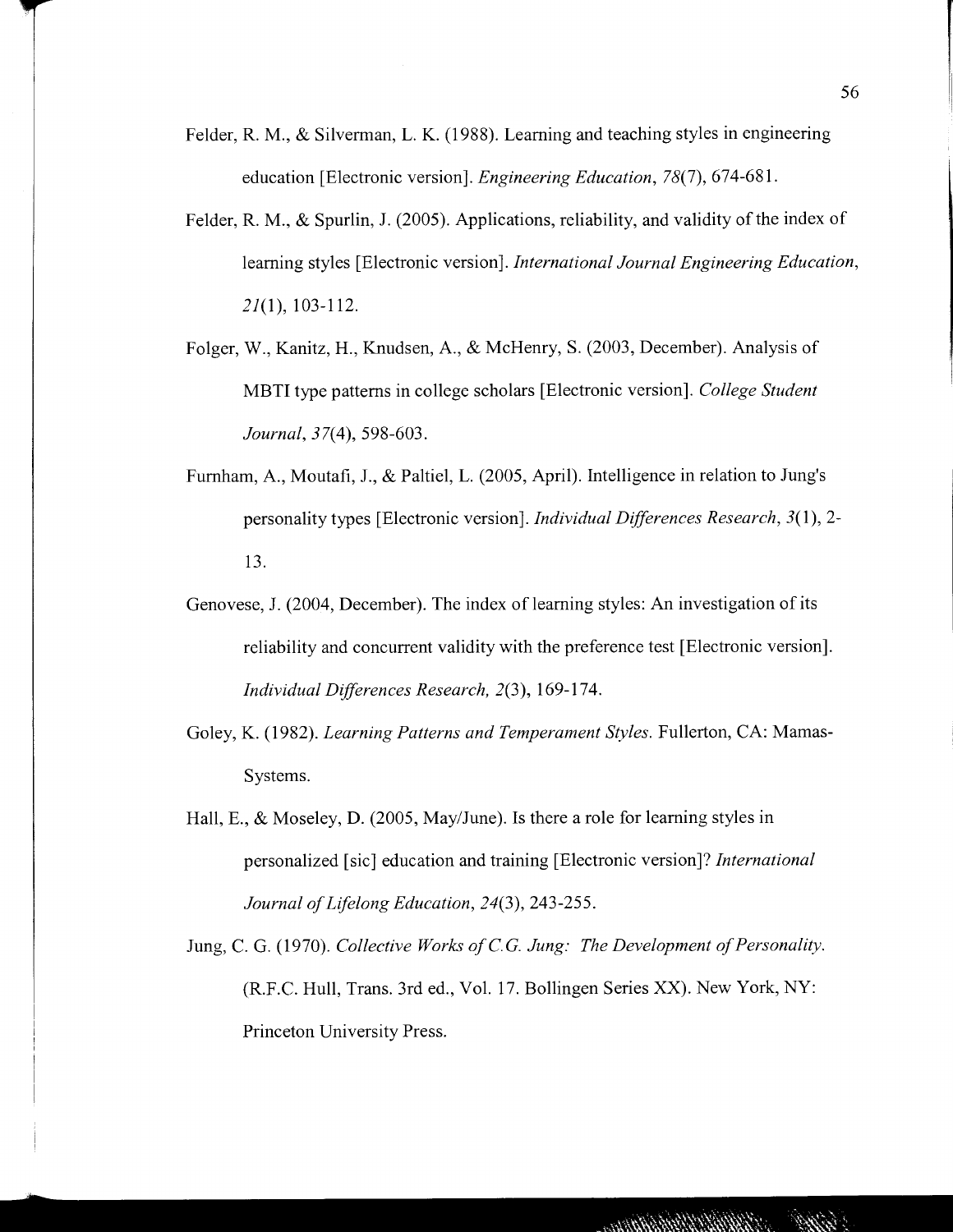- Jung, C. G. (1990). *Psychological Types.* (R.F.C. Hull, Trans. 3rd ed., Vol. 6. Bollingen Series XX). New York, NY: Princeton University Press.
- Keirsey, D., & Bates, M. (1984). *Please Understand Me: Character* & *Temperament Types.* Del Mar, CA: Gnosology.
- Kirkpatrick, D. (1998). *Evaluating Training Programs.* San Francisco, CA: Berrett-Koehler.
- Kliebard, H. M. (2004). *The Struggle for the American Curriculum:J893-1958.* New York, NY: Routledge-Falmer.
- Kolb, D. (1984). *Experiential Learning: Experience as the source of learning and development.* Englewood Cliffs, NJ: Prentice-Hall.
- Kroeger, 0., & Thuesen, J. M. (1988). *Type Talk.* New York, NY: Delacorte.
- Myers, I. B., McCaulley, M. H., Quenk, N. L., & Hammer, A. L. (1998). *MBTI Manual: A Guide to the Development and Use of the Myers-Briggs Type Indicator.* (3rd ed.) Palo Alto, CA: Consulting Psychologists.
- Myers, I. B., & Myers P. B. (1995). *Gifts differing: understanding personality type.* Palo Alto, CA: Davies-Black.
- Piaget, J. (1950). *The Psychology of Intelligence.* New York, NY: Routledge.
- Posner, G. (2004). *Analyzing the Curriculum.* (3rd ed.). Boston, MA: McGraw.
- Quenk, N. L. (2000). *Essential of Myers-Briggs Type Indicators Assessment.* New York, NY': John Wiley.
- Rutledge, H., & Kroeger, 0. (2005). *Myers-Briggs Type Indicator Introduction Workbook.* Fairfax, VA: OKA, LLC.